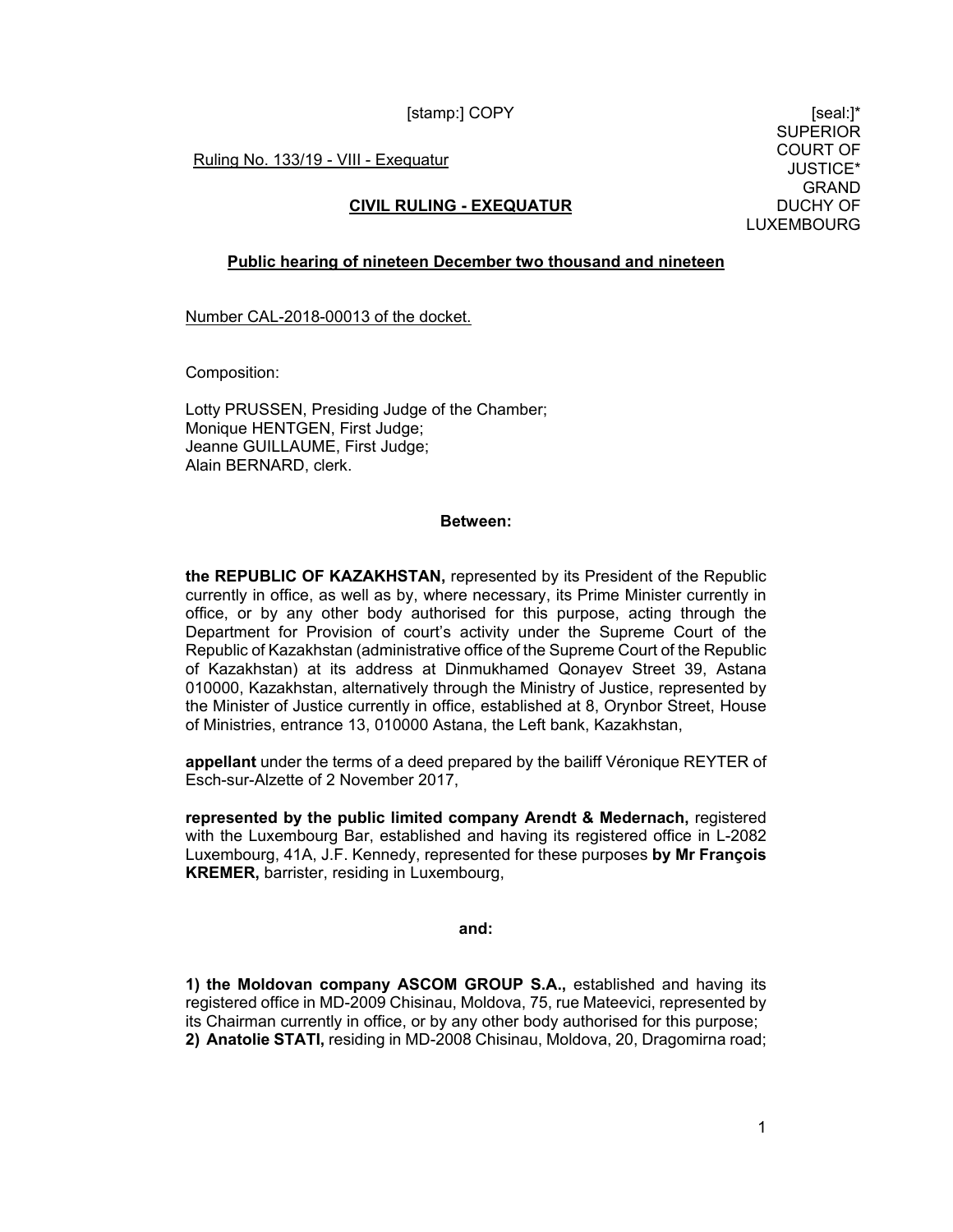**3) Gabriel STATI,** residing in MD-2008 Chisinau, Moldova, 1A, Ghioceilor road;

**4) the Gibraltar company TERRA RAF TRANS TRAIDING LTD.,** established and having its registered office in Gibraltar, 13/1 Line Wall Road, overseas British territory, represented by its Director currently in office, or by any other body authorised for this purpose;

**respondents** for the purposes of the aforementioned REYTER deed,

**represented by the limited liability company NautaDutilh Avocats Luxembourg,** registered with the Luxembourg Bar, established and having its registered office in L-1233 Luxembourg, 2, rue Jean Bertholet, represented for these purposes **by Mr Antoine LANIEZ,** Lawyer, residing in Luxembourg.

--------------------------------------------------------------

## **THE COURT OF APPEAL:**

#### FACTS and BACKGROUND

Anatolie Stati holds all shares in the company Ascom Group SA (hereinafter referred to as "Ascom"), a Moldovan public limited company. Anatolie Stati and his son Gabriel Stati each hold one half of the shares of the company Terra Raf Trans Traiding Ltd (hereinafter referred to as "Terra Raf"), a limited liability company incorporated under Gibraltar law.

Between 1999 and 2005, Anatolie and Gabriel Stati, through Ascom and Terra Raf, acquired 100% of the shares of two Kazakh companies, namely the company Kazpolmunay LLP (hereinafter referred to as "KPM") and the company Tolkynneftegaz LLP (hereinafter referred to as "TNG"), which had the authorisation of the Republic of Kazakhstan (hereinafter referred to as "Kazakhstan") to explore and develop various oil and gas deposits in Kazakhstan in accordance with the subsoil use agreements.

KPM is 100% owned by Ascom, which itself is 100% owned by Anatolie STATI, while TNG is 100% owned by Terra Raf, which in turn is held equally by Anatolie and Gabriel Stati.

Anatolie Stati is also 100% owner of the company Tristan Oil Ltd. (hereinafter referred to as "Tristan"), a British Virgin Islands company that was created, according to Anatolie and Gabriel Stati, for the sole purpose of financing the activities of KPM and TNG.

In 2006, Ascom (and Terra Raf), via TNG, started the project to construct a liquefied petroleum gas plant in Kazakhstan (hereinafter referred to as the "LPG Plant"), in collaboration with the oil company Vitol FSU B.V. (hereinafter referred to as "Vitol").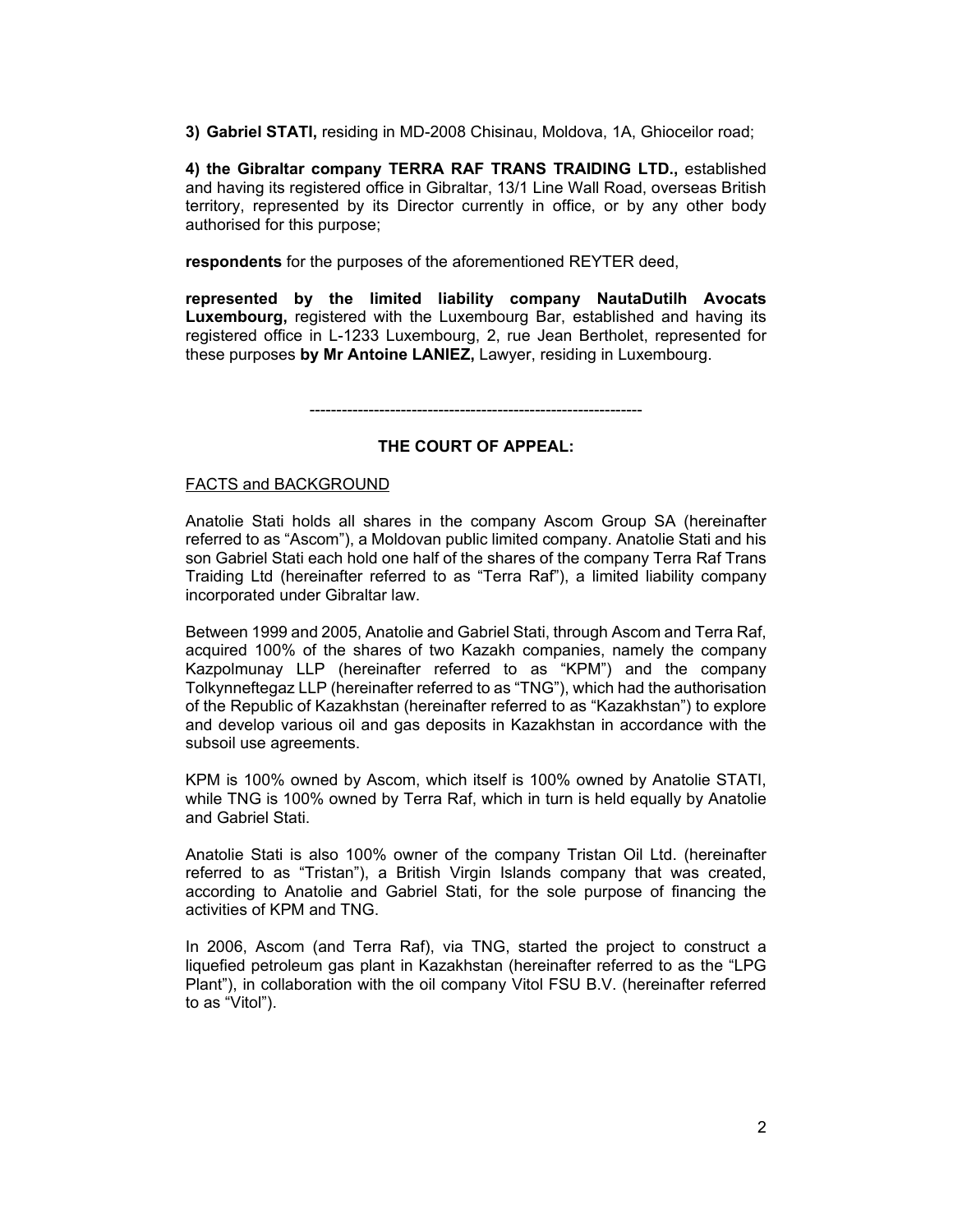At the end of the year 2008, the Kazakh authorities revealed several serious violations committed in the context of operations carried out by KPM and TNG.

On 21 July 2010, the Ministry of Oil and Gas of the Republic of Kazakhstan terminated the soil use contracts of KPM and TNG. The oil fields were taken over, through a trust, by the state company KazMunaiGas oil (hereinafter referred to as " KMG") and by its subsidiary KazMunaiTeniz (hereinafter referred to as "KMT").

On 26 July 2010, Anatolie Stati, Gabriel Stati, Ascom and Terra Raf (hereinafter referred to jointly as "the Statis") introduced arbitration before the Arbitration Institute of the Stockholm Chamber of Commerce (hereinafter referred to as the "SCC Institute") in Sweden, based on the *Energy Charter Treaty* (hereinafter referred to as the "ECT"), signed on 17 December 1994 for the purpose of promoting and protecting foreign investments in the energy sector.

Through an award of 19 December 2013, the Arbitral Tribunal decided that Kazakhstan violated its obligations to which it was bound by virtue of the ECT as it concerns the Statis investments and decided that Kazakhstan must pay the Statis an amount of US\$ 497,685,101.00, plus late payment interest (of which US\$ 199,000,000.00 was for damages and interest for the LPG Plant).

Through a corrective award of 17 January 2014, the Tribunal made a correction relating to the costs tied to the arbitration and set the distribution of arbitrators' fees.

An appeal by Kazakhstan seeking the annulment of the arbitration award was rejected through a decision of 9 December 2016 by the Court of Appeal of Stockholm (hereinafter referred to as the "SVEA Court").

An appeal against this decision before the Supreme Court of Sweden has not been accepted.

Various exequatur and enforcement proceedings have been filed by the Statis in the United States, England, the Netherlands, Belgium, Sweden, Italy and Luxembourg.

## PROCEEDING

Through Order no. 40/2017 rendered on 30 August 2017, a First Deputy Presiding Judge of the District Court of Luxembourg, substituting the legitimately impeded Presiding Judge, declared the enforceability in the Grand Duchy of Luxembourg, as if it emanated from an indigenous jurisdiction, of the arbitration award of 19 December 2013 rendered by "The Arbitral Tribunal, Arbitration Institute of the Stockholm Chamber of Commerce", composed of Prof. Karl-Heinz BOCKSTIEGEL, Presiding Judge, David R. HAIGH, QC, Co-Arbitrator and Prof. Sergei N. LEBEDEV, Co-Arbitrator (hereinafter referred to as "the Award"), as corrected by the award of 17 January 2014 between the Moldovan company ASCOM GROUP S.A., Anatolie STATI, Gabriel STATI and the Gibraltar company TERRA RAF Trans. Traiding Ltd, on the one hand, and the Republic of KAZAKHSTAN, on the other hand.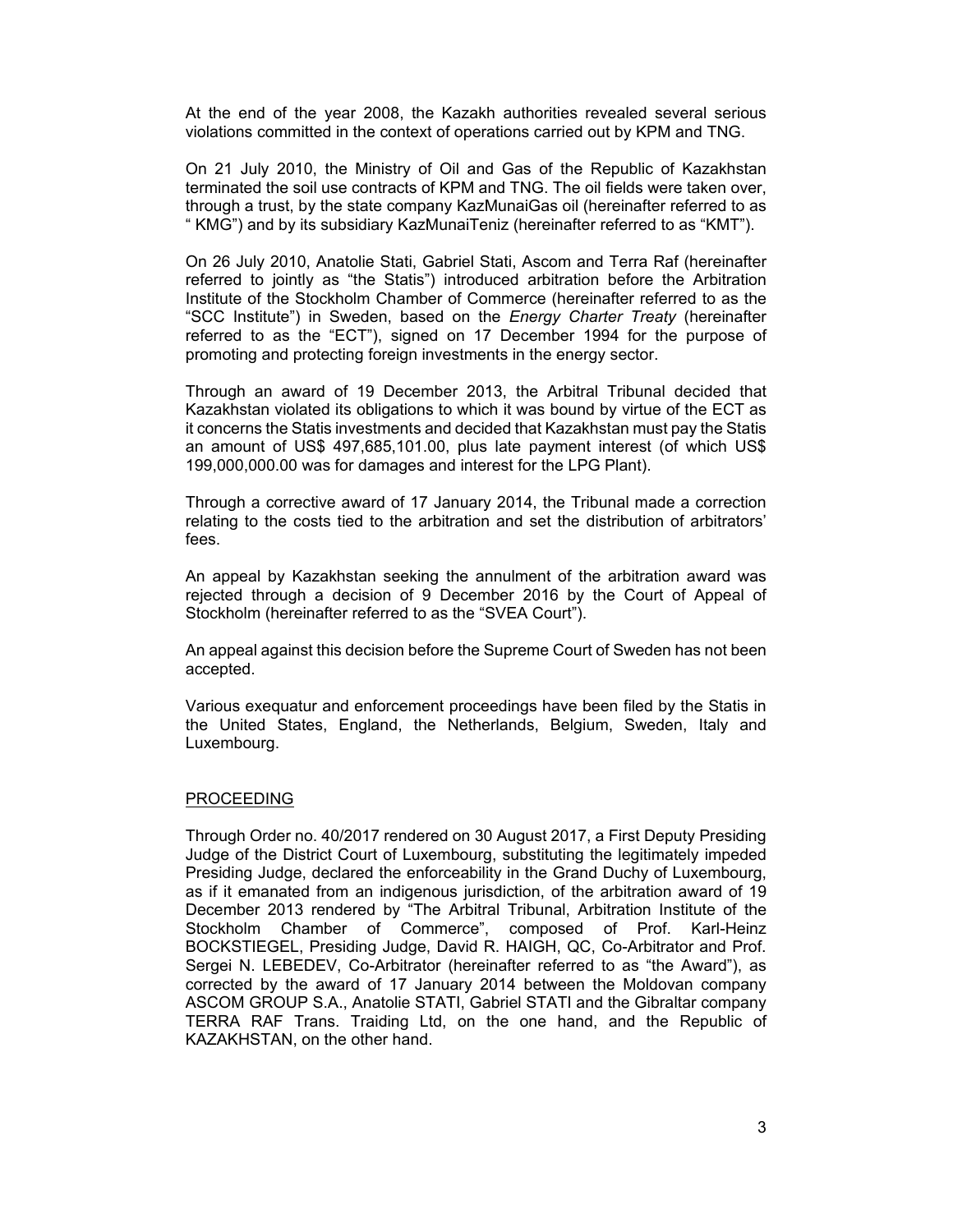Through the bailiff writ of 2 November 2017, the Republic of Kazakhstan lodged an appeal, on the basis of Articles 1250 and 682 of the New Code of Civil Procedure, against this order, which had been served on 2 October 2017.

It asked the Court,

primarily, to find and state that the Award is contrary to the public order of Luxembourg, while it is the product of an offence, respectively of a fraud;

consequently, on the basis of Article V (2) b) of the New York Convention of 10 June 1958 for the recognition and enforcement of foreign arbitral awards (hereinafter referred to as the "New York Convention") or alternatively on Articles 1251 (2), 1244 (10) and 1244 (12) of the New Code of Civil Procedure, to refuse or revoke the enforcement of the Award, or alternatively to consequently order the annulment of the order of exequatur and state that it can have no validity whatsoever in the territory of the Grand Duchy of Luxembourg;

alternatively, to find and state that the essential conditions of form posed in relation to the exhibits to be attached to the request for exequatur were not observed by the Statis;

consequently, on the basis of Article IV (1) a) of the New York Convention, or alternatively on Article 1250 of the New Code of Civil Procedure, to refuse or revoke the exequatur of the Award, or alternatively to consequently order the annulment of the order of exequatur and state that it can have no validity whatsoever in the territory of the Grand Duchy of Luxembourg;

as a secondary alternative, to find and state that no valid arbitration agreement existed between the Statis and Kazakhstan;

consequently, on the basis of Article V (1) a) of the New York Convention, or alternatively on Article 1244(3) of the New Code of Civil Procedure, referred to in Article 1251(3) to refuse or revoke the exequatur of the Award, or alternatively to consequently order the annulment of the order of exequatur and state that it can have no validity whatsoever in the territory of the Grand Duchy of Luxembourg;

as a third alternative, to find and state that the Award was rendered by an irregularly formed arbitral tribunal;

consequently, on the basis of Article V (1) b) of the New York Convention, or alternatively on Article 1244(6) of the New Code of Civil Procedure to which Article 1251 (3) of the New Code of Civil Procedure refers, to refuse or revoke the exequatur of the Award, or alternatively to consequently order the annulment of the order of exequatur and state that it can have no validity whatsoever in the territory of the Grand Duchy of Luxembourg;

as fourth and final alternative, to find and state that the Republic of Kazakhstan must enjoy immunity of enforcement, which is intended to remove the assets of a sovereign country, from any enforcement measure and that therefore the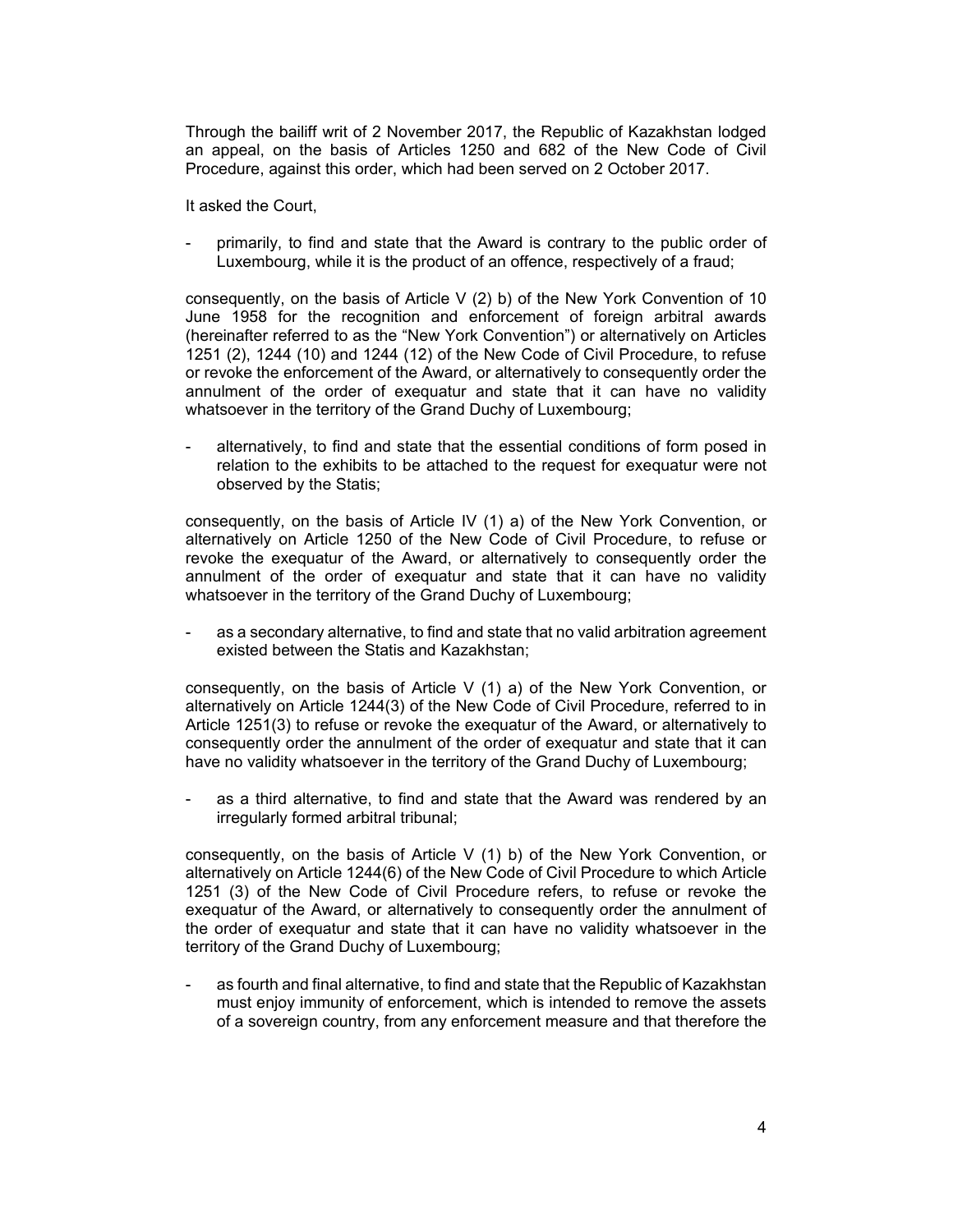Award cannot be subject to the exequatur granted according to the order of 30 August 2017;

consequently, to refuse or revoke the exequatur of the Award, or alternatively to consequently order the annulment of the order of exequatur and state that it can have no validity whatsoever in the territory of the Grand Duchy of Luxembourg;

In any event, Kazakhstan requests that, where necessary, it offers to prove the following facts through testimony:

*"1. The main equipment of the LPG Plant was delivered and their installation supervised by the German company TGE Gas Engineering GmbH (hereinafter referred to as "TGE"), for a total amount of around € 32 million. The Statis - via Azalia 000 (hereinafter referred to as "Azalia") and Perkwood Investment Limited (hereinafter referred to as "Perkwood") - sold the TGE equipment to the company Tolkynneftegaz LLP (hereinafter referred to as "TNG") for an amount of US\$ 93 million, that is, the same equipment as those sold by TGE for US\$ 35 million.* 

*2. Perkwood is a company that was established by Sarah Petre-Mears on 14 September 2005. Throughout the entire period between September 2005 and July 2010, Perkwood was in fact controlled by the Statis, particularly by virtue of powers of attorney given by the sole director of Perkwood, Sarah Petre-Mears, to Anatolie Stati and Gabriel Stati on 2 November 2005, then renewed annually on 14 September 2006, 22 August 2007 and 26 August 2008, and to Anatolie Stati on 20 August 2009. However, the individuals who intervened on behalf of Perkwood in the documents produced by the Statis include other individuals, including the personal driver of Mr Anatolie Stati, Mr Eldar Kazumov, who did not have the knowledge required to validate such transactions, and for which the alleged power of representation of Perkwood has never been established by the Statis.* 

*3. From 2006 to 2009, Perkwood was a business without an office or employees, and which filed dormant statements with the British Companies House.* 

*4. Azalia is a Russian company, in which the Statis are neither shareholders nor directors. However, the Statis controlled Azalia during the period between September 2005 and July 2010. The sole director of Azalia, Mr Alexey Shorin, never heard TGE, Ascom, Perkwood or TNG mentioned. Azalia halted its activities in 2005, that is, prior to the start of the construction of the LPG Plant, and had no activity after this date until its liquidation in June 2016.* 

*5. The contract entered into between Perkwood and TNG dated 27 March 2006 (Arendt exhibit no. 8.3) and the various Annexes and Addenda to this contract were signed on behalf of Perkwood by Elena Ozerova (Ascom accountant at the time of the facts) or Eldar Kasumov (personal driver of Anatolie Stati at the time of the events).* 

*6. In addition to Anatolie Stati, Grigore Pisica and Gheorghe Ciobanu knew that Perkwood was a company linked to the Statis. However, Grigore Pisaca was a witness for the Statis in the Arbitration.*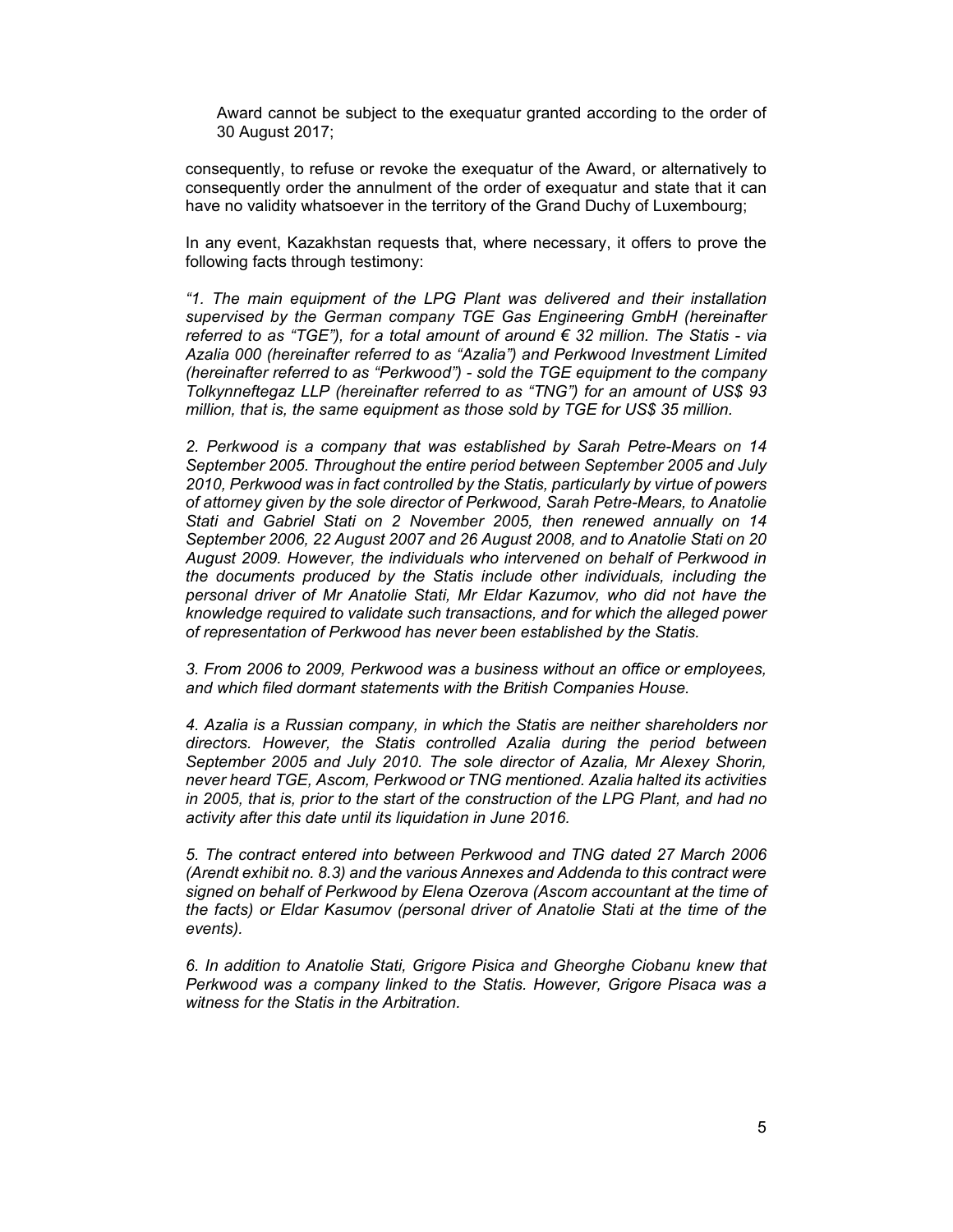*7. Neither Perkwood nor Azalia were mentioned as related parties in the 2007, 2008 and 2009 annual financial statements of the companies Tristan Oil Ltd., KPM and TNG.* 

*8. The letters of representation sent by the Statis to KPMG dated 5 August 2008, 31 March 2009, 25 August 2009, 10 June 2009 and 14 December 2009 concerning the audit of the companies Tristan, KPM and TNG for the 2008 and 2009 financial reports are false and in violation of IAS 24 standards, as they do not mention that Perkwood and Azalia are companies linked to the Statis.* 

*9. The "Information Memorandum" of 8 August 2008 relating to the controlled auction for the sale of KPM and TNG was false, given that it was based on the 2007, 2008 and 2009 financial reports of the companies Tristan, KPM and TNG, which mention neither Perkwood nor Azalia as related parties.* 

10. After receiving a draft of the KPMG Report on 31 August 2008, which *mentioned on several occasions that Perkwood was a company linked to the Statis, Mr Artur Lungu, on 8 September 2008, resent the draft to KPMG, manually deleting the mention of "related party". In the final version of the KPMG Report of 15 September 2008 appears the erroneous and deceitful mention of "third party. This final version of the KPMG Report of 15 September 2008, produced by the Statis during arbitration, was therefore materially a fake.* 

*11. The Statis have also created management fees, out of thin air, for US\$ 44 million, which were included in the amount paid by TNG to Perkwood."* 

Through a fax dated 9 October 2019, the agent for Kazakhstan, by reference to Article 418 of the New Code of Civil Procedure, supplemented the list of witnesses to be summoned.

Alternatively and where necessary, the appellant requests that, in accordance with Article 1358 of the Civil Code, it intends to defer to the parties Anatolie Stati and Gabriel Stati the decisory oath on the following facts:

*"Perkwood Investment Limited and Azalia 000 were two companies controlled by Anatolie Stati and Gabriel Stati. This status "related company" was hidden in multiple documents, including the 2007, 2008 and 2009 financial statements of the companies Tristan Oil Ltd., Kazpolmunay LLP and Tolkynneftegaz LLP, the "Information Memorandum" of 8 August 2008 relating to the controlled auction for the sale of Kazpolmunay LLP and Tolkynneftegaz LLP, the draft of the KPMG Report and the letters of representation sent by the Statis to KPMG."* 

Even more alternatively, it asks the Court to give it the opportunity to modify the decisory oath to render it admissible.

The appellant also requests the filing of its criminal complaint with the status of civil party before the Investigative-Director Judge of 27 May 2019 and the payment of the deposit required, and it consequently requests that the ruling of this exequatur proceeding be stayed, in accordance with the principle of "the criminal keeps the civil in check".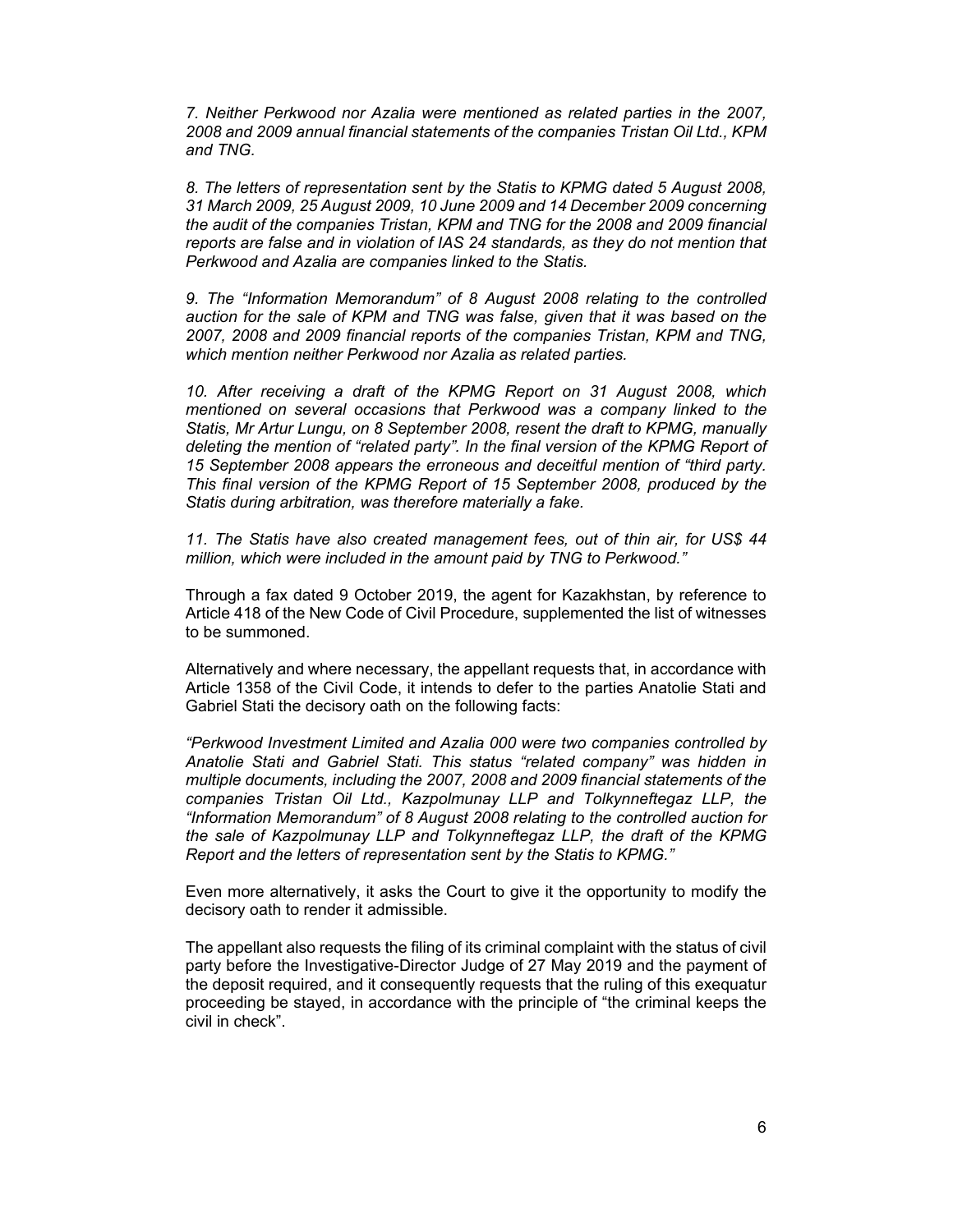In addition, it requests the deletion of paragraphs 2, 7 and 125 of the additional submissions of Nauta Dutilh Avocats Luxembourg S.à r.l. of 6 June 2019.

Lastly, it requests that the respondents be sentenced to pay it jointly and severally, otherwise in solidum, or each for its own share, the amount of  $\epsilon$  250,000, based on Article 240 of the New Code of Civil Procedure.

The respondents request, before any other progress in question, on the basis of Article 282 of the New Code of Civil Procedure, otherwise any other legal basis that the Court deems appropriate, to set aside from the proceedings the exhibits included by Kazakhstan in the introductory brief of this proceeding, for lack of timely communication, and that they defer to the court's prudence regarding the question of the validity of the appeal brief and regarding the admissibility of exhibits Nos. 108 and 109 filed by Kazakhstan.

They conclude for the rejection of the request to stay the ruling formulated by Kazakhstan and the confirmation of the order of exequatur of 30 August 2017.

They ask the Court to uphold that the enforcement of the Award is not contrary to public order of Luxembourg and that the conditions imposed by Article 1250 of the New Code of Civil Procedure in connection with the exhibits to be attached to the request for exequatur have been met, to confirm the validity of the arbitration agreement between Kazakhstan and to uphold that the Award was rendered by a regularly formed tribunal.

In addition, the respondents contest the applicability of immunity from enforcement in the context of this request for exequatur proceeding.

They conclude for the rejection of the offer of evidence filed by Kazakhstan in its submissions of 10 May 2019 as well as the inadmissibility or alternatively the rejection of the request for decisory oath.

Lastly, they request the allocation of a procedural indemnity of  $\epsilon$  30,000 on the basis of Article 240 of the New Code of Civil Procedure and request to reserve the right to request the reimbursement of attorneys' fees incurred in the context of this case.

Following the transmission of the file in application of Article 183 of the New Code of Civil Procedure, the Prosecutor General's Office deferred to the wisdom of the Court.

Through letters sent to the Court during the deliberations, the agent for the appellant requested the suspension of the deliberations and the revocation of the order of closure in order to be able to file other exhibits and present other submissions.

Balancing the different interests in play and to the extent that the respondents have the right to see the appeal assessed within a reasonable timeframe in accordance with Article 6 of the European Convention on Human Rights, the Court does not order the suspension of the deliberations nor the revocation of the closure.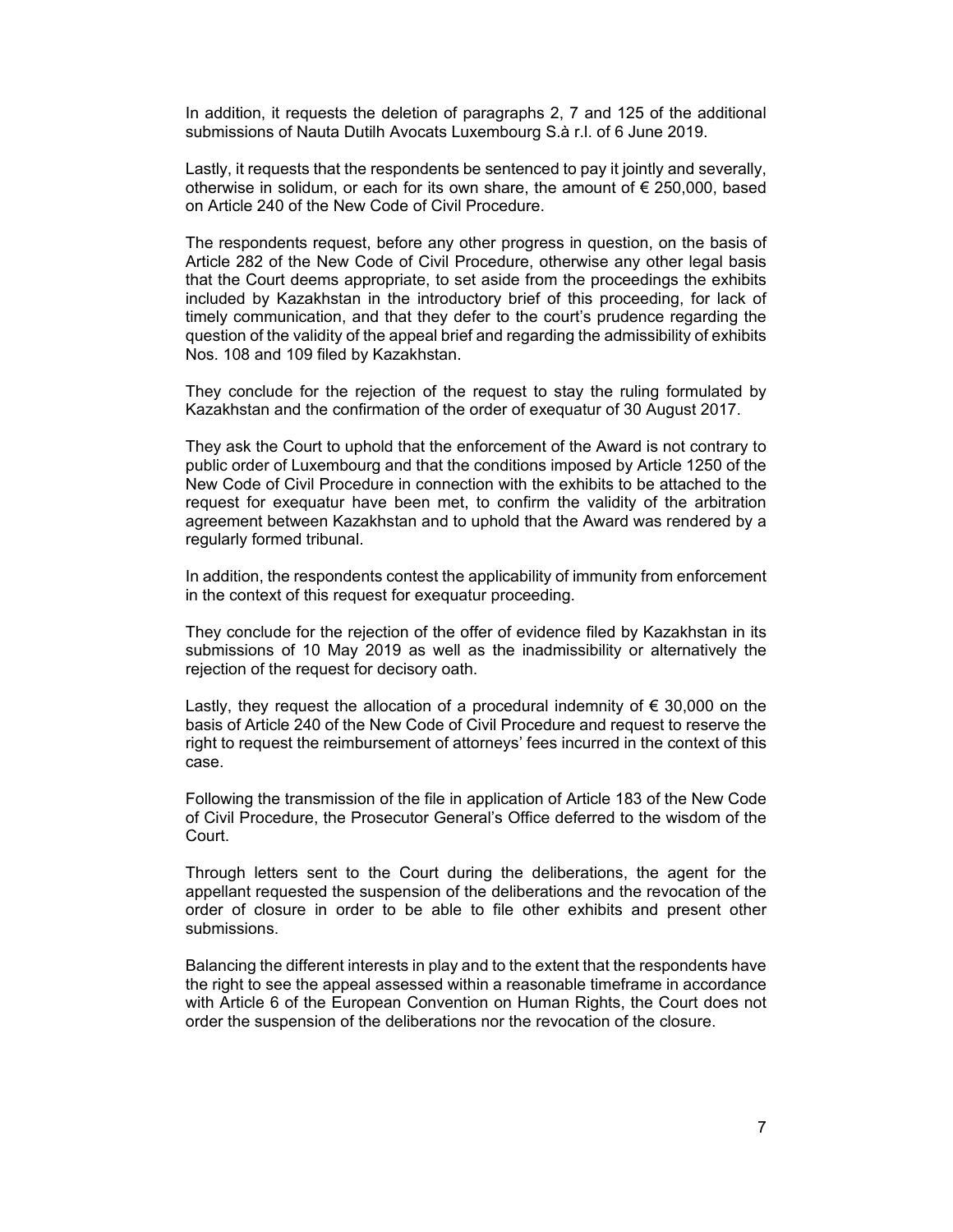The various letters and exhibits that the agent for Kazakhstan filed over the course of the deliberations cannot be considered, in application of Article 65 of the New Code of Civil Procedure.

At the pleadings hearing, the agent for the appellant requested the revocation of the order of closure on the grounds that the audit firm KPMG, on 21 August 2019, withdrew all audit reports that it prepared on behalf of the companies KPM and TNG controlled by the Statis and that it intends to file new exhibits constituting proof of the fraudulent manoeuvres committed by the Statis to surprise the Award to which the exequatur is related and to take a position on this subject through additional submissions.

The respondents objected to the revocation of the order of closure on the grounds that the elements provided by the appellant have no impact on the pecuniary sentencing that Kazakhstan refuses to honour and, consequently, on the present dispute.

In order to determine whether these elements constitute serious grounds justifying the revocation of the order of closure, it is necessary to evaluate their pertinence in light of the arguments on the merits of the request for exequatur.

The Court shall consequently revert to this during the review of the grounds drawn from the violation of public order.

## REASONS FOR THE DECISION

#### *Regarding the respondents' request for rejection of exhibits*

The respondents requested, at the outset, on the basis of Article 282 of the New Code of Civil Procedure, the rejection of 11 exhibits listed in the appeal brief of 2 November 2017, for lack of timely communication, given that they were only communicated to the respondents on 14 September 2018 by the counsel for the appellant.

Article 282 of the New Code of Civil Procedure provides that the "judge may exclude exhibits that were not timely filed".

If it is not contested that the documents listed in the appeal brief were communicated nearly a year after the notification of the appeal brief, it nevertheless remains that the respondents had sufficient time between the communication of the exhibits and the closure of the proceedings to analyse and take a position regarding said exhibits. Their rights of defence were therefore not harmed.

Exhibits 108 and 109 of the appellant (statements of Alexander Foerster and Matthew H. Kirtland), meanwhile, are not inadmissible as such, given that the respondents only criticise their relevance or their probative value.

The request for rejection of the exhibits shall therefore be rejected.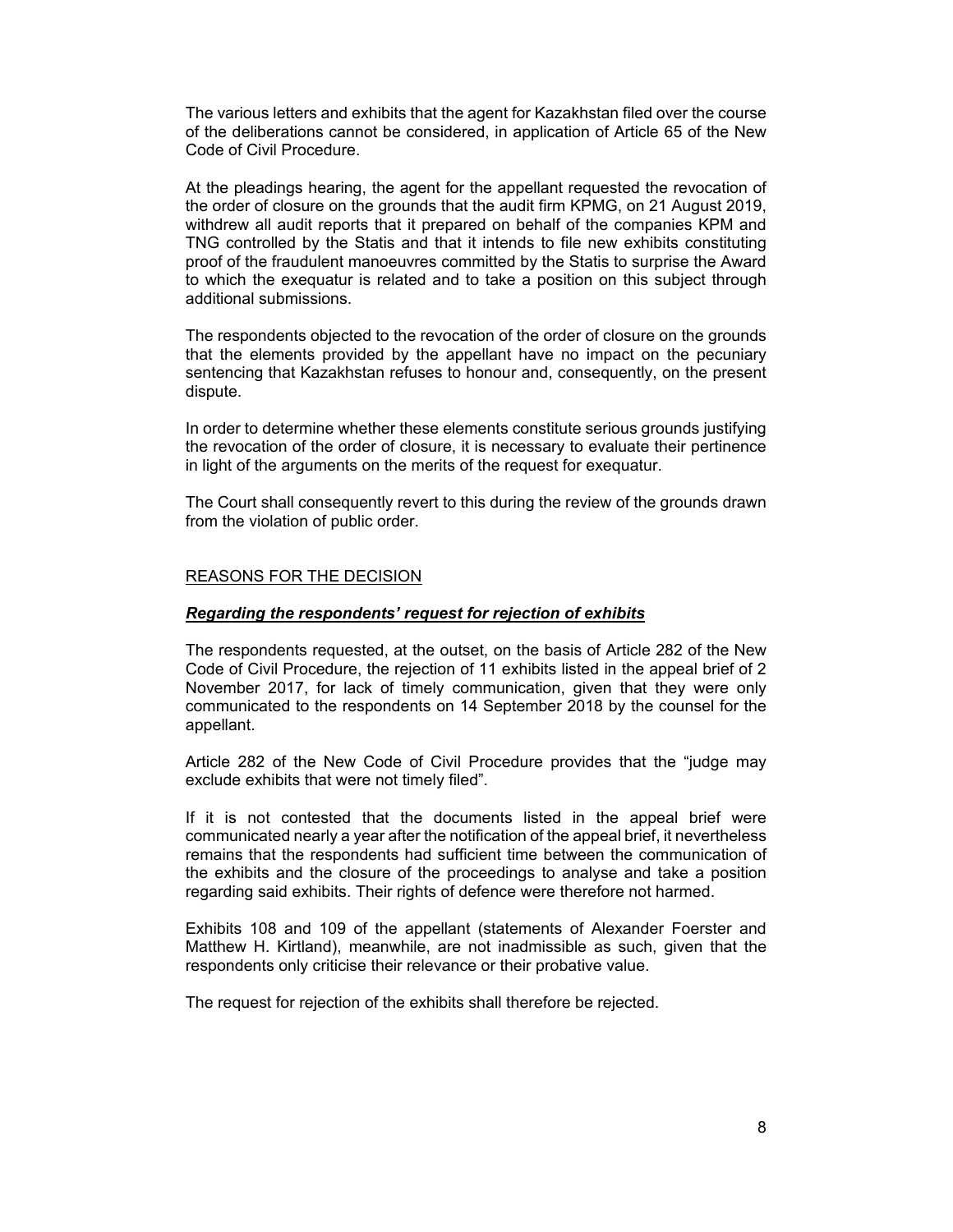## *Regarding the appellant's request based on Article 1263 of the New Code of Civil Procedure*

The appellant requests the deletion from the submissions of Nauta Dutilh Avocats Luxembourg S.à r.l. of 6 June 2019 of paragraph 2 (including the report filed in counterparty exhibit no. 64 entitled "Trip to the heart of a dictatorship"), 7 and 125.

The invocation of the report disseminated on 28 April 2019 on the Republic of Kazakhstan, which would have no relation to the subject matter of the present dispute, would be particularly unwelcome and defamatory.

The appellant emphasises the lack of relevance of the accusations made by the counterparties on page 9 of the summary submissions of Nauta Dutilh Avocats Luxembourg S.à r.l. of 6 June 2019, including paragraph 7, which is worded as follows: " *In light of the foregoing, it is logical that numerous reports do not fail to emphasise the importance of the corruption poisoning Kazakhstan and the functioning of its institutions, the pressure placed on foreign investors, the difficult that* exits *as well to enforce court decisions and the lack of independence enjoyed by the Kazakh judiciary vis-à-vis the Kazakh State*" and it observes that in paragraph 125 on page 78 of the summary submissions of Nauta Dutilh Avocats Luxembourg S.à r.l. of 6 June 2019, which is worded as follows: "*Perhaps this is common practice in Kazakhstan, but (fortunately) this is not the case in Luxembourg and in any member country of the Council of Europe (to which Kazakhstan is not a party)*" constitutes an affront against its honour.

As the appellant rightly recalls, it does not lie with the Luxembourg Court and tribunals to rule on the political and institutional organisation of the Republic of Kazakhstan, which is a sovereign country.

To the extent that the developments in question and the report concern the political system of Kazakhstan, they are irrelevant in the context of the present dispute and must be removed from the proceedings.

## *The legal context*

The respondents claim that the provisions set out in Articles 1224 to 1251 of the New Code of Civil Procedure are rejected by the New York Convention, which is solely applicable to the enforcement of foreign judgments in Luxembourg and where the grounds for refusal listed by the New York Convention are strictly interpreted.

Article 1251 of the New Code of Civil Procedure sets out the grounds for refusal of exequatur. These reasons are indicated with the clarification that the judge refuses the exequatur "*Subject to the provisions of international conventions, …".* 

Article 1251 of the New Code of Civil Procedure should be interpreted in this sense that, in the event of application of the New York Convention, for the recognition and enforcement of foreign arbitration awards, the provisions of Article 1251 do not apply and that the judge takes into account only the provisions of the Convention.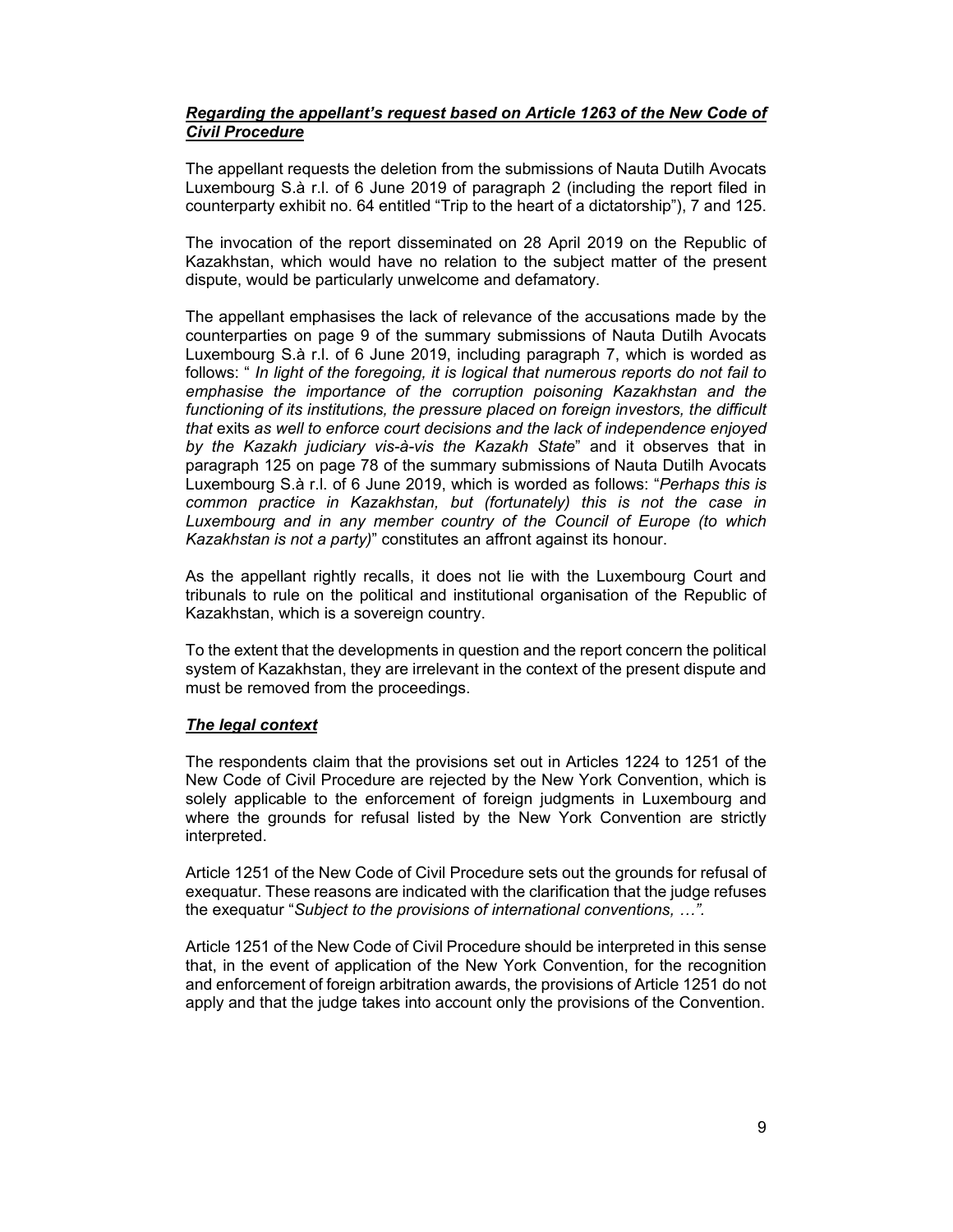The Arbitration Award in question was rendered in Sweden, where the New York Convention is in effect, and the enforcement is pursued in Luxembourg, where the Convention is also in effect.

Given that the exequatur of a foreign arbitration award is governed by the New York Convention, the specific rules under Luxembourg law do not apply. (See in this sense: Court 26 July 2005, number 27789 of the docket; Court 25 June 2015, number 42067 of the docket; Court 27 April 2017, number 40105 of the docket; Court 6 December 2018, number 44507 of the docket).

The exequatur of the Award is therefore governed by the New York Convention, and the exequatur shall be rejected under the conditions of this Convention and not under those set out in Article 1251 of the New Code of Civil Procedure.

Article V, paragraph 1 of the Agreement for the recognition and enforcement of foreign arbitration awards, signed in New York on 10 June 1958, approved in Luxembourg following the Law of 20 May 1983, is worded as follows:

#### *Article V*

*1. The recognition and enforcement of the judgment shall only be refused, on the request of the party against which it is invoked, if this party provides proof to the competent authority of the country where the recognition and enforcement are requested:* 

*a) That the parties to the convention cited in Article II were, by virtue of the law applicable to them, incapable, or that said convention is invalid by virtue of the law to which the parties were subject or, in the absence of an indication in this regard, by virtue of the law of the country where the award was rendered; or* 

*b) That the party against which the award is invoked was not duly informed of the designation of the arbitrator or of the arbitration proceeding, or that it was impossible for it, for another reason, to argue its case; or* 

*c) that the award relates to a dispute not cited in the commitment or not falling under the provisions of the arbitration clause, or that it contains decisions that fall outside the terms of the commitment or of the arbitration clause; however, if the provisions of the award that involved issues subject to arbitration may be dissociated from those that involves issues not subject to arbitration, the former may be recognised and enforced; or* 

*d) That the composition of the arbitral tribunal or the arbitration proceeding was not in accordance with the convention of the parties or, in the absence of a convention, that it was not in accordance with the law of the country where the arbitration took place; or* 

*e) That the award has not yet become binding for the parties, or has been annulled or suspended by a competent authority of the country in which, or under whose law, the award was rendered.*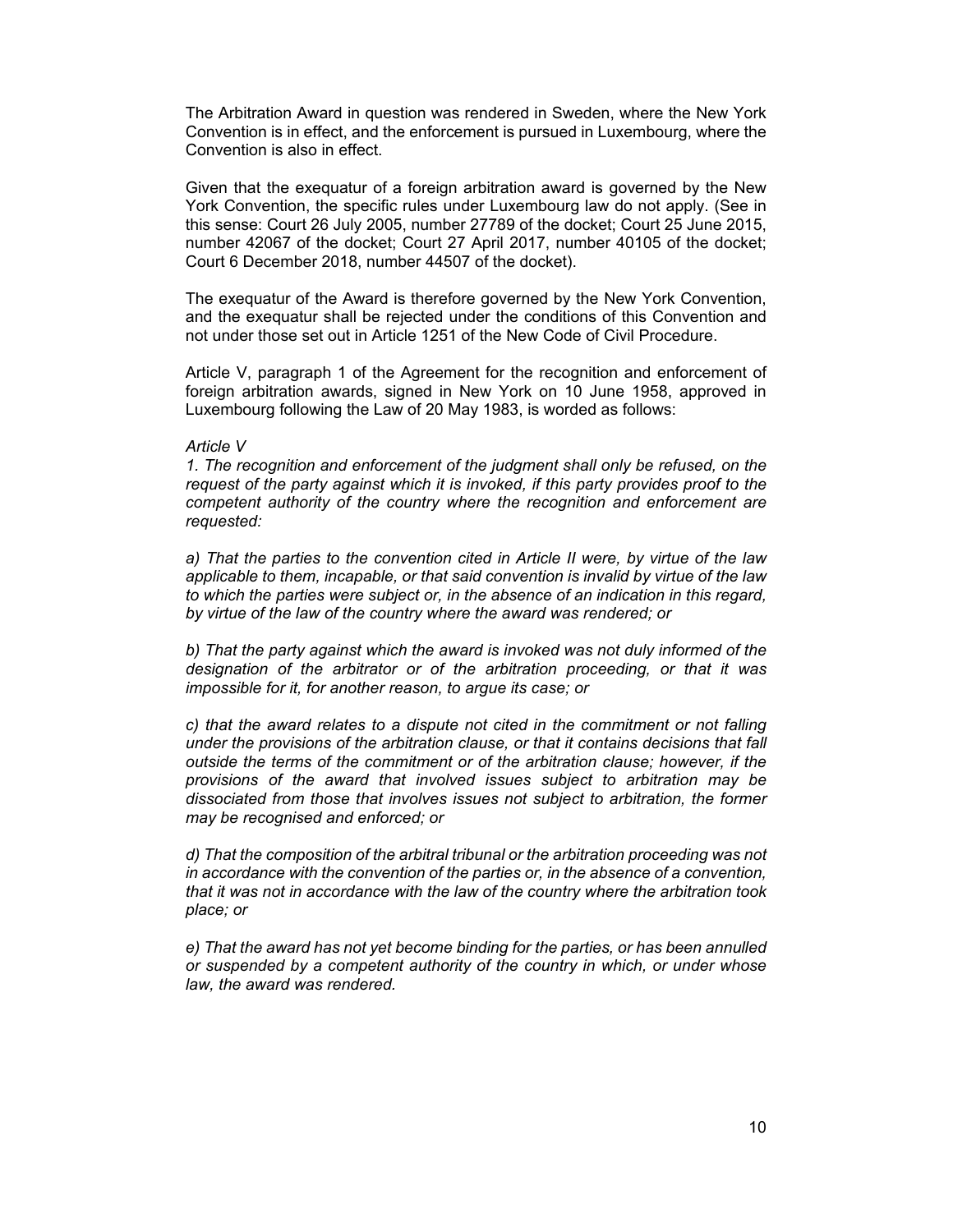*2. Recognition and enforcement of an arbitration award may thus be refused, if the competent authority of the country where recognition and enforcement are required establishes:* 

*a) That, according to the law of that country, the subject matter of the dispute is not eligible to be settled through arbitration; or* 

*b) That recognition or enforcement of the award would be contrary to the public order of that country.* 

According to Kazakhstan, the exequatur of the Arbitration Award must be refused, given that:

- i. both the Arbitration award as well as its enforcement are contrary to the public order of Luxembourg, while since the Award was rendered, it was discovered that several documents as well as other elements of proof that had a decisive impact on the Award were withheld and concealed by the Statis – these documents now prove that the Award was fraudulently obtained;
- ii. the conditions established in connection with the documents to be attached to the request for exequatur have not been satisfied;
- iii. no valid arbitration agreement exists;
- iv. the Arbitration Award was rendered by an irregularly formed Arbitral Tribunal;
- v. the Republic of Kazakhstan is eligible for immunity from enforcement.

For the sake of legal logic, we must first analyse the grounds relating to the proceeding before reviewing the arguments on the merits.

## **1. On the conditions established in connection with the documents to be attached to the request for exequatur**

# *The appellant's arguments*

Kazakhstan asserts that, contrary to the provisions of Article IV(1) of the New York Convention, the Statis only produced, in support of their request for exequatur, a simple copy of the Arbitration Award and of the arbitration agreement, which, however, did not satisfy the conditions required for its authenticity.

# *The respondents' arguments*

The respondents claim that as it concerns the Award, a copy satisfying the conditions necessary for its authenticity was indeed provided to the tribunal, as indicated in the list of exhibits inserted in the request for exequatur of 24 August 2017, namely a copy certified by the Arbitration Institute of the Stockholm Chamber of Commerce, which itself rendered the Award. The stamp of the arbitration institution also appeared on each page of the Award of 19 December 2013 and of the corrective Award of 17 January 2014, and the first and last pages of both parts of the award contained the signature of a representative of the Arbitration Institute of the Stockholm Chamber of Commerce.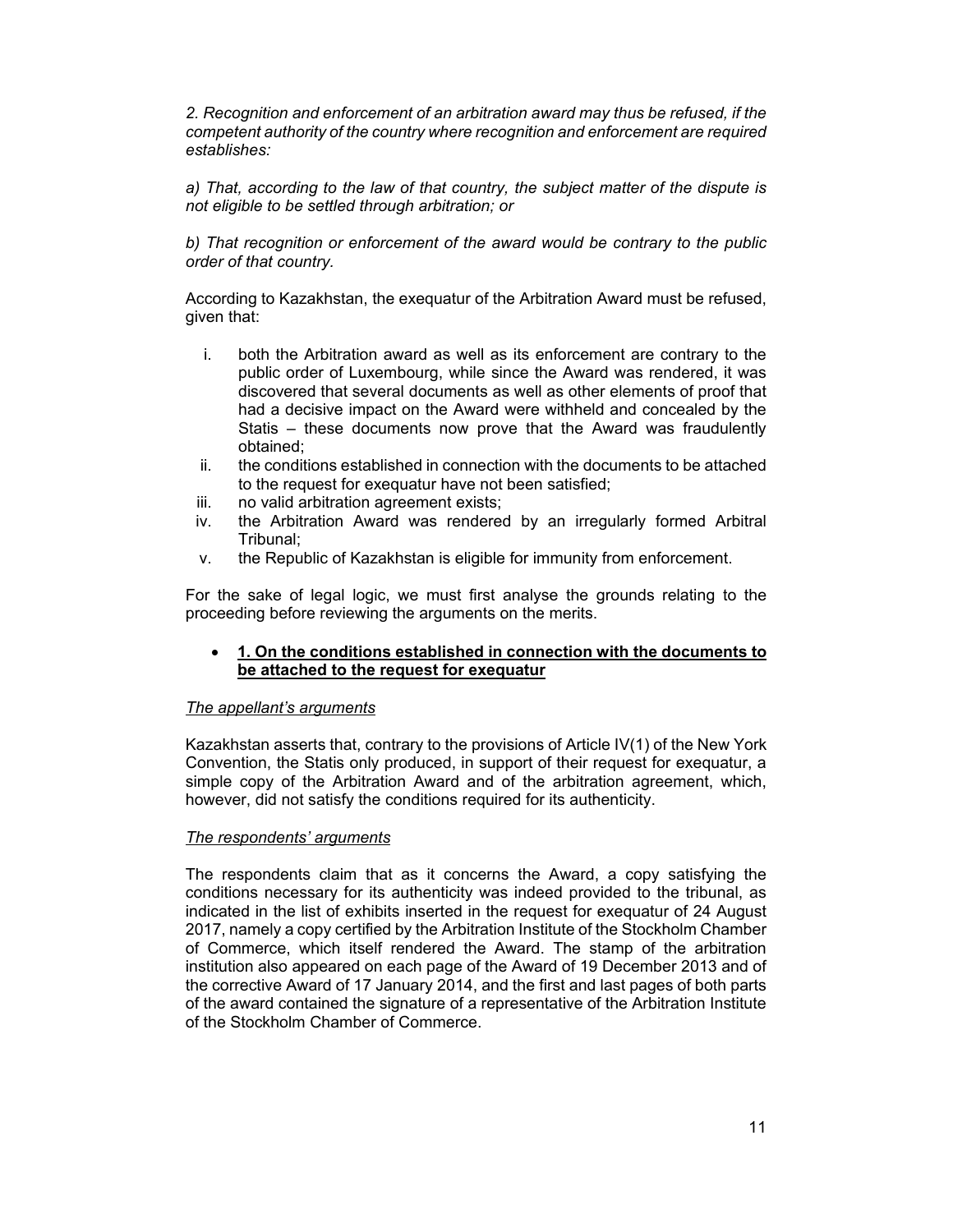As it concerns the arbitration agreement, the obligation to produce the original would not have been applicable because the arbitration agreement applicable in this case was not a contract - as is the case in the context of commercial arbitration - but was an investment arbitration proceeding based on Article 26 of the ECT dated 17 December 1994 and to which Kazakhstan has been a party since 16 April 1998. The transmission of a simple copy of the ECT would therefore not violate the provisions of Article 1250 of the New Code of Civil Procedure.

#### *Assessment*

Article IV (1) of the New York Convention provides that

*" 1. For the recognition and enforcement referred to in the preceding article, the party seeking the recognition and enforcement must provide, at the same time as the request:*

*a) The duly authenticated original of the award or a copy of this original satisfying the conditions required for its authenticity;* 

*b) The original of the agreement cited in Article II, or a copy satisfying the conditions required for its authenticity;* 

*2. If said award or agreement is not worded in an official language of the country*  where the award is invoked, the party seeking the recognition and enforcement of *the award must produce a translation of these exhibits in this language. The translation must be certified by an official or sworn translator or by a diplomatic or consular agent."*.

Under the terms of Article 1250 of the New Code of Civil Procedure:

*"The exequatur of an arbitration award rendered in a foreign country is granted by the presiding judge of the district court, referred to via request.*

*The request is brought before the presiding judge of a district court in the form in which the party against which the enforcement is requested has its domicile and, in the absence of a domicile, its residence. If this person has no domicile or residence in Luxembourg, the request is brought before the presiding judge of the district court of the place where the award must be enforced.*

*The petitioner must elect domicile in the district of the court to which the request was referred.*

*It attaches to its request the original of the award and of the arbitration agreement or a copy satisfying the conditions necessary for their authenticity.*

*For the rest, the rules applicable to the enforcement of foreign judgments rendered in accordance with an agreement on the recognition and enforcement of such judgments are observed."* 

It follows from the list of documents included in the request for exequatur of 24 August 2017, as well as from the filed exhibits in question, that the Statis had attached to the request for exequatur a copy of the Award of 19 December 2013 and of the corrective award of 17 January 2014, certified on 30 June 2017 by the Arbitration Institute of the Stockholm Chamber of Commerce, as well as a French translation of two awards certified by a sworn translator.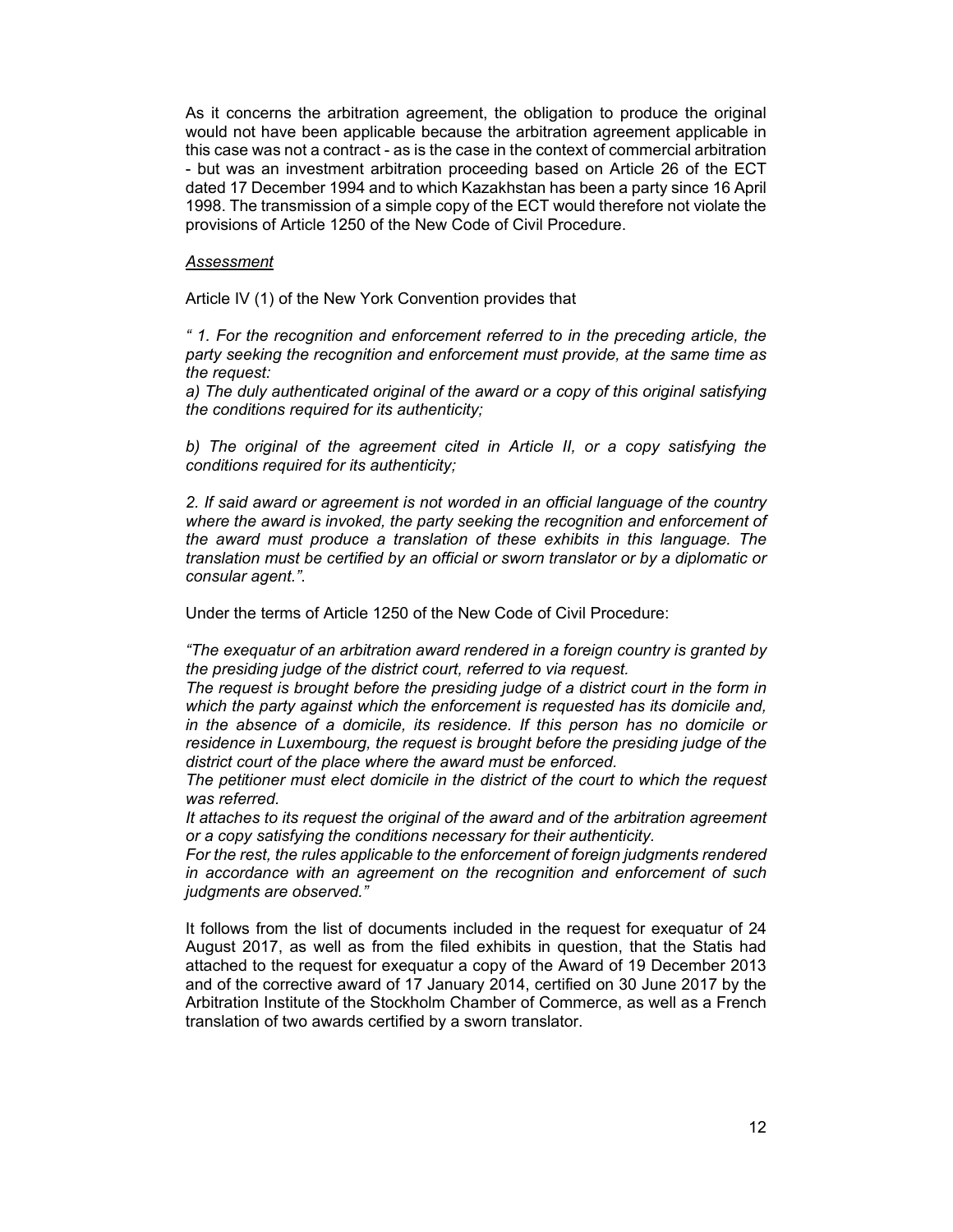They had also attached to it a copy in French of the ECT based on which the arbitration was entered into.

The conditions relating to the exhibits to be attached to the request for exequatur were therefore satisfied.

## **2. On the validity of the arbitration agreement in relation to the cooling off period and the company Terra Raf**

## *The appellant's arguments*

1. The Republic of Kazakhstan opposes the recognition and enforcement of the Award in Luxembourg based on the violation of the *cooling off period* imposed by Article 26 of the Energy Charter Treaty, which would in turn constitute an underlying condition for the competence of the Arbitral Tribunal and a procedural rule inherent to the validity of the arbitration clause on which the Statis (and the Arbitral Tribunal) based their arguments. Indeed, the Statis submitted their request for arbitration on 26 July 2010, that is, only 5 days after the end of certain contracts, and they at no point notified the Republic of Kazakhstan of their intention to initiate arbitration, just as they did not attempt to amicably resolve the dispute.

2. The appellant then asserts that the company Terra Raf is not an "investor" in the sense of the ECT, given that it is a company incorporated and existing under the laws of Gibraltar. According to Kazakhstan, since the ECT does not apply to either Gibraltar or to the companies subject to Gibraltar Law, Terra Raf could not be an "investor" in the sense of the ECT and, as Terra Raf lacked this status, no arbitration agreement could have been formed between Terra Raf and the Republic of Kazakhstan.

# *The respondents' arguments*

1. The respondents assert that, without prejudice to the fact that the requirement of a *cooling off* period is not a mandatory pre-requisite for the use of arbitration by virtue of the ECT, the parties, at the request of Kazakhstan on 18 January 2011, to which the Statis agreed on 24 January 2011, they nevertheless agreed to a stay of three months for the purpose of allowing the parties to reach an amicable settlement and in no way to prepare for arbitration. By accepting this stay, Kazakhstan also explicitly waived invoking any argument on the basis of Article 26, Section 1 of the ECT. In addition, the argument alleging a violation of the "*cooling off"* period was expressly rejected by the SVEA Court.

Moreover, the Statis, starting in October 2010, the start of the Kazakh violations of the ECT, repeatedly tried to amicably dissolve the dispute between the parties.

2. As it concerns the grievance relating to Terra Raf's non-investor status, the respondents reply that as no revocation of the declaration of the United Kingdom concerning Gibraltar was made, the ECT became binding with regard to Gibraltar when it took effect for the United Kingdom.

Furthermore, the European Union is a contracting party of the ECT so that, in accordance with Article 355 (3) of the Treaty on the Functioning of the European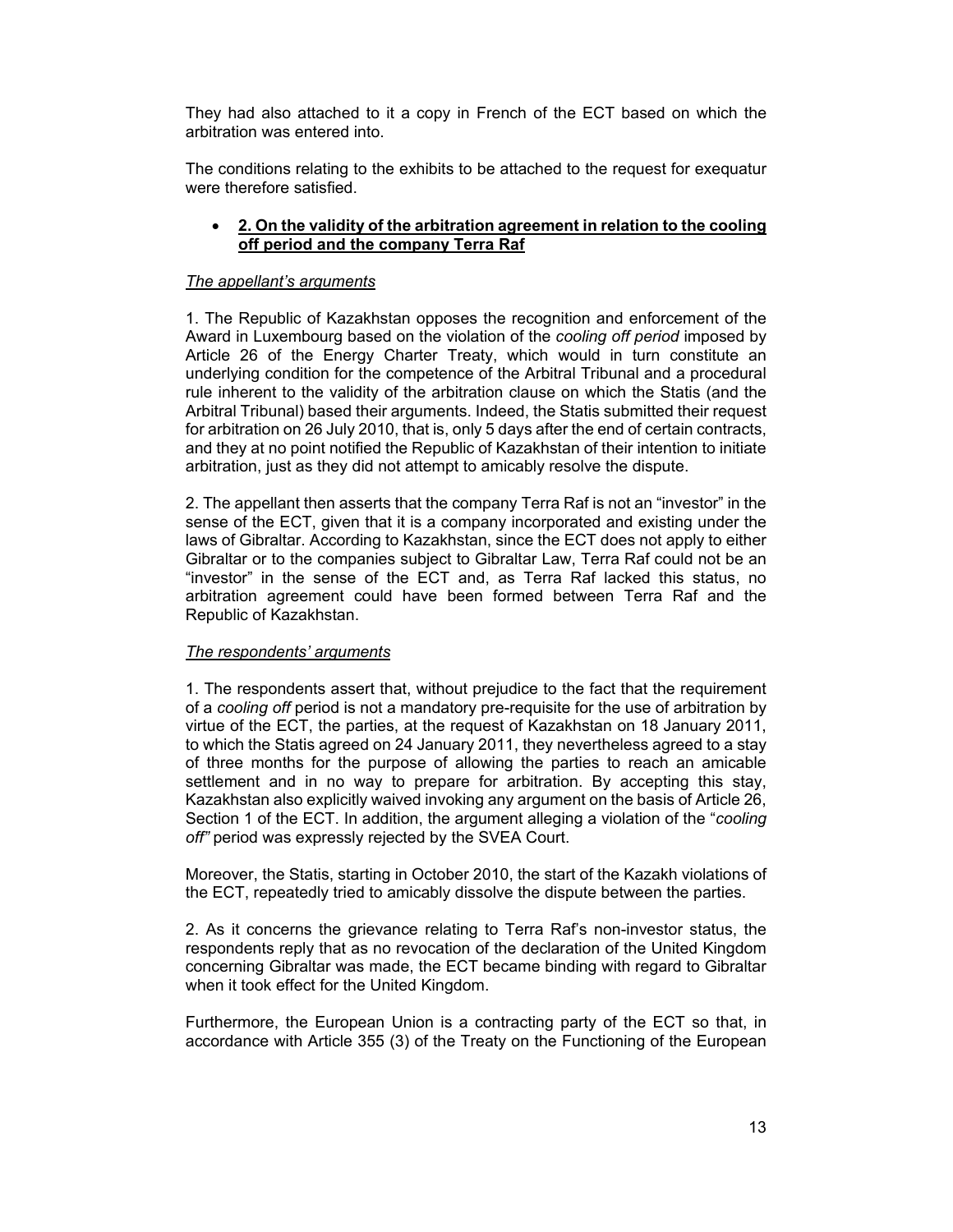Union, EU treaties would apply to European territories whose foreign affairs are managed by a Member State, which includes Gibraltar.

## *Assessment*

*Cooling off period*

Article 26 of the ECT, regarding the settlement of disputes between an investor and a contracting party, states that:

"1. *Disputes between a contracting party and an investor of another contracting party on the subject of an investment made by the latter in the zone of the former and which involve an alleged violation of an obligation of the first contracting party under part III are, to the extent possible, resolved amicably.* 

*2. If any dispute of this kind could not be settled in accordance with the provisions of paragraph 1 within a period of three months from the date on which one of the parties to the dispute requested an amicable settlement, the investor party to the dispute may choose to submit it, with a view toward its settlement:* 

*a) to the judicial or administrative courts of the contracting party that is party to the dispute; or* 

*b) pursuant to any applicable dispute settlement procedure previously agreed upon; or* 

*c) in accordance with the following paragraphs of this article.* 

*3) a) Subject to only points b) and c), each contracting party gives its unconditional consent to the submission of any dispute to an international arbitration or conciliation proceeding, in accordance with the provisions of this article.* 

*b) i)* The contracting parties listed in Annex ID do not give this unconditional *consent if the investor has first submitted this dispute according to the procedures defined in paragraph 2), points a) or b).* 

*ii) For reasons of transparency, each contracting party indicated in Annex ID sends its policies, practices and conditions on this matter in writing to the Secretariat by no later than the filing date of its instrument of ratification, acceptance or approval, in accordance with Article 39, or the filing of its instrument of adhesion, in accordance with Article 41.* 

*c) The contracting parties listed in Annex IA do not given this unconditional consent for disputes arising on the subject of the provision contained in the last sentence of Article 10, paragraph 1. (...)"* 

The Arbitral Tribunal, having been referred the same findings of Kazakhstan as the Court currently has, had upheld its competence by considering that it had granted, on 22 February 2011, in accordance with the parties, a suspension of proceedings in order to reach an agreement to settle this dispute and that, during this period,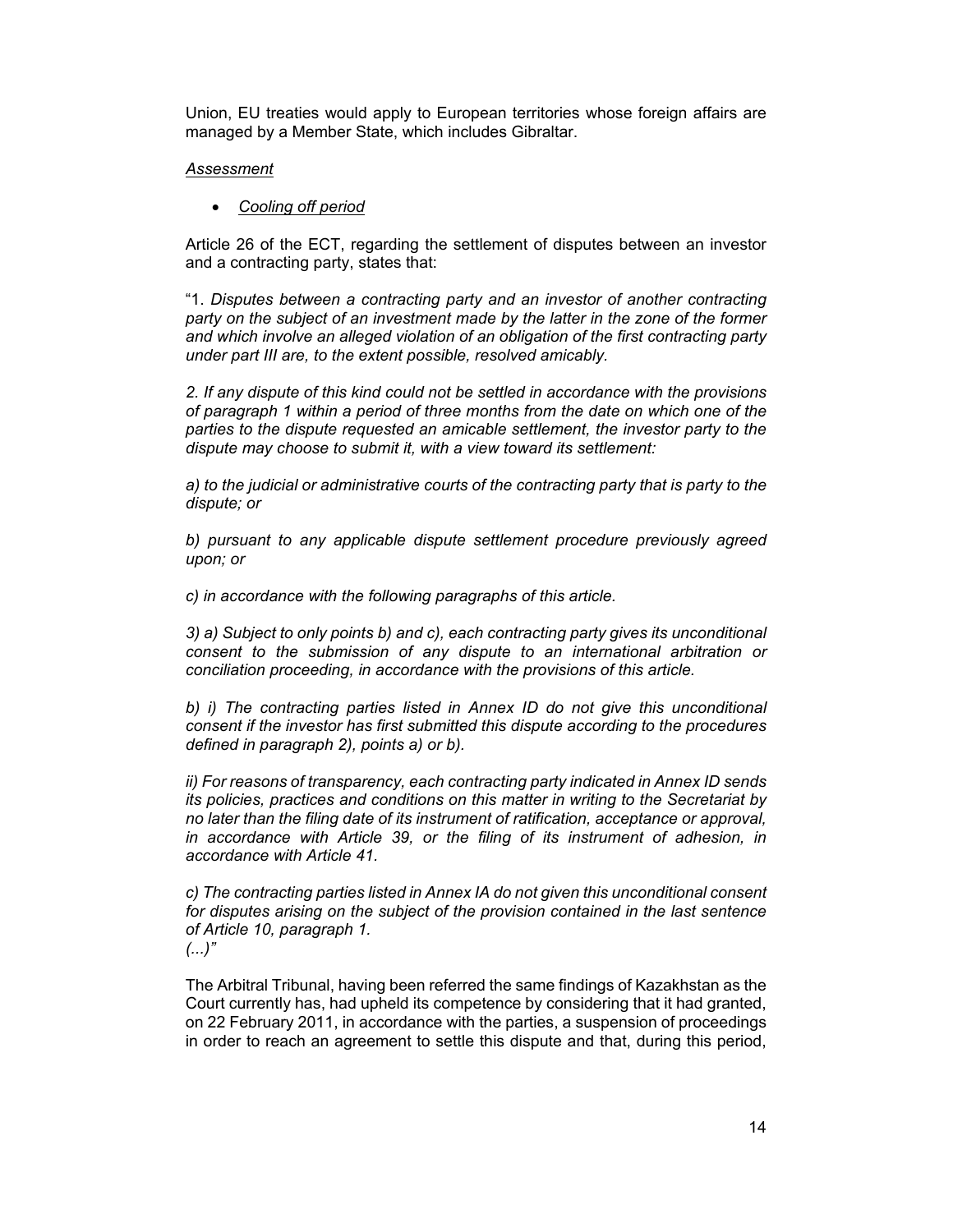settlement negotiations were initiated. Given the clear intention of Article 26 (1) and (2) if the ECT, after the failure of the discussions during the three-month period granted, no harm was done to any of the parties.

The SVEA Court also rejected the same arguments of Kazakhstan seeking the annulment of the Award for not being covered by a valid arbitration agreement between the parties based on the violation of the *cooling off* period by considering, after a detailed analysis, in summary, that an arbitration agreement between the Statis and Kazakhstan, which conferred to the court the competence to review the dispute between the parties, was concluded based on the request for arbitration of the Investors against Kazakhstan, which was submitted to the SCC on 26 July 2010, whether or not the conditions listed in paragraph 2 of Article 26 of the ECT had been satisfied at the time of the request.

By virtue of Article 26 cited above, Kazakhstan gave its unconditional consent to arbitration subject only to two exceptions, which do not relate to the *cooling off* period. Indeed, under the terms of Section 3, the parties' consent is subject only to paragraphs b and c. The *cooling off* period is therefore not a valid condition of the arbitration clause, but a simple procedural requirement, which was respected, given that the Arbitral Tribunal granted, at Kazakhstan's request, a procedural suspension over the course of which the parties initiated negotiations in order to reach an agreement to settle this dispute.

## *Investor status of Terra Raf*

The Arbitral Tribunal had upheld that the ECT applies to Gibraltar on the grounds that Gibraltar is a member of the European Union, which is itself a party to the ECT and that, according to Article 52 of the Treaty on the European Union and Article 355 of the Treaty on the Functioning of the European Union, Gibraltar forms part of its territory.

It is observed from exhibit no. 16 filed by the respondents (letter from the counsel for Kazakhstan of 21 March 2016) that Kazakhstan chose to abandon its grievances on this point in the proceeding before the SVEA Court.

Terra Raf is a limited liability company incorporated and established in Gibraltar, a territory controlled by the United Kingdom. The United Kingdom and the European Union are both signatories of the ECT.

The Court joined the conclusion of the Arbitral Tribunal by deducing that the ECT applies to Gibraltar. The grounds drawn from the lack of investor status of Terra Raf must therefore be rejected.

# **3. On the formation of the Arbitral Tribunal**

## *The appellant's arguments*

Kazakhstan asserts that the provisions of Article V(1) b) and d) of the New York Convention have been violated, while, on one hand, it has not been duly and timely informed of the designation of the arbitrators, nor their method of designation, respectively of the arbitration proceeding. On the other hand, the formation of the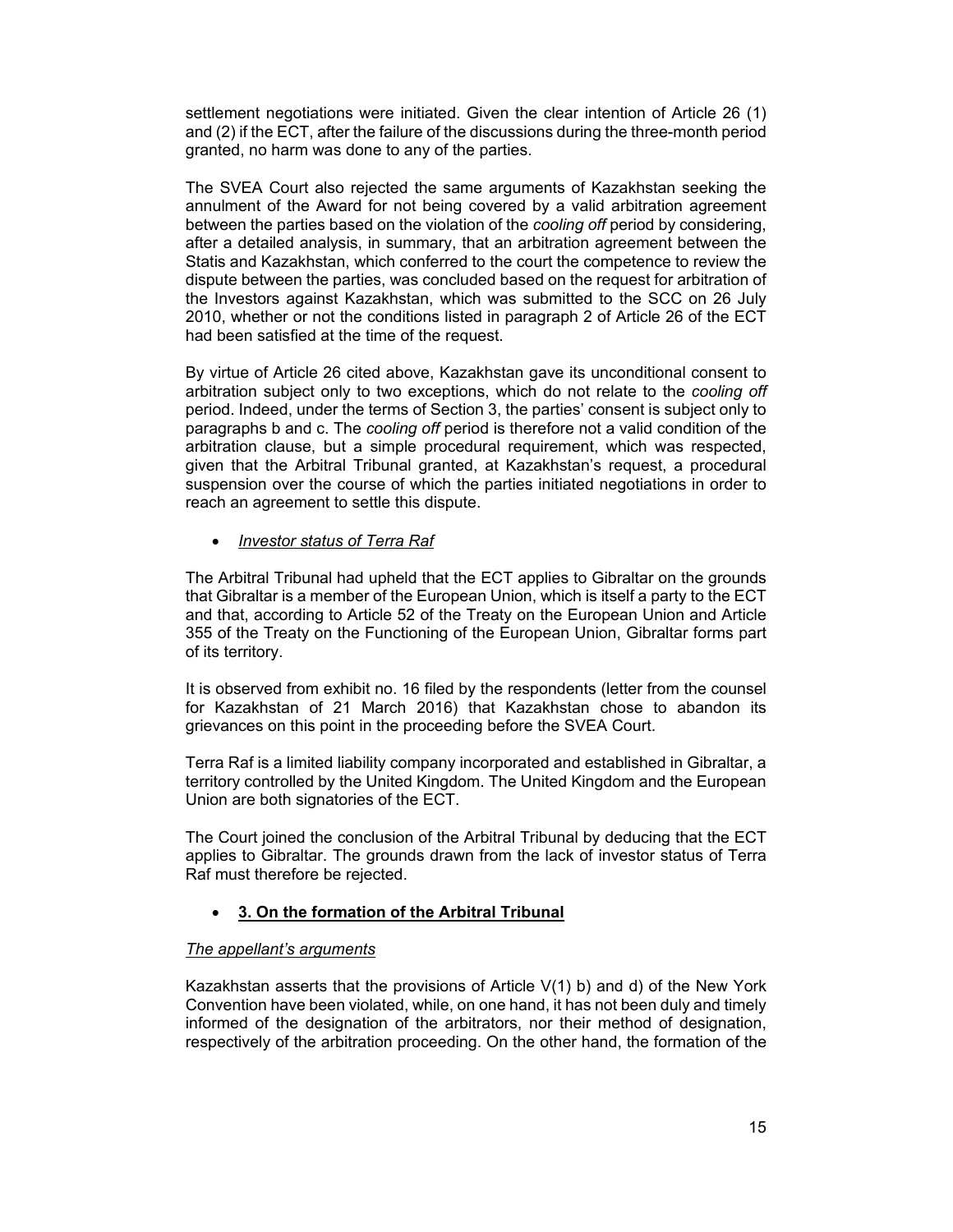Arbitral Tribunal was not formed either according to the will of the parties or the arbitration agreement, which was never validly formed between the parties.

Kazakhstan claims more specifically that the appointment of Mr Lebedev violates the applicable rules since the Board of the SCC did not observe its own rules as well as the arbitration agreement. Moreover, the Board has not given formal notice to Kazakhstan. This fact violates the rights of the Kazakhstan to appoint its own arbitrator within an international arbitration having a substantial financial interest.

Given that the parties have not agreed on a timeframe regarding the appointment of an arbitrator, the Board of the SCC should have, on the basis of Article 13 (3) of the SCC Rules, determined a timeframe in order to proceed with such appointment, which was not done. Thus, as no timeframe was expressly defined, the Board had no right to appoint itself an arbitrator.

Moreover, an *ex parte* award rendered by the Board at the Statis request is contrary to the principles of due process.

Finally, by appointing Mr Lebedev, the Board violated Article 13(6) of the SCC rules by failing to take into account the nature and circumstances of the case at hand.

#### *The respondents' arguments*

The respondents argue that the appellant had at least 30 days to appoint its arbitrator. However, it did not declare it and at no time requested an additional timeframe concerning the issue of the formation of the tribunal. Failure to comply with its obligation to appoint an arbitrator within the prescribed timeframe in accordance with the applicable rules would constitute a violation of the arbitration agreement by Kazakhstan that would be sanctioned, pursuant to the Swedish law on arbitration and the Arbitration Regulations of the SCC, by the loss of the appellant's right to designate its arbitrator. The Arbitration Institute was thus authorised to appoint Professor Lebedev.

The allegations according to which the appellant was not timely informed of the designation of arbitrators and according to which the formation of the Arbitral Tribunal was not in accordance with the will of the parties and with the arbitration agreement are absolutely unfounded, which was also upheld by the SVEA Court and the United States District Court for the District of Columbia.

#### *Assessment*

It is observed from the documents of the arbitration proceeding that on 26 July 2010, the Statis submitted their request for arbitration to the arbitration institute of the Stockholm Chamber of Commerce. In this request, they proposed that the dispute be settled by a tribunal composed of three arbitrators, they designated their own arbitrator and proposed that the two arbitrators appointed respectively by the parties appoint the presiding judge of the Arbitral Tribunal. They also indicated that in accordance with Article 13 (3) of the Arbitration Institute of the Stockholm Chamber of Commerce, the SCC Institute must itself appoint the arbitrators if Kazakhstan does not appoint an arbitrator or if the two arbitrators appointed by the parties do not reach an agreement concerning the presiding judge.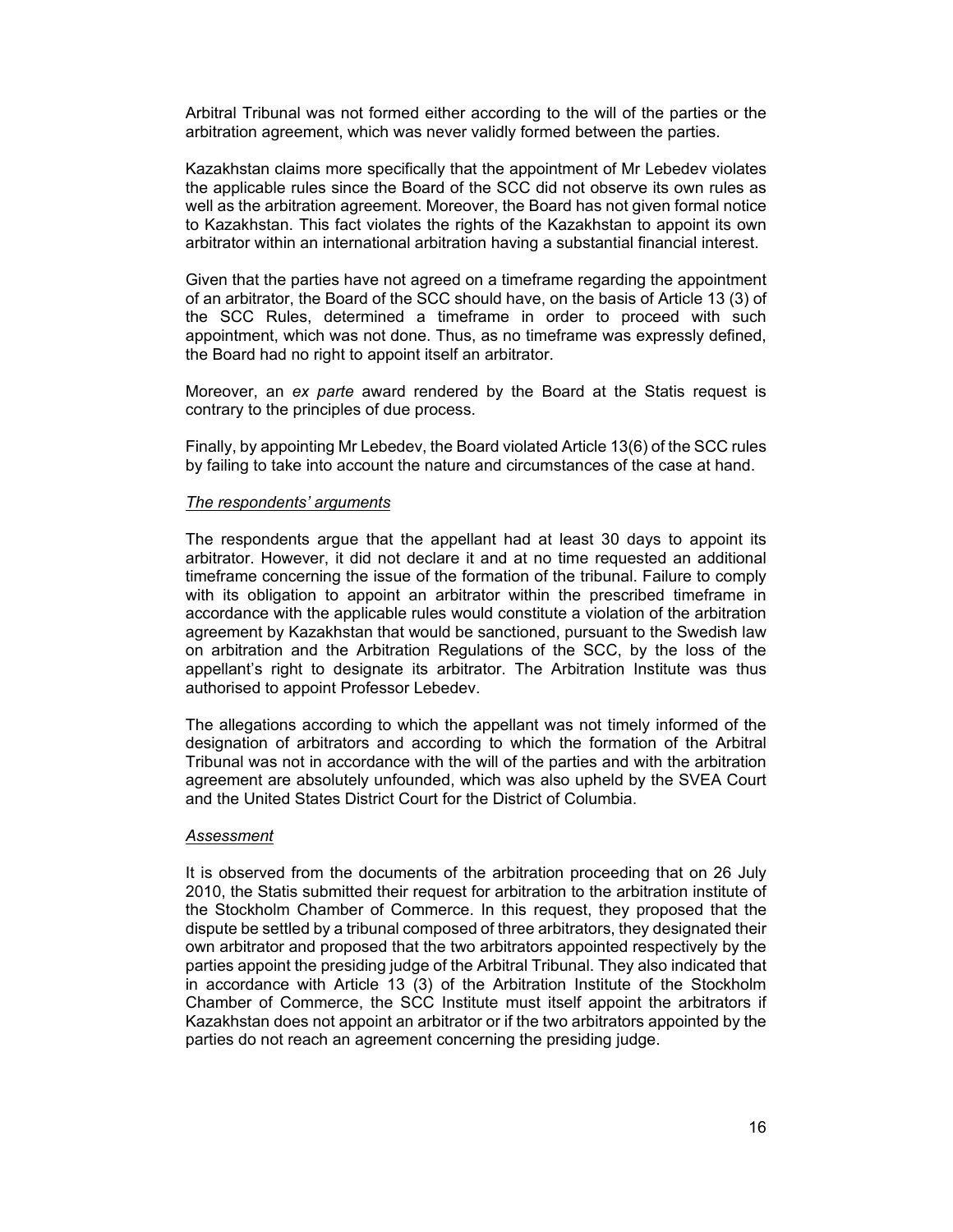On 5 August 2010 the SCC sent a copy of the request for arbitration to Kazakhstan along with the Regulations adopted by the parties – which call for Kazakhstan to appoint its own arbitrator – by requesting it in English to respond by 26 August 2010 at the latest. The documents were sent by courier, arrived in Kazakhstan on 9 August 2010 and were received at the Ministry of Justice two days later.

As the period ended without any response from Kazakhstan, the SCC sent it on 27 August 2010 a reminder in English, extending until 10 September 2010 the period previously granted and informing it that the lack of response would not prevent the arbitration proceeding filed by the Statis from continuing normally. Kazakhstan received this letter on 31 August 2010.

In the absence of a response from the Kazakhstan within the period, the Statis on 13 September 2010 asked the SCC to appoint an arbitrator on behalf of Kazakhstan in accordance with Article 13 (3) of the Arbitration Regulations of the SCC. This request was sent on the same day by registered letter to Kazakhstan, which acknowledged receipt on 23 September 2010.

On 15 September 2010, the SCC appointed Prof. Sergei Lebedev as co-arbitrator on behalf of Kazakhstan.

On 23 September 2010, the SCC informed the parties of the appointment made, Kazakhstan having received this decision on 27 September.

On 27 September 2010, the SCC appointed Professor Karl Heinz Boeckstiegel as Presiding Judge of the Arbitral Tribunal and informed the parties by letter dated 28 September 2010, received on 1 October 2010 by Kazakhstan.

In a letter dated 2 December 2010, Kazakhstan challenged the appointment of Sergei Lebedev as arbitrator.

On 15 December 2010, the SCC rejected the objection of Kazakhstan on the subject of Prof. Lebedev, finding no grounds for disqualification.

The SVEA Court also rejected Kazakhstan's claims concerning the appointment of the arbitrators.

Under Article 5 of the Arbitration Rules of the Arbitration Institute of the Stockholm Chamber of Commerce (the SCC Rules),

*(1) The Secretariat shall send a copy of the Request for Arbitration and attached documents to the Defendant. The Secretariat shall set a period during which the Defendant must submit a Response to the institute of the SCC. The Response must contain (...) any comments on the number of arbitrators and the seat of arbitration and, where applicable, the name, address, telephone number, fax number and email address of the arbitrator appointed by the Defendant. (...)* 

*(3) If the Defendant does not submit a Response, this does not prevent the arbitration from taking place.*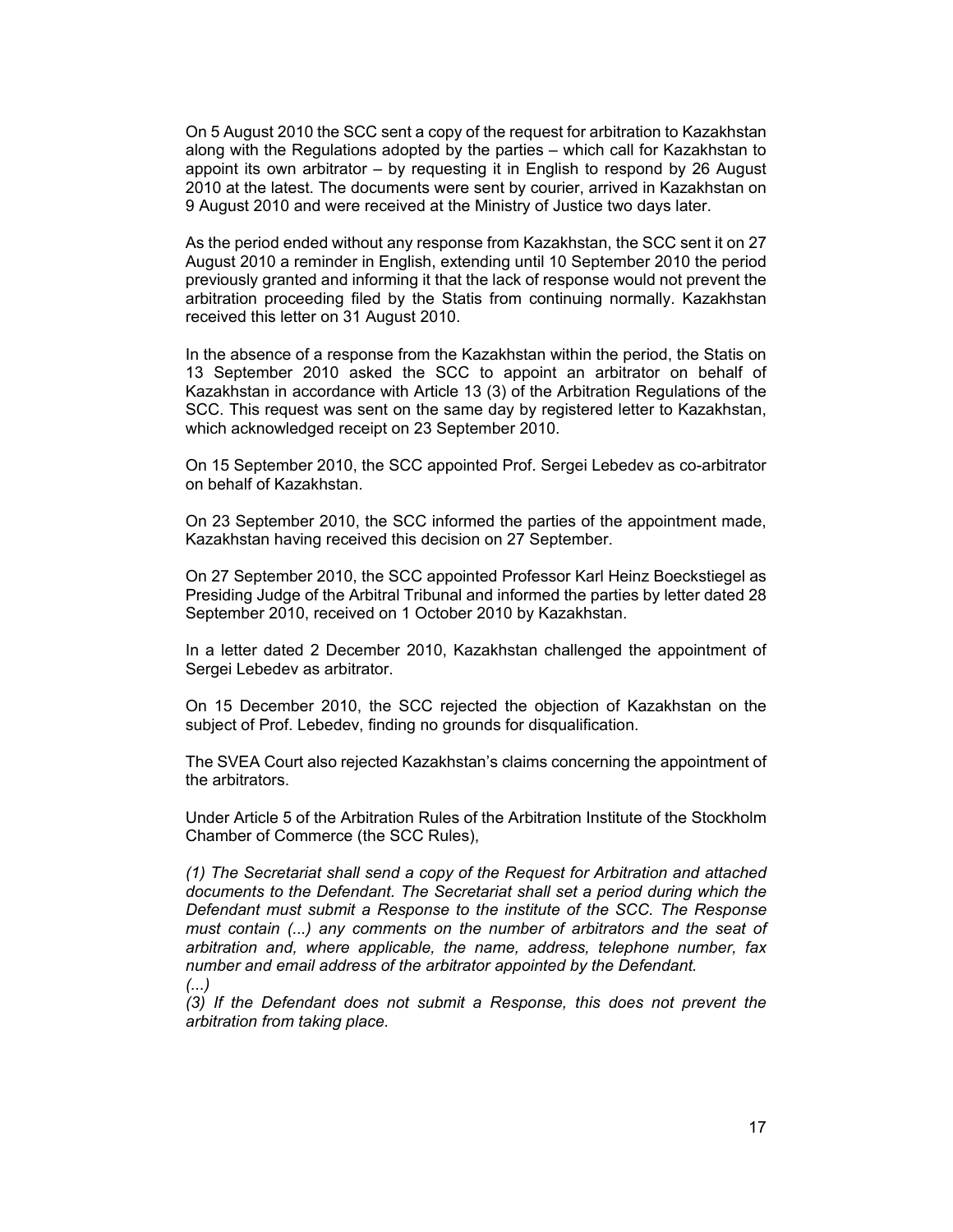Under the terms of Article 7, *"The Board may, at the request of one of the parties or on its own initiative, extend any deadline established in order to allow a party to comply with a particular directive".* 

Article 13, relating to the appointment of arbitrators, establishes that:

*"(1) The parties are free to agree on a different procedure for the appointment of the Arbitral Tribunal than the one specified in this Article. In such a case, if the Arbitral Tribunal was not appointed within the period agreed to between the parties, or if the parties did not agree to a period, within the period set by the Board, the appointment shall take place in application of paragraphs (2) to (6).* 

*(2) ...* 

*(3) If the Arbitral Tribunal consists of more than one arbitrator, each party shall appoint an even number of arbitrators and the Presiding Judge shall be appointed by the Board. In the event that a party fails to appoint the arbitrator(s) within the set period, the Board shall proceed with the appointment.* 

*(...)* 

*(6) During the appointment of arbitrators, the Board shall take into account the nature and circumstances of the dispute, the applicable law, seat and language of the arbitration and the nationality of the parties."* 

In this case, on 9 August 2010, the appellant received the letter from the SCC to which the request for arbitration and the arbitration regulations were attached, and which invited it, in accordance with Article 5 of the SCC Regulations, to submit a response to the SCC that must contain comments on the seat of arbitration and on the plaintiffs' proposal that the presiding judge be chosen by the arbitrators appointed by the parties. To the extent that Article 5 (1) of the arbitration regulations of the SCC provides that the response must include the name of the arbitrator appointed by the defendant, Kazakhstan was therefore clearly informed of the date on which it had to appoint an arbitrator. Since no answer was provided by the appellant, the SCC took the initiative to extend the initial period by warning that a lack of response would not prevent the arbitration from continuing. Contrary to what the appellant claims, the Board had thus set a period during which Kazakhstan had to proceed with the appointment of its own arbitrator.

The appellant could not be unaware of that, in the absence of appointing an arbitrator within the set period, the arbitration would continue according to the rules of the SCC. However, it neither appointed an arbitrator nor requested the extension of the period as it could have done if it deemed that the period granted to it was insufficient, particularly based on the normal decision-making process of its government, the language in which the documents were worded and in light of the complexity of the case.

The appellant did not establish that the period as extended by the Board of the SCC was excessively short in relation to the arbitration proceedings conducted in accordance with the regulations of the SCC.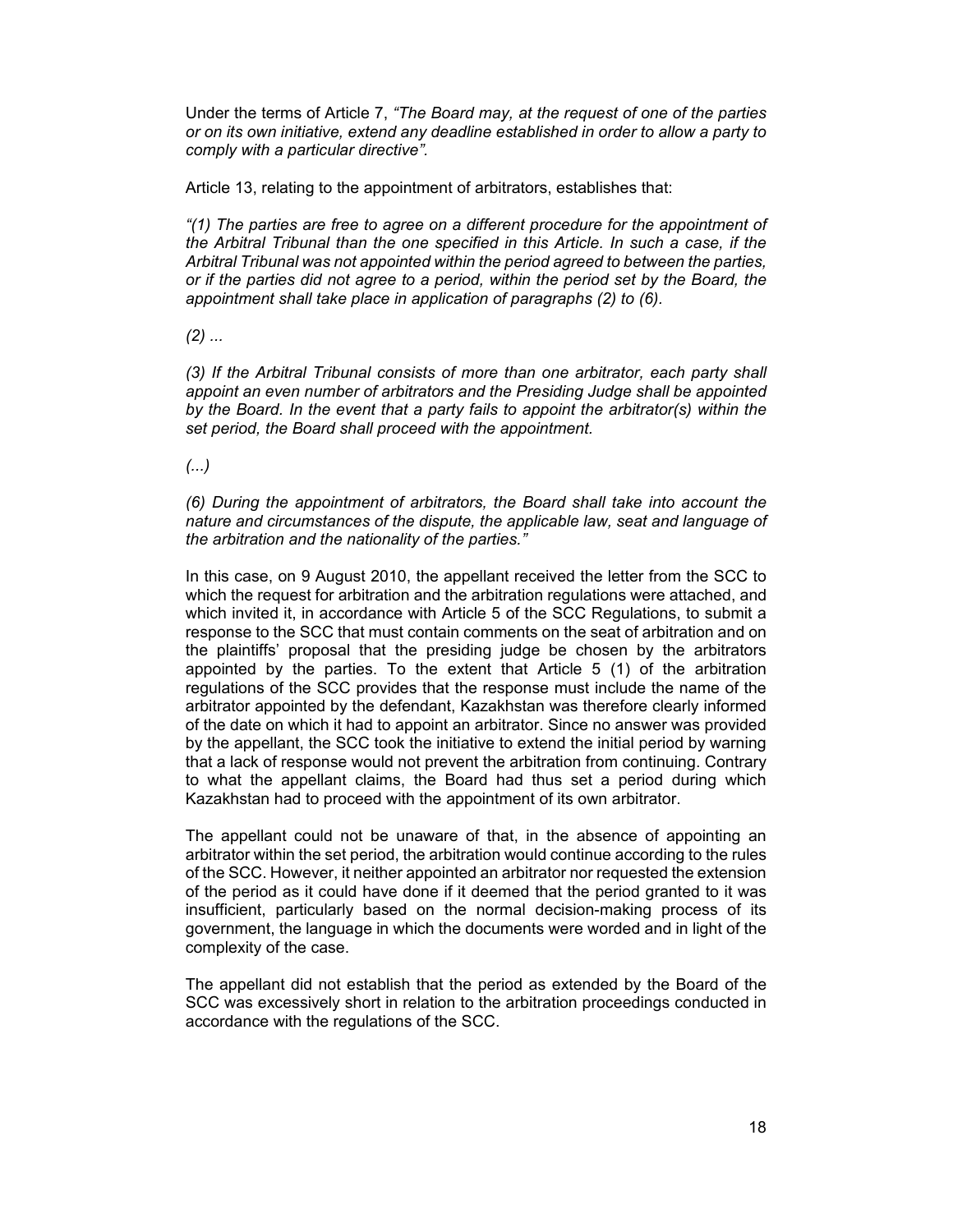In the absence of a response from Kazakhstan within the extended period, the SCC validly appointed an arbitrator on behalf of Kazakhstan, in accordance with Article 13 (3) cited above.

The appellant does not explain how the appointment of Mr Lebedev as arbitrator fails to comply with the nature and circumstances of the dispute between the parties.

Given that Kazakhstan had been duly informed of the arbitration proceeding and its obligation to appoint an arbitrator, that it had been given a possibility to argue its case and that the formation of the Arbitration Tribunal took place in accordance with the conditions of the arbitration agreement and of the regulations of the arbitration institute to which reference is made in said agreement, the provisions of Article V (1) b) and d) of the New York Convention were satisfied.

# **• 4. On the immunity from enforcement**

## *The appellant's arguments*

The appellant also requests the revocation, or alternatively the annulment of the order of exequatur of 30 august 2017 for having been made in violation of the immunity from enforcement enjoyed by the Republic of Kazakhstan and that it is intended to remove assets from a sovereign government through enforcement measures of its creditors and for which it is presumed are being utilised for governmental purposes.

It notes that the Statis conducted an order of attachment without presidential authorisation on 16 August 2017 on the basis Article 695 of the New Code of Civil Procedure, on the basis of the simple Arbitration Award and that in the context of this procedure, the Statis announced that its exequatur procedure was underway, so that the exequatur would thus become an element of the enforcement itself put in place by the Statis.

## *The respondents' arguments*

According to the respondents, the appellant could not invoke immunity from enforcement in the context of this exequatur procedure.

It would appear from Article 26 of the ECT and Article 40 of the Arbitration Regulations of the Arbitration Institute that the appellant, in having ratified the ECT and undertaken by it to enforce all arbitration awards pronounced on the basis of the ECT, waived the right to any immunity from enforcement.

Alternatively, if in the unlikely event this Court admitted the application of immunity from enforcement to the Republic of Kazakhstan, this must be taken into account not at the stage of the exequatur procedure but rather in the context of an enforcement procedure, namely the order of attachment procedure.

## *Assessment*

The foreign government that is subject to the arbitral jurisdiction agreed, through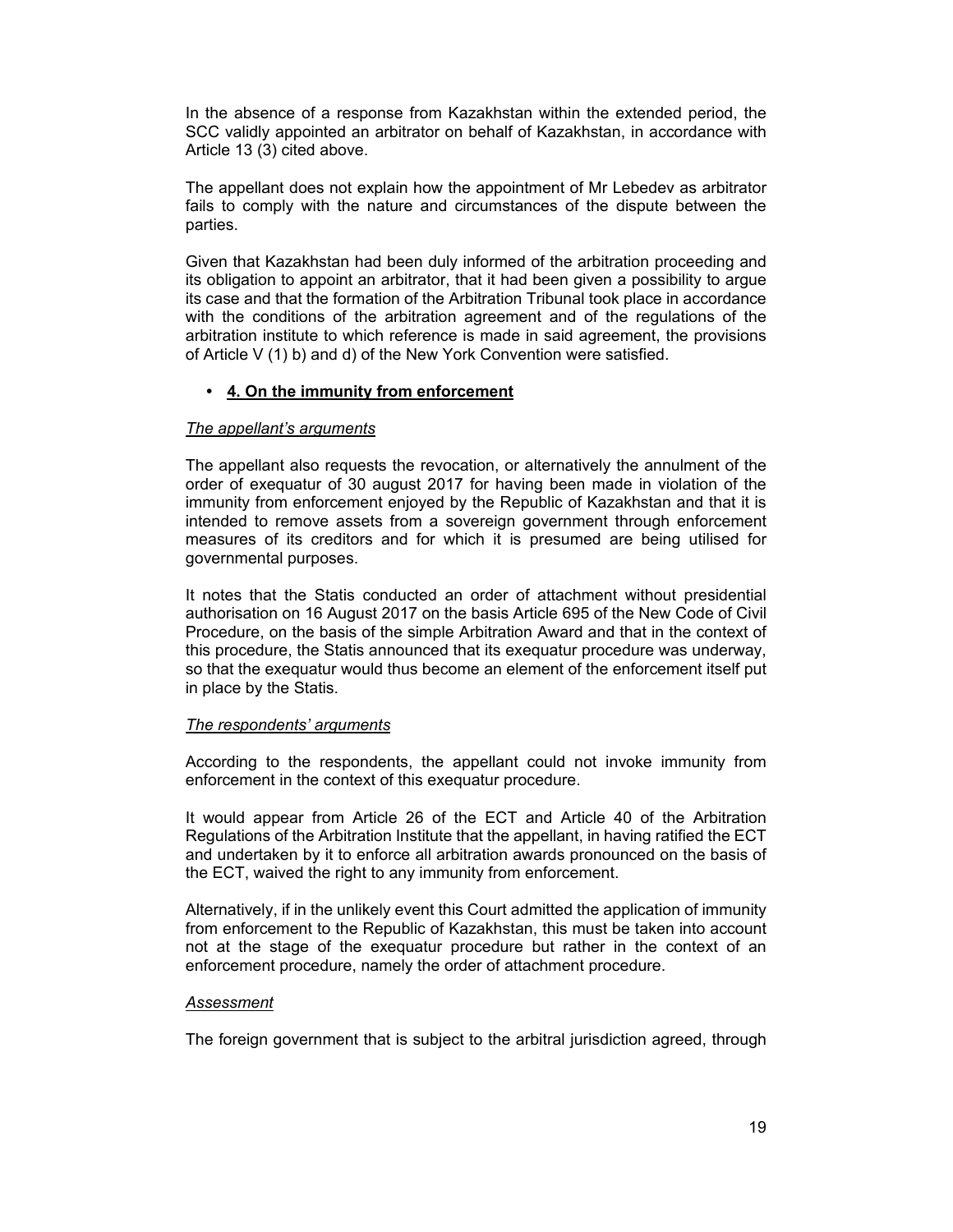the same, for the award to be vested with exequatur, which does not in itself constitute an act of enforcement of a nature that provokes the immunity from enforcement of the State in question. (Court of Cassation, Civil Section 1, 11 June 1991, appeal No. 90-11282, published in the bulletin).

The exequatur is not in itself an act of enforcement that may exclude immunity from enforcement of an international organisation (Court of Cassation, Civil Section 1, 14 October 2009, appeal No. 08-14.978, published in the bulletin).

The grievance drawn from immunity from enforcement must therefore be rejected.

# **• 5. On the contrariness to public order**

# *The appellant's arguments*

Kazakhstan argues that the Award was fraudulently obtained, as the Statis voluntarily made false statements, produced false evidence and concealed factual elements that were fundamental to its own experts, to Kazakhstan and to the arbitral tribunal, thus improperly and fraudulently obtaining the Award that they seek to have enforced by the Luxembourg courts.

In the context of their alleged investment in Kazakhstan, the Statis, before the arbitration procedure, implemented various fraudulent schemes aimed particularly at artificially inflating the construction costs of the LPG Plant in Kazakhstan to mislead third parties on the true value of this LPG Plant and be granted considerable amounts without any basis. The misled third parties notably include (i) their own auditor, KPMG, (ii) the investors who financed the Statis activities in Kazakhstan (the Noteholders and their Joint Venture partner, Vitol, which financed the construction of the LPG Plant); the potential buyers in the context of the sale of the Statis assets in Kazakhstan organised in 2008 (the "Zenith Project") and the Kazakh tax and customs authorities.

To this end, the respondents had, in particular:

- created or had others create various companies that they presented as third party companies but which they secretly controlled (particularly the companies Perkwood (in the United Kingdom) and Azalia (a Russian company);
- made false statements to their auditors on the control and status of these companies in relation to the Statis;
- concealed the true status or even existence of these two companies across a range of documents that included (i) the consolidated financial statements of Tristan, KPM and TNG, (ii) the letters of representation made sent by the Statis to their own auditor, KPMG, (iii) the "*due diligence"* report prepared in the context of the Zenith Project and intended for potential buyers, (iv) *the Information Memorandum* prepared in the context of the Zenith Project and intended for potential buyers and (v) the customs declarations sent to the Kazakh customs authorities;
- artificially inflated by several tens of millions of dollars the alleged investment costs for the construction of the LPG Plant (tripling the equipment price, doubling the resale of the same equipment, fictitious accounting of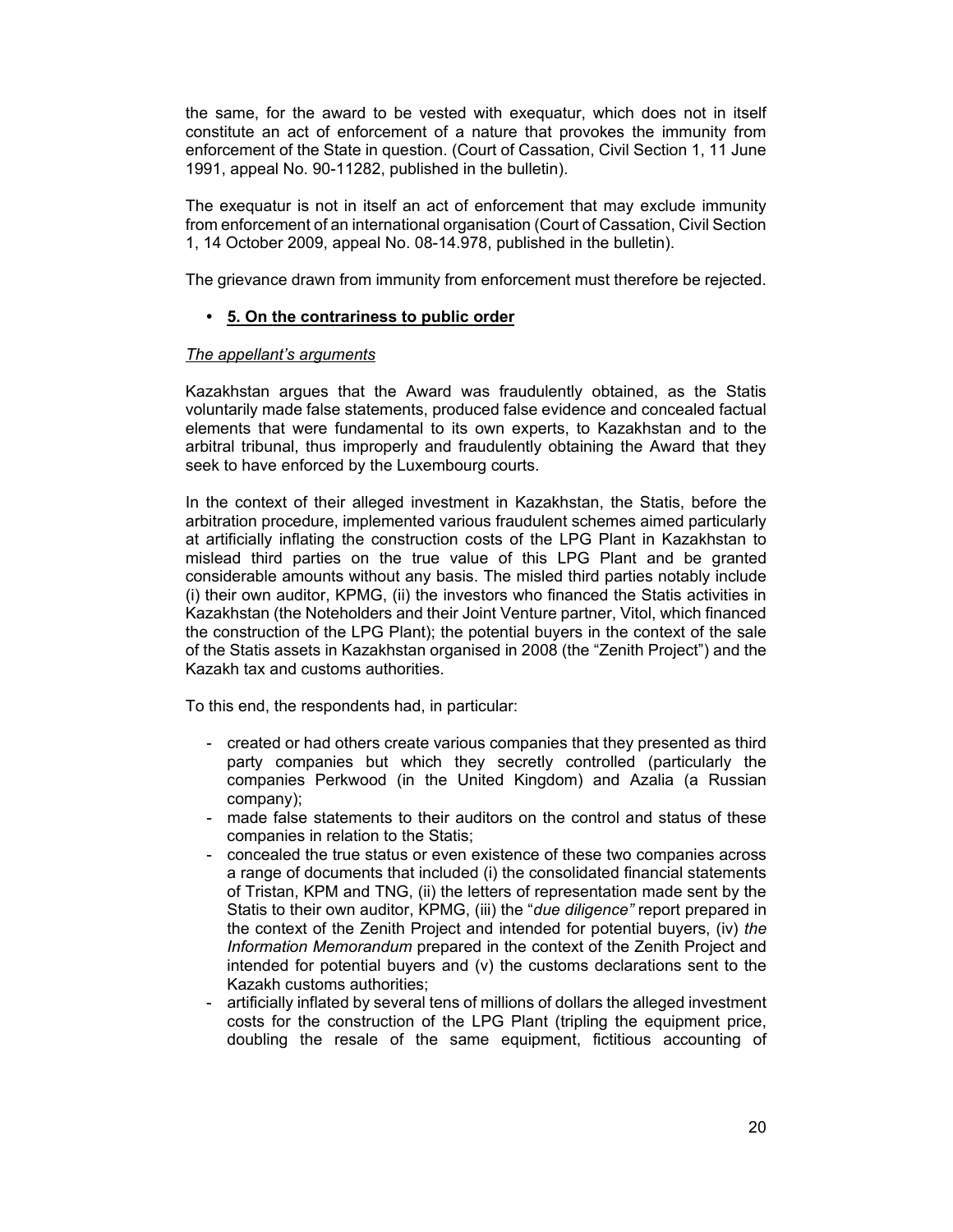construction material, transport services and provisions, fictitious management fees and expenses, interest on the so-called loans intended to finance the construction costs of the LPG Plant, etc.);

- prepared false financial statements, particularly for Tristan, KPM and TNG, presenting companies linked to the Statis as third parties and containing the fraudulently and artificially inflated amounts;
- prepared a truncated *due diligence* report intended for potential buyers in the context of the Zenith Project, voluntarily and erroneously presenting the status of several companies linked to the Statis as third parties and independent, thus concealing the inter-company transactions that had been artificially and fraudulently inflated, and
- prepared a voluntarily manipulated Information Memorandum intended for potential buyers in the context of the Zenith Project, also containing the artificially and fraudulently inflated construction costs of the LPG Plant for the benefit of other companies controlled by the Statis.

The Statis then voluntarily misled the Arbitral Tribunal by presenting these documents (KPMG *due diligence* report relating to the Zenith Project, annual statements of the company TNG for the years 2006 to 2009, *Information Memorandum)* that they knew to be false and manipulated, in order to show considerably inflated alleged investment costs and to claim an amount of damages and interest considerably higher than the costs incurred by the Statis for the construction of the LPG Plant.

The Arbitral Tribunal concluded that the LPG Plant should be valued in the amount of US\$ 199 million, by reference to the indicative offer made by KMG for the purchase of the LPG Plant. Considering that this source was relatively the best for the valuation, the tribunal necessarily indicated that it took into account other sources in its analysis, so that its decision was also influenced by the other elements invoked by the Statis concerning the construction costs.

Kazakhstan asserted that it was the responsibility of the Luxembourg court to verify if the recognition and enforcement of the judgment was such that it would harm the public order of Luxembourg, pursuant to the New York Convention, understood, meaning international public order (see Court 28 January 1999, p. 31, 95; Court 26 July 2005, p. 33, 117)

The Luxembourg jurisprudence and doctrine define international public order as being all matters that involve the essential rights of the administration of justice or the implementation of contractual obligations, or even everything that is considered essential to the established moral, political and economic order.

Furthermore, the Court of Appeal of Luxembourg, in a more recent ruling, considered that there was a violation of Luxembourg international public order *"when the award or its enforcement unacceptably clashes with the legal order of the requested State in that it violates a fundamental principle"* Court of Appeal, 17 October 2013, docket No. 37973). This could be a *"clear violation of a rule of law considered essential in the Luxembourg legal order"* or relating to "*violation of a fundamental right of this legal order"* (Court of Appeal, 15 July 2015, docket No. 40127).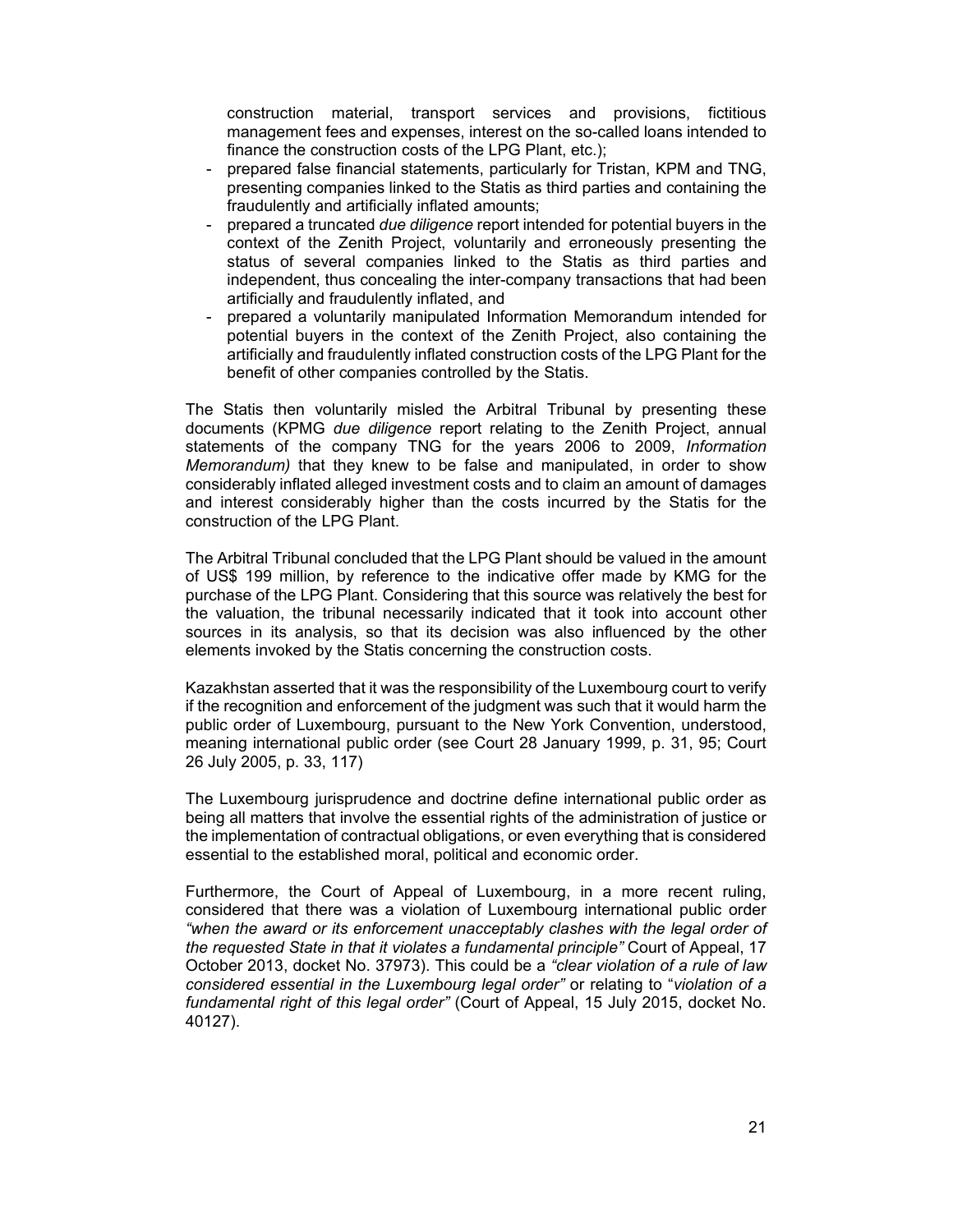In order to monitor compliance of an arbitration award with the international public order, the judge must conduct a legal and factual review of the award without, however, re-judging the case on the merits.

The doctrine and jurisprudence would not admit only that the fraud constitutes a violation of international public order.

In the context of the New York Convention, the enforcement of arbitral award should be refused on the basis of contrariness to public order *"if the party that brought it produced false evidence before the court or if the award was fraudulently obtained (…). Such a fraud nullifies the entire arbitration proceeding and constitutes a defence against the recognition of the award resulting therefrom*". The fraud constitutes grounds for refusal of exequatur in the event of *"intentional deception regarding the facts that are material for the arbitrator's decision*", including "*the use of false or fabricated documents" or "false testimonies".* (G. BORN, International Commercial Arbitration, 26 ed., Kluwer Law International, 2014, pp. 3704-3706).

The possibility of sanctioning the fraud through the public order exception in the context of the New York Convention was admitted by the Court of Appeal in the aforementioned ruling of 15 July 2015.

In accordance with the principle "*fraus omnia corrumpit"*, the doctrine deduced from a ruling of the Court of Appeal of Luxembourg of 24 November 1993 (docket No. 14983) that the fraud must allow for sanctioning an award having given effect to deception or fraudulent behaviour (J.B. Racine, International Commercial Arbitration and Public order, LGDJ, No. 893).

Even if the text of New York Convention itself does not provide descriptions of situations where there is a violation of public order, there is still a vast international consensus arguing that fraud in arbitration proceedings constitutes an autonomous basis to establish the violation of public order. The appellant refers in particular to the English, German, French and American jurisprudence.

Referring to the aforementioned decisions and doctrine, Kazakhstan claims that the fraudulent scheme put in place by the Statis constitutes a violation of public order. Thus, the Statis (i) intentionally concealed relevant elements during the arbitration proceedings, (ii) deliberately made false statements and (iii) led the Arbitral Tribunal to rely on documents, created based on artificial data, of which the Statis were well aware, and in particular:

- they repeatedly claims that they spent at least US\$ 245 million for the development and construction of the LPG Plant while in reality this amount was artificially increased through transactions between related entities and for which no basis exists;
- they voluntarily concealed the existence of these transactions and intentionally concealed the fact that these transactions were executed with related entities (in particular Perkwood and Azalia);
- they declared before the Arbitral Tribunal that the offer by KMG was reliable as an indicator of the value of the LPG Plant (claiming that this offer was made by a party in full knowledge of suitable data), while they were aware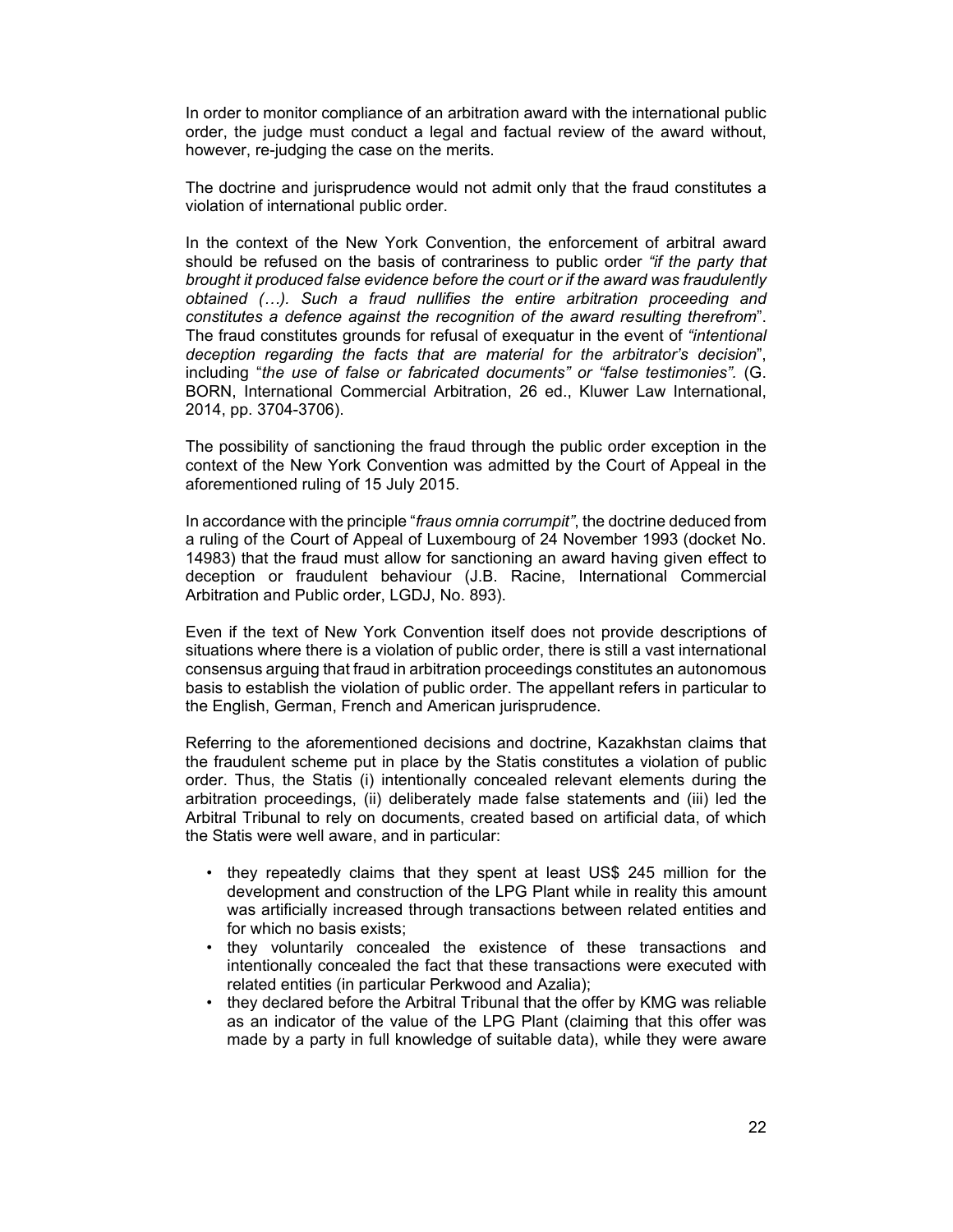that this offer was based on fictitious elements presented to KMG;

- they did not file the Perkwood Contract and the Azalia Contract with the Arbitral Tribunal even though they had an obligation to do so in accordance with the procedural order;
- they withheld key information and made false statements on the subject of the Laren Transaction.

The appellant exhaustively elaborates in its submissions on the details of the frauds of which the Statis are accused (fraud of repurchase, fraud of management fees, fraud of fictitious exhibits, fraud regarding the construction material, fraud regarding the interest, fraud relating to the Laren Transaction, etc.).

Kazakhstan also alleges inconsistencies between the positions defended by the Statis before the Court of Appeal, on one hand, and in the foreign proceedings, on the other hand, concerning the concealment of the status of Perkwood, manipulations of construction costs of the LPG Plant through the fraud on the repurchase of material, inaccurate statements concerning the *transfer pricing,* the fraud on the management fees and the fraud with the support of fictitious exhibits, which would show that the Statis are attempting to seek a final decision of this Court on facts that they know to be incorrect.

The Statis' frauds would directly affect the entire arbitration proceeding and the Award, namely the competence of the Arbitral Tribunal, the conclusions of the Arbitral Tribunal on Kazakhstan's liability and the amount of damages and interest owed by Kazakhstan.

With regard to the impact of the fraud on the competence of the Arbitral Tribunal, the appellant claims that the frauds that taint an investment prevent the investor from accessing the arbitration, given that:

- i. the protection of the foreign investment that the host State agrees to grant, by treaty, cannot be consider as being granted when the investment is made in bad faith and is tainted by fraud;
- ii. the access to the investor-host State arbitration is based on an agreement established in advance by the host State (inscribed in the Treaty); however, one cannot consider that the State gave its consent to arbitrate a dispute when the investment is tainted by fraud;
- iii. no State in the world would agree to grant such exorbitant protection under common law, and one that would hinder its sovereignty, to an investor and a fraudulent investment, which violates the law.

The fraudulent behaviour of the Statis contaminated their entire alleged investment in Kazakhstan and therefore prevented them from benefitting from the international protection defined by the ECT, and more specifically from access to the investor-State arbitration. The Arbitral Tribunal therefore had no jurisdiction to judge the dispute that was submitted to it by the Statis.

In any event, through the concealment of factual elements by the Statis and of fake documents produced by the Statis this proceeding could not have taken place before the Arbitral Tribunal, which would constitute a blatant violation of Kazakhstan's right to a joint and fair proceeding.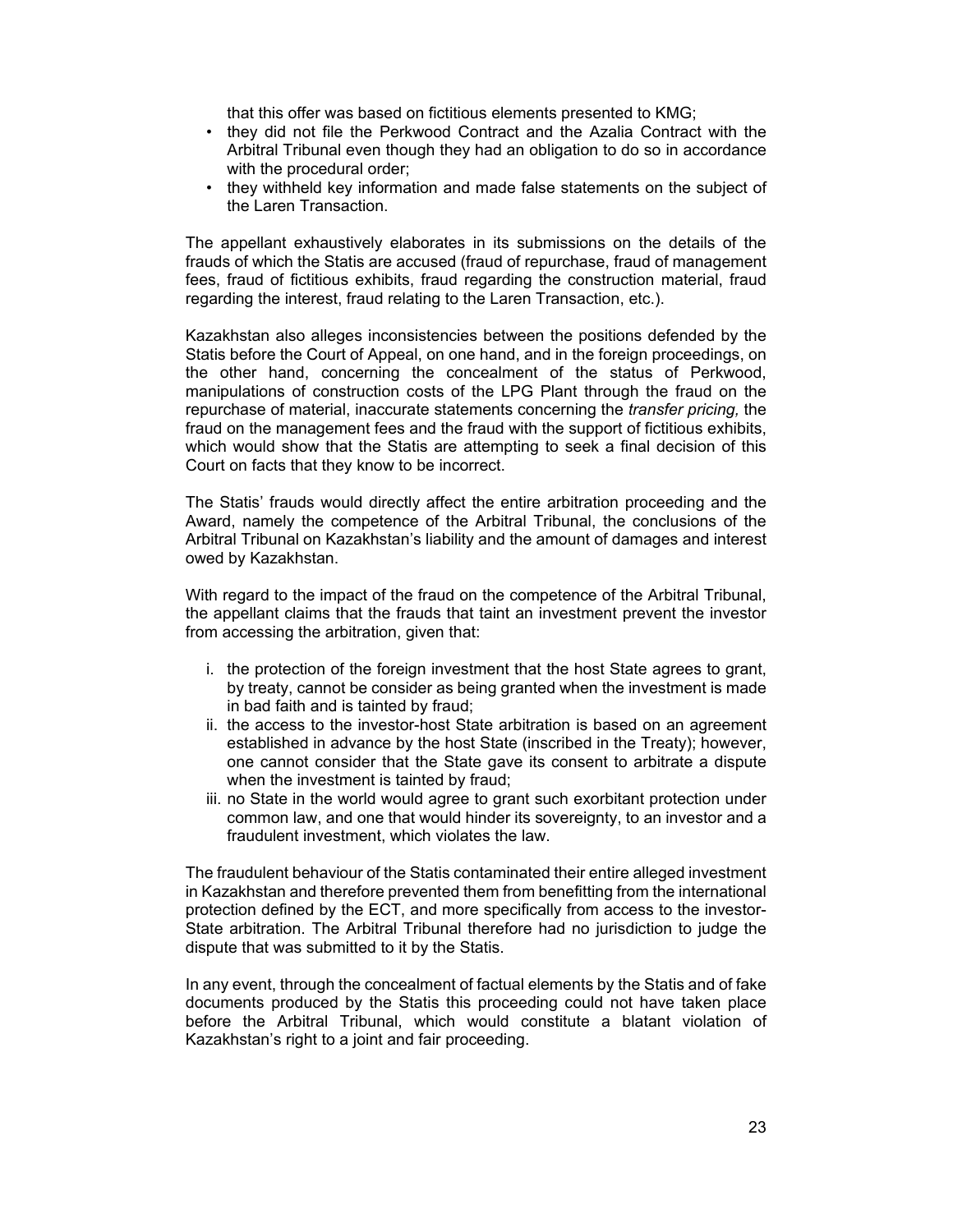With regard to the impact of the fraud on Kazakhstan's liability, the appellant claims that, during the arbitration proceeding, the Statis produced a series of fake documents and made false statements that impacted the decision of the Arbitral Tribunal on Kazakhstan's liability and more particularly on what it considered the existence of a causal nexus between Kazakhstan's actions and the loss suffered by the Statis, particularly following the execution of the Laren Transaction.

Finally, with regard to the impact of the fraud on the amount of damages and interest, the appellant emphasises that during the arbitration proceeding, the Statis produced a whole series of fake documents and made false statements that impacted the decision of the Arbitral Tribunal on the amount of damages ultimately granted to the Statis, particularly for the LPG Plant and for the Laren Transaction.

The appellant also asserts that it was only once the Award was rendered and its exequatur procedures initiated in the United States and United Kingdom that it discovered that the Award had been fraudulently obtained; the fraud relating to the Laren Transaction was only discovered subsequent to the decisions of the Swedish courts.

The evidence and in particular the deposition of the witness Lungu are described in detail in the appellant's submissions.

Alternatively, Kazakhstan offers to prove the implementation of the fraudulent system through the hearing of witnesses, or alternatively through a decisory oath.

#### *The respondents' arguments*

The respondents argue that as the grounds for refusal of exequatur are exhaustively listed by the New York Convention, the discovery subsequent to the Arbitration Award of new evidence or the fact that the award was fraudulently obtained are not in themselves grounds that can justify the refusal of exequatur of the arbitration award in Luxembourg.

A court to which a request for recognition and enforcement is referred, by virtue of said Convention, would not be authorised to review the arbitration award on the merits. Consequently, an alleged violation would only be sanctioned if the simple reading of the award revealed this violation.

It results therefrom that it is not up to the judge hearing the case to issue an assessment regarding the foreign award's compatibility with the public order of its country, but only to verify if the recognition and enforcement of this award is such that it would violate this public order (a principle widely accepted by the Luxembourg jurisprudence and doctrine, called the "mitigated public order effect").

The Luxembourg jurisprudence adopts a restrictive approach regarding the possibility of refusing the enforcement of an arbitration award under the guise of violation of public order, being specified that this involves international public order.

The role of this Court must therefore be limited to verifying if the enforcement of the Award in Luxembourg may clash with the international public order as applied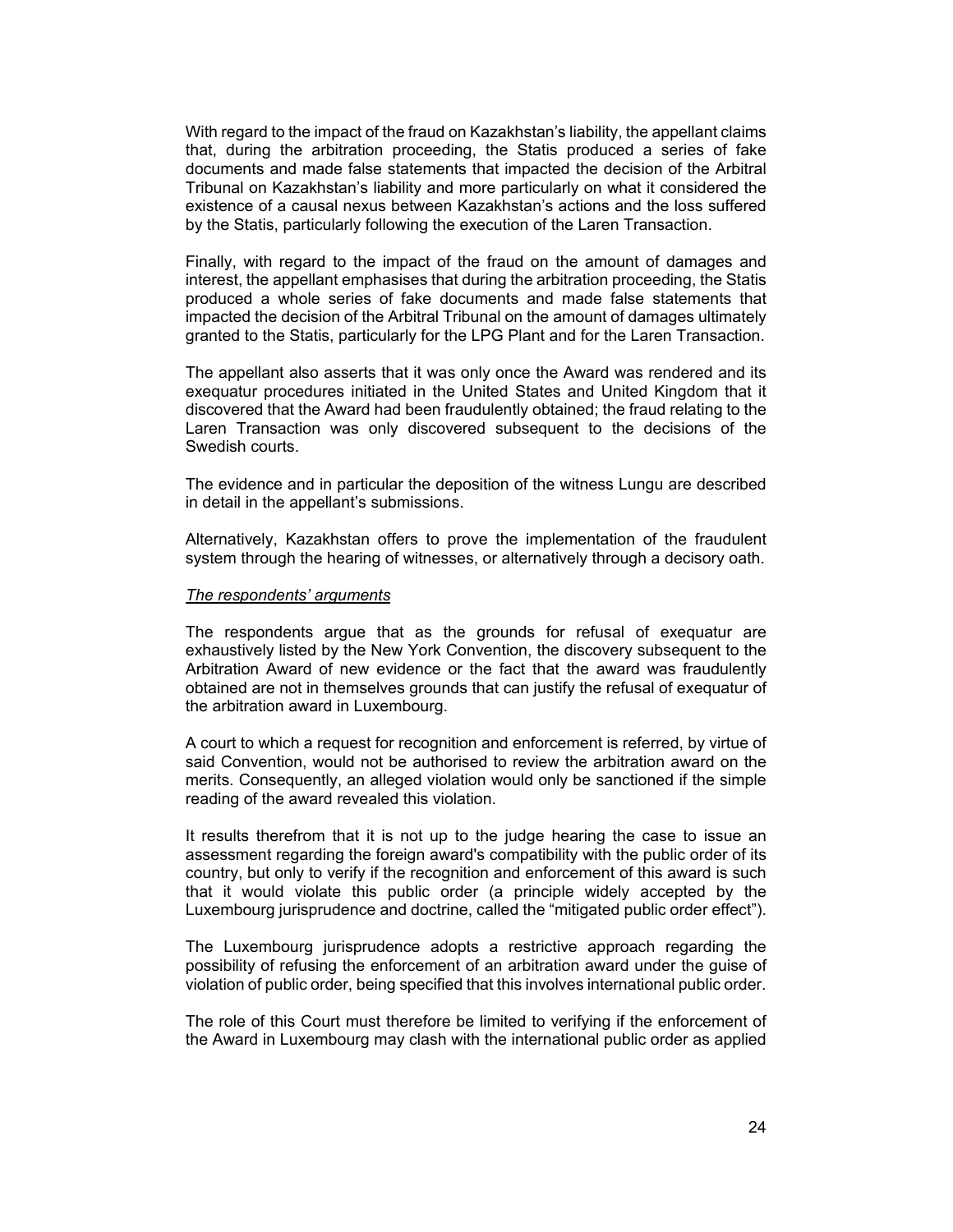in Luxembourg, including all matters affecting the essential rights of the administration of justice or the implementation of contractual obligations, even everything considered to be essential to the established moral, political or economic order.

It must also take into account the origin of the Award, rendered in Sweden, a member country of the European Union.

Both under the New York Convention as well as Luxembourg law on arbitration, the assessment of the Court would be limited, given that:

- the principle of "favour arbitrandum" implies that the exequatur of an arbitration award constitutes the rule and the refusal of exequatur the exception, such that it is only in grave cases or extreme situations that a Luxembourg court may refuse the exequatur of an arbitration award on the grounds of an alleged fraud and a violation of international public order;
- the judge ruling on a refusal of exequatur may under no circumstances reexamine the merits of the arbitration award and is bound by the authority of res judicata of the latter;
- a violation of international public order, as with any other grounds for refusal, must be interpreted restrictively;
- the rules on burden of proof lie with the party seeking the refusal of exequatur, in this case Kazakhstan.

In this case, there would be no violation of the most fundamental notions of the Luxembourg moral, political or economic order in the fact of admitting an arbitration award against which Kazakhstan issues only critiques relating to the amount of compensation obtained by the Statis, and all the more so because the connection between the case in question and Luxembourg is particularly tenuous, further restricting the scope of international public order.

Furthermore, the Court would be required to respect the authority of res judicata of the decision of the SVEA Court.

A debate on the merits of the case and on the alleged fraud would violate (i) the fundamental principles governing the exequatur and (ii) Swedish decisions, violating the authority of res judicata attached to them.

According to the respondents, the fraud invoked by the appellant, supposing it were true, would not be admissible as a violation of public order.

Primarily, they argue that Kazakhstan can no longer invoke an alleged fraud.

On the one hand, the Award, given that it is final and binding between the parties, is vested with the authority res judicata.

The argument of fraud was already raised by Kazakhstan in the context of the annulment proceeding and was definitively rejected by the SVEA Court, which decided that there was no fraud and that an alleged fraud under no circumstances had any impact – whether directly or indirectly – on the Judgment. The Supreme Court of Sweden rejected the extraordinary appeal review introduced by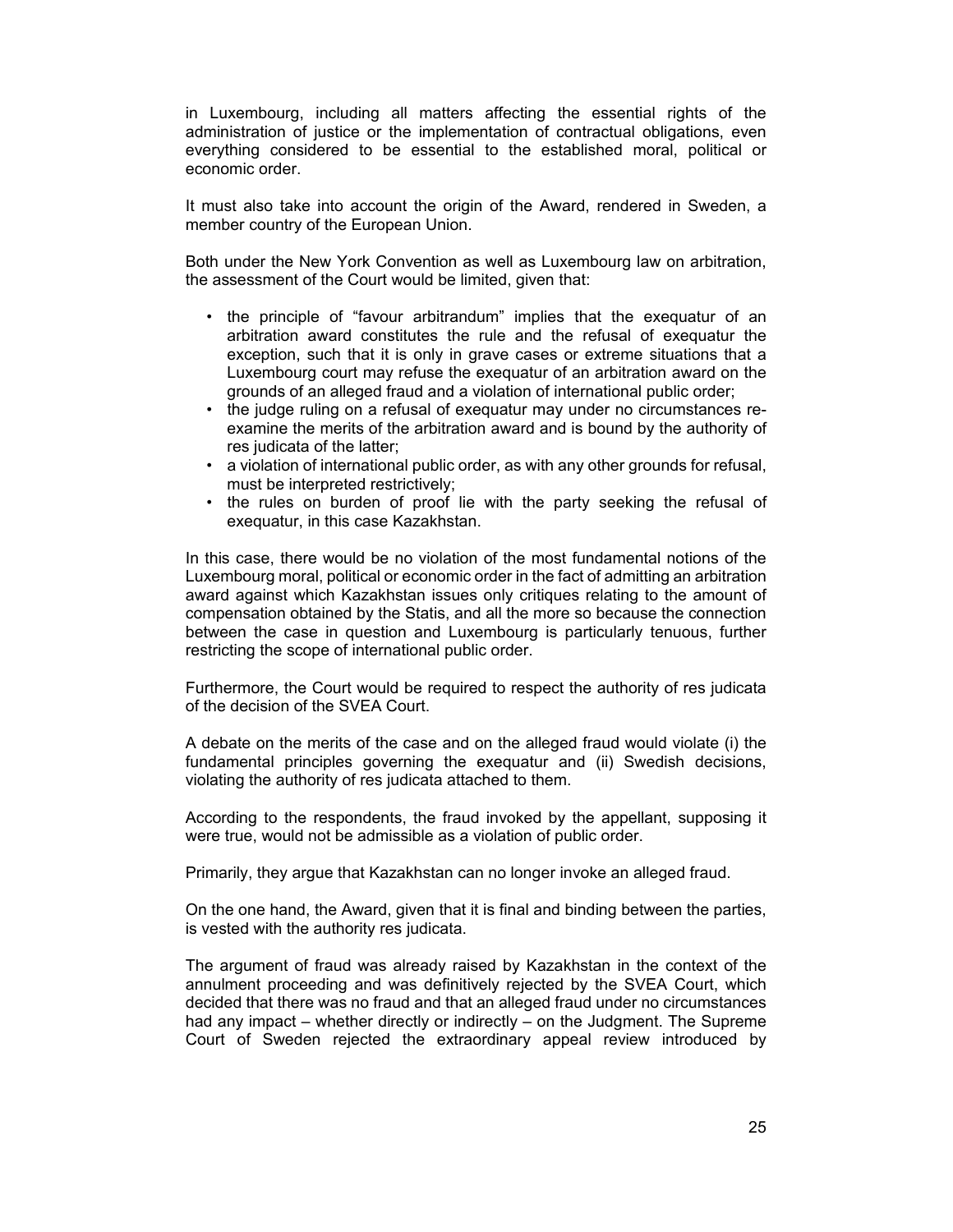Kazakhstan. The final and binding Swedish decisions rejecting the appeal for annulment of the Judgment would be recognised in Luxembourg by virtue of the Convention of 27 September 1968 on jurisdiction and enforcement of decisions in civil and commercial matters and would enjoy the authority of res judicata.

The authority of res judicata of the SVEA Court would be imposed in the present proceeding for which the SVEA Court decided on the fraud, thus precisely preventing this Court from proceeding with a new review of the fraud as grounds for refusal of exequatur.

In any event, a decision of a court of the seat rejecting the annulment of an arbitration award would be considered a solid argument in favour of the recognition and enforcement of a foreign award.

On the other hand, Kazakhstan should have invoked the alleged fraud during the arbitration proceeding given that, according to the respondents, it had knowledge of all factual elements underlying its allegations of fraud before and during arbitration.

Finally, the Statis argue that there was no fraud on their part and that Kazakhstan in any event provides no evidence of such a fraud.

they challenge the facts as presented by Kazakhstan and assert that, contrary to what Kazakhstan alleges, they are not guilty of "fraudulent manoeuvres", and more specifically:

- they never sought to conceal the company Perkwood or the Perkwood Contract, of which Kazakhstan had perfect knowledge in any case before and during the arbitration proceeding;
- they did not purchase equipment for the LPG Plant from Perkwood at artificially inflated and fictitious prices – these prices were based on clear economic logic – and it would be incorrect to claim that "this same equipment had already been supplied, at a much lower price, by TGE in the context of the contract entered into with the latter", as this assertion ignores the respective roles of Perkwood and TGE in the supply of equipment of the LPG plant; they also did not execute a "double resale" of the same equipment, as this equipment was never delivered and the payment was in any case reimbursed;
- they did not keep "fictitious" accounting records for the equipment for the construction of the LPG Plant;
- they did not make fictitious purchases of equipment from Perkwood, as this equipment was delivered and was necessary for the LPG Plant;
- they did not "create out of thin air" management fees and expenses, as these were legitimate, contractually defined and subject to Kazakh taxes;
- they did not fictitiously inflate the costs through fictitious interest;
- they did not keep, in a "concealed" or fictitious manner, double accounting records;
- they did not manufacture or produce fake documents during arbitration;
- it would be irrelevant in the context of this proceeding to know whether or not the Statis had "dormant statements" with the Companies House in the United Kingdom;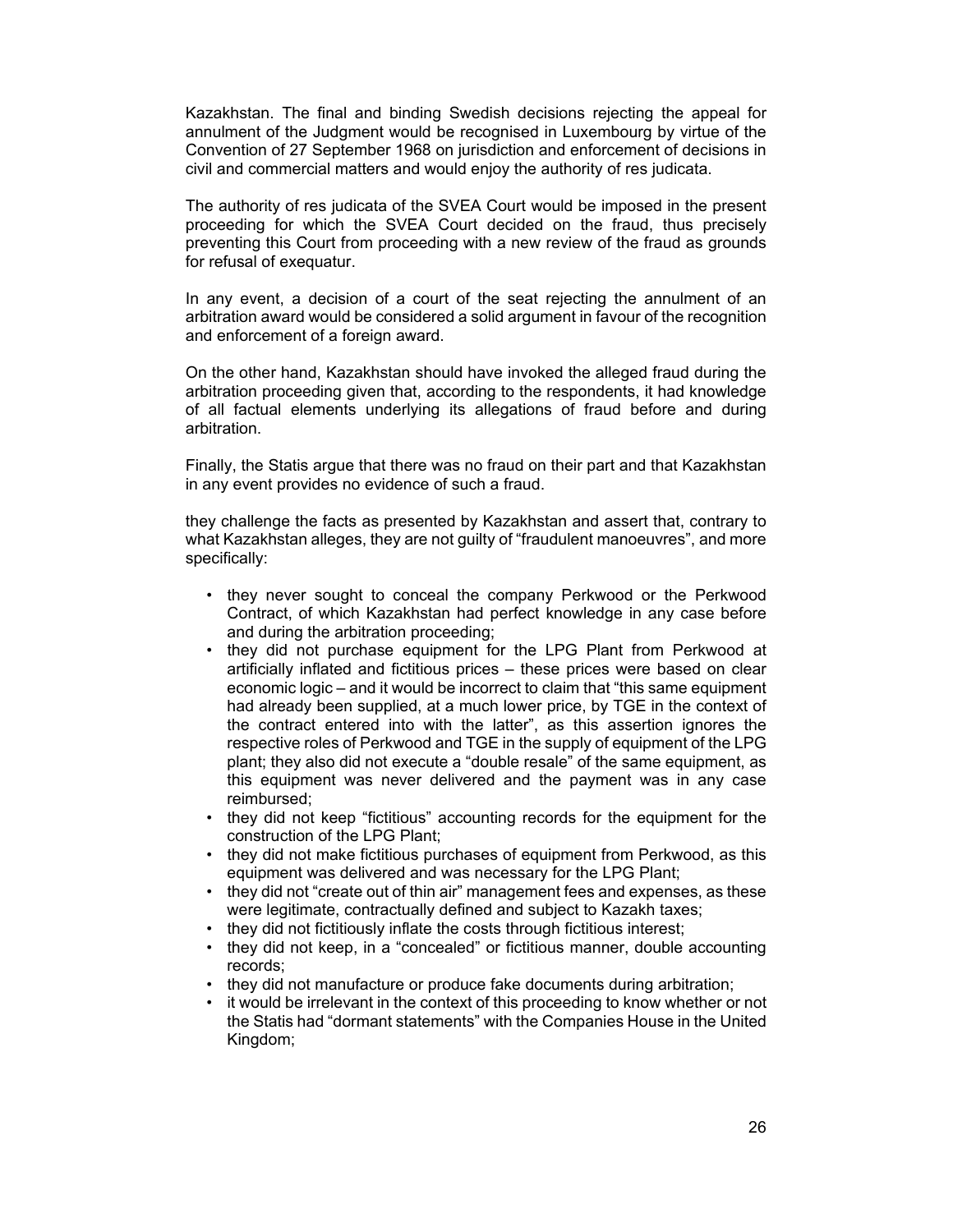- they did not "deliberately mislead the Arbitral Tribunal" concerning the Indicative Offer; the Arbitral Tribunal used its own initiative based on this offer, which had been formulated in a serious manner, prior to the dispute, by KMG (a company 100% held by Kazakhstan);
- they did not commit fraud in connection with the financing of their investment.

In their submissions, the respondents detail the various points in question.

The respondents also request the rejection of investigative measures sought by Kazakhstan.

Alternatively, the respondents argue that the alleged fraud, even supposing it to be proven, would not have been the determinant cause of the Arbitration Award.

The alleged fraud would have only concerned an indicative offer made by a third party, and would cover a tiny portion of Kazakh assets of Investors, prior to the dispute arising between the parties. In addition, the allegations of fraud would only concern a portion of the amount to which Kazakhstan is sentenced: a major portion of the sentencing would in no way be related to these allegations.

The link between the alleged elements of fraud and the Award is inexistent and there is no "determinant causality". The Swedish courts, after analysing the Award in depth after 3 years of intense annulment proceedings, ruled on a definitive, binding and not subject to appeal, that any potential fraud would have had no direct or indirect impact on the Arbitration Award.

The link that Kazakhstan would create in a completely artificial manner between an alleged fraud and the Award would in no way constitute a determinant causality. The alleged fraud would concern only an indicative offer issued by a third party and the Statis never argued that the Arbitral Tribunal had to rely on the Indicative Offer by KMG.

The existence of an alleged fraud would have only had a potential impact on the amount to which Kazakhstan was sentenced and would have in no way changed the finding made by the Arbitral Tribunal that Kazakhstan violates its obligations arising from the ECT.

The alleged fraud invoked by Kazakhstan would in reality be only a critique of the valuation method applied by the arbitrators for one of the three categories of damages awarded to the Statis. Thus, any potential fraud could have only had a potential impact on a fraction of the amount to which Kazakhstan was sentenced.

#### *The notion of public order in the context of the exequatur*

Article V-2 b) [of the New York Convention] allows a court from which the recognition or enforcement of an award is requested to refuse it if it is contrary to the public order of this country. Article V-2 b) does not define public order, however. It does it specify whether these are the principles of public order of the State of the court to which the case is referred or the principles based on the concept of international public order that must be applied in the presence of a request for recognition and enforcement based on the New York Convention. The concept of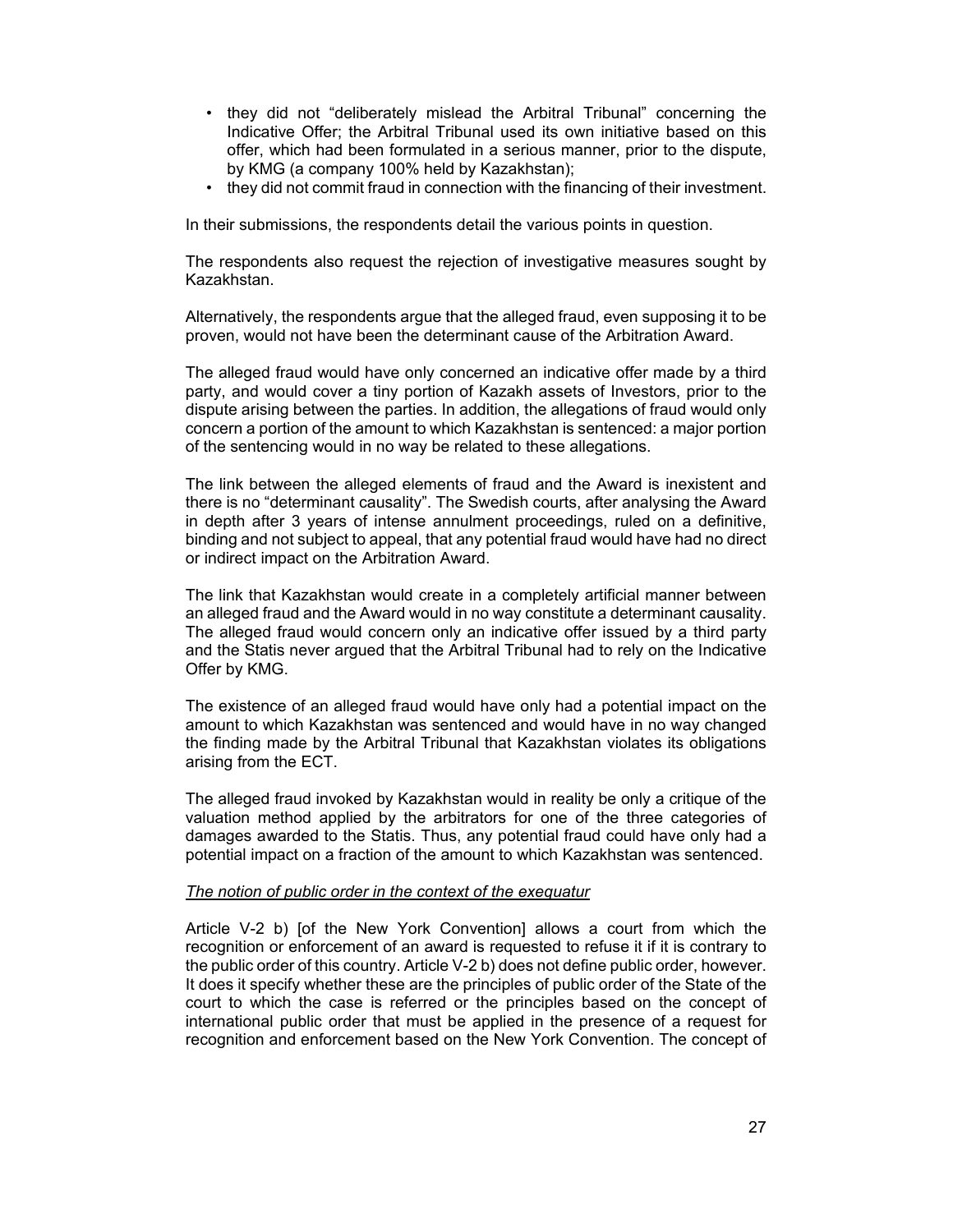international public order is generally stricter that the concept of national public order. The majority of government courts have adopted a stricter criterion to define the international public order, based on the norms emanating from international sources. The recommendations of the International Law Association issued in 2002 on the subject of public order are increasingly considered to reflect the best practice at the international level. The International Law Association firstly recalls that "the international effectiveness of awards rendered in the context of international commercial arbitration must be ensured, except in the presence of exceptional circumstances" (Article 1(a) of the General Provisions) and that these exceptional circumstances may consist "of the fact that the recognition or enforcement of the international arbitration award would be contrary to the international public order" (Article 1(b) of the General Provisions). Article 1 (c) of the General Provisions specifies that the expression "international public order" may designate the set of principles and rules adopted by a State which, by their nature, may fail to recognise or enforce the arbitration award rendered in the context of an international commercial arbitration when the recognition or enforcement of this judgment would lead to their violation, either based on the proceeding at the end of which the award was rendered (procedural international public order) or based on the content of the award (international public order on the merits). Article 1 (d) of the General Provisions states that international public order of a State includes: (i) the fundamental principles, relating to justice and morals, that the State wishes to protect, even when it is not directly affected; (ii) the rules intended to serve as the political, social or economic interests of the State, known as "policy laws" or "public order laws"; and (iii) the duty of the government to fulfil its obligations with other Governments or international organisations. (Guide of the International Council for Commercial Arbitration for the interpretation of the New York Convention, Chapter III, V.2., p. 115 and following).

Article V-2 b) of the New York Convention authorises the jurisdictions of a contracting State to refuse the recognition and enforcement of an award if they find that this recognition or this enforcement would be contrary to the public order of said State.

As the notion of public order was not defined by this agreement, it is incumbent on the jurisdictions of the contracting Governments to define it.

If public order is defined differently from one State to another, the jurisprudence tends to rely on the grounds of public order to refuse the recognition and enforcement of an award pursuant to Article V-2 b) in the event that it strayed from the fundamental values of a legal system. To invoke the public order exception represents a safety valve on which one can rely under exceptional circumstances where it would be impossible for a legal system to recognise and enforce a judgment without denying the very foundations on which it rests. (Guide of the secretariat of UNCITRAL on the Convention for the recognition and enforcement of foreign arbitral awards (New York, 1958) 2016 Edition, p. 252 and following).

The majority of jurisdictions confer a narrow interpretation to the notion of public order.

This same guide refers to the definition of public order given by the United States Court of Appeals, Second Circuit, according to which "[Enforcement of foreign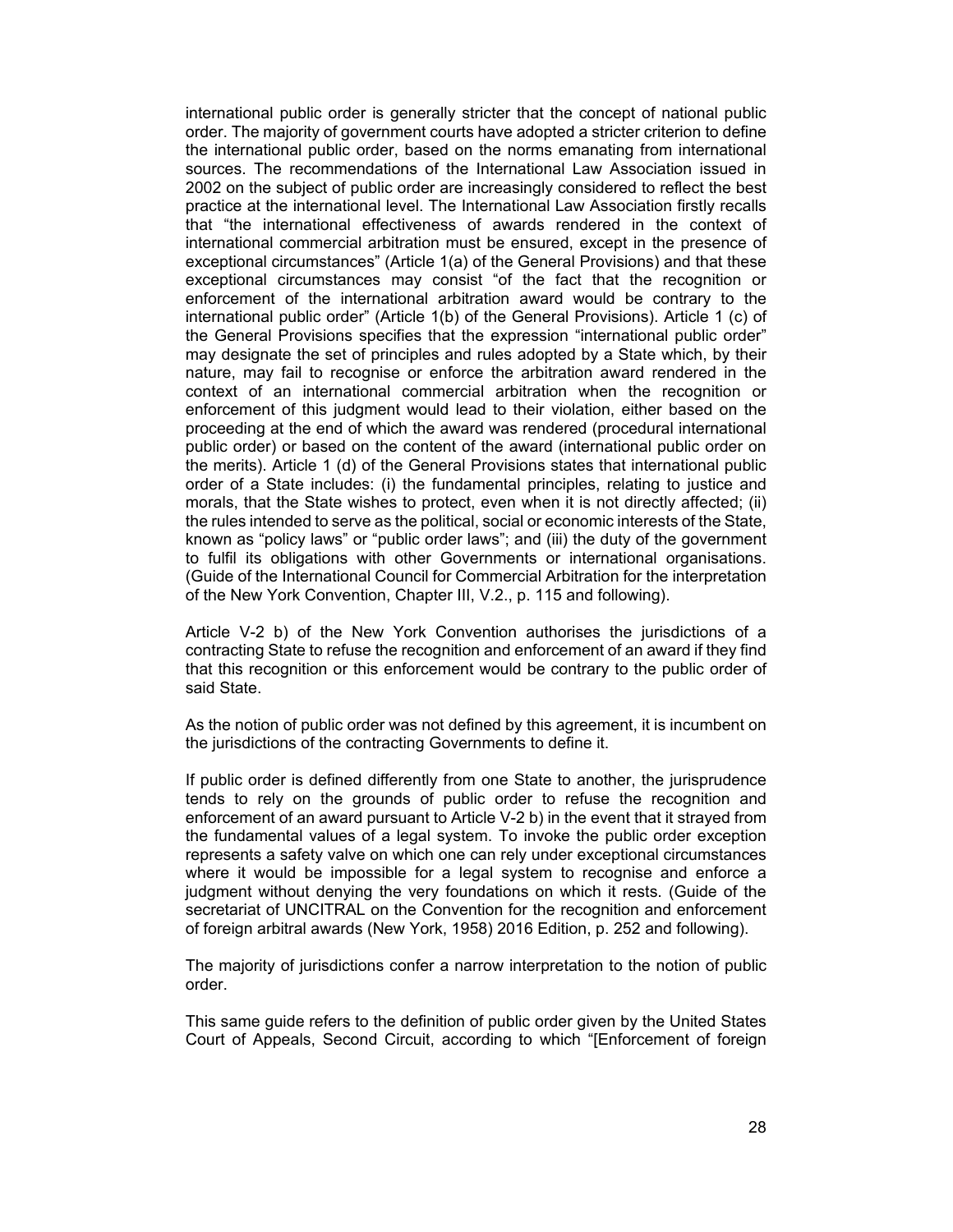arbitration awards may only be refused [on the basis of public order] when this enforcement in the country of the forum is likely to violate the most fundamental values of morals and justice of the State of the forum".

The French courts have adopted a similar approach. The Court of Appeal of Paris, for example, defines the international public order as "the set of rules and values that the French legal order cannot ignore, even in international situations".

The German courts have considered that an award would violate the public order if it ignores a norm governing the foundations of German economic and public life or is irremediably opposed to the German concept of justice.

The Court of Appeal of England and Wales ruled that the public order exception defined in the New York Convention was intended for cases where "the enforcement of an arbitration award would clearly violate the general interest or the enforcement could impact the ordinary, reasonable and well-informed citizen on behalf of which the authority of the State is exercised". (ibid)

The public order exception authorises the courts of the contracting State where the recognition and enforcement are requested to review the award on the merits in order to be convinced that nothing in this award violates the fundamental values of said State.

Even if the public order exception authorises the national courts to review the award on the merits, the scope of this review is not without limits. The public order does not offer the party opposed to the recognition and enforcement the opportunity to resubmit its arguments on the merits or to invoke the erroneous nature of the decision.

The burden of proof lies with the party opposed to the recognition or enforcement.

The exceptional nature of the grounds drawn from public order explains that a higher level of proof is in principle demanded by the courts to refuse the recognition and enforcement pursuant to Article V-2 b).

If the enforcement courts admit in principle that the recognition of an award must be refused on public order grounds in particular cases, such as, for example, cases of corruption or fraud, most of the time the parties that invoke the contrariness of the award to the public order fail to substantiate their claims.

Various courts have demanded that parties alleging a fraud produce clear and convincing elements to this effect, that they demonstrate that the fraud in question could not be discovered during arbitration and that it present a material connection to the matter submitted to arbitration. In other words, in the event of fraud or bias, when the public order exception under the New York Convention is invoked, the courts often demand proof of an additional factual element, namely that the flaw invoked be such that it would have had an impact on the arbitrated matter.

This higher level of proof is in line with the exceptional nature of the public order grounds, but also with the fact that Article V-2 b) offers a simple option to national courts, without any obligation. Although these jurisdictions are be able to proceed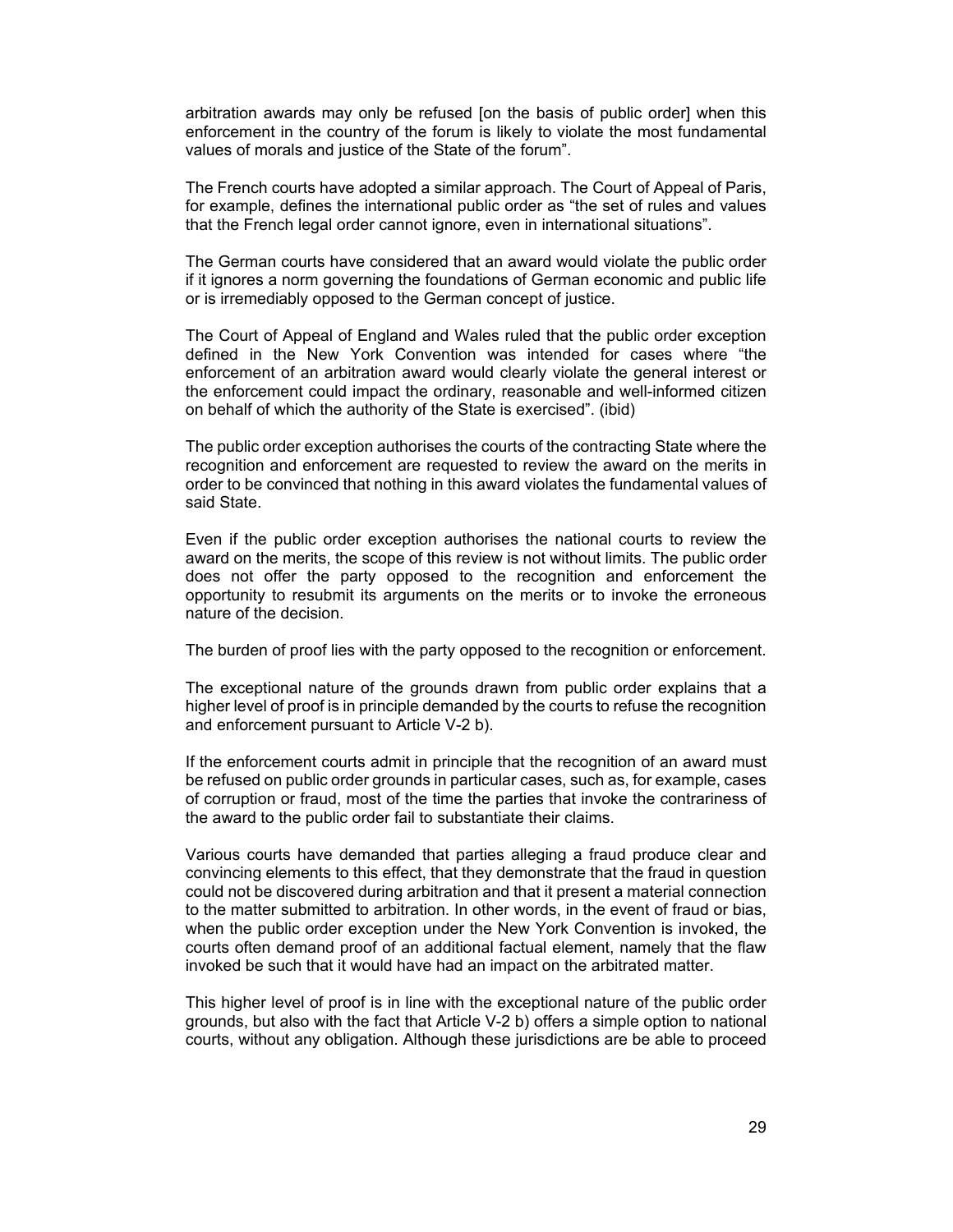with an ex officio review of an award on the basis of contrariness to the public order, the fact that they assign the burden of proof to the party that opposes the recognition and enforcement, as well as demanding a higher level of proof attest to the existence of an international consensus on the favourable approach to enforcement characterising the New York Convention and the prudence with which the public order exception should be used, (ibid)

The Luxembourg doctrine considers that "Article V [of the New York Convention] allows for refusing the exequatur in the event (...) that the enforcement (but not the award itself) would be contrary to the public order. It results therefrom that it is not up to the judge hearing the case to issue an assessment regarding the foreign award's compatibility with the public order of its country, but only to verify if the recognition and enforcement of this award is such that it would violate this public order, a principle known as the "mitigated effect on public order". Pursuant to the agreement, the public order of the State where the arbitration award is invoked is therefore not the internal public order of that country, but its international public order, which is defined as being all matters that affect the essential rights of the administration of justice or the implementation of contractual obligations, or even everything that is considered essential to the established moral, political and economic order and which, for this sole reason, must necessarily exclude the application of an award that is incompatible with the internal public order of the State where it is invoked. To be refused an exequatur, an award must clash, in its concrete results when the matter is referred to a judge, its core beliefs on the law applicable to international relations. An award based on a contract to which the consent of one of the parties was determined following fraudulent manoeuvres of the other party cannot be declared effective in the legal order of the exequatur judge. On the other hand, the New York Convention does not provide any control on how the arbitrators shall decide on the merits, subject only to compliance with international public order. Even if significant, the error of fact or law, supposing it to be committed by the arbitral tribunal, is not a cause for refusal of the exequatur of the award. That is certainly the case of the grievance made against the arbitrators of having poorly assessed, or not even having taken into consideration, certain exhibits that were submitted to them. "(J.C. Wiwinius, Private international law in the Grand Duchy of Luxembourg, 3rd ed., Section 1919)

According to Gilles Cuniberti, in the context of the control of arbitration awards, the Luxembourg jurisprudence consecrates a restrictive notion of public order.

It is now a fact, and the jurisprudence never fails to remember, that arbitration awards may not be revised on the merits, in law as well as in fact (see for example, Court 26 July 2005, docket no. 27789; Court 15 July 2015, docket No. 40127). As a result, even if significant, the arbitrator's error, in law as well as in fact, is not a case of control of awards, and therefore cannot lead to a refusal of exequatur.

Abandoning the casuistic approach fully accommodated by the French Court of Cassation, the Luxembourg jurisprudence for many years has had a positive definition of public order with regard to which it intends to control arbitration awards. The Court of Appeal indeed judges that there would be a violation of Luxembourg public order "when the award or its enforcement unacceptable clash with the legal order of the requested State as it would violate a fundamental principle" (Court, 17 October 2013, docket No. 37973; Court, 15 July 2015, docket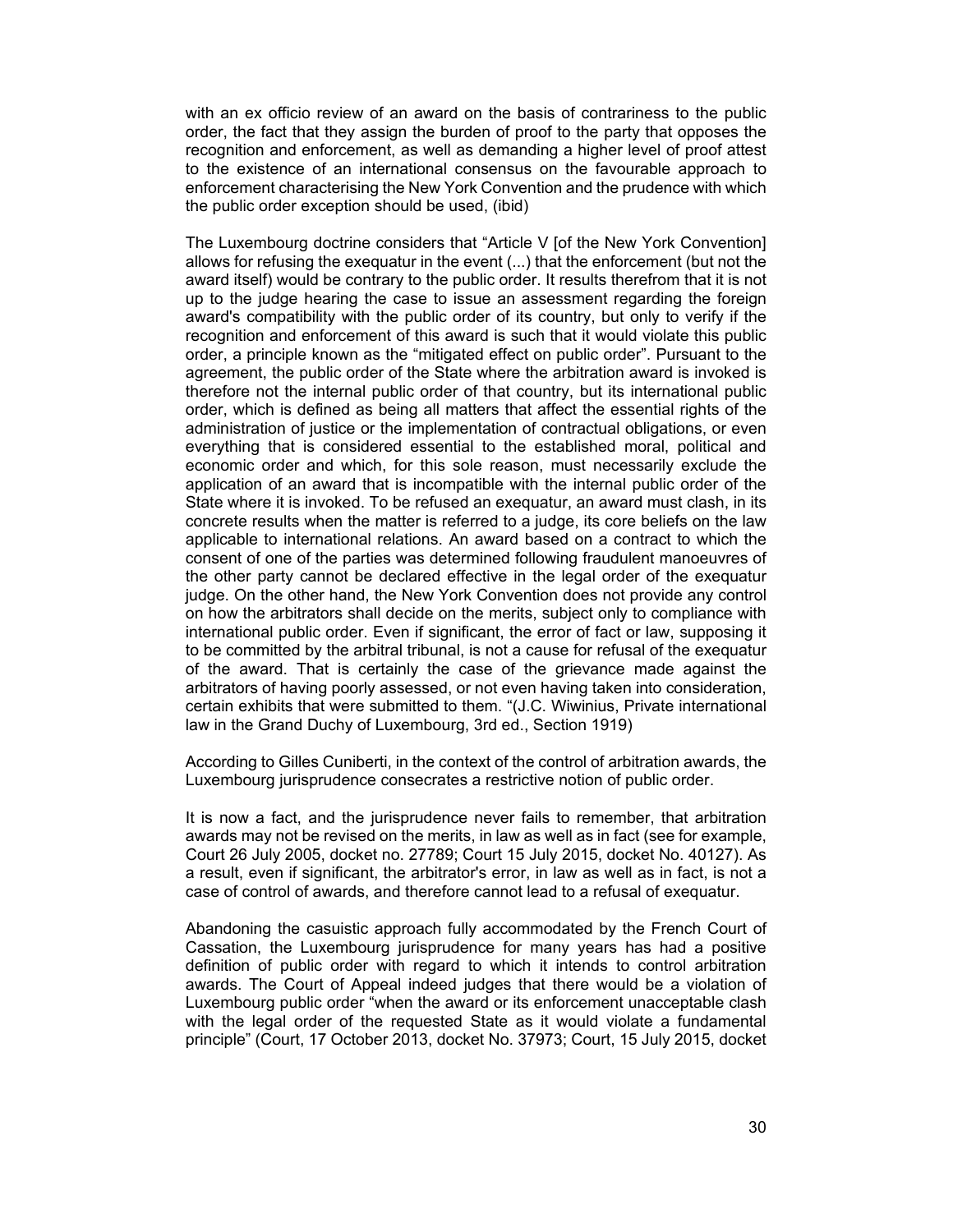No. 40127). It adds that this could be a "clear violation of a rule of law considered essential in the Luxembourg legal order" or "violating a fundamental right of this legal order" (Court, 15 July 2015, docket No. 40127).

(...)

This definition reflects the restrictive nature of the public order exception and rightly insists on the rules that alone may legitimately constitute the international public order. These are, on one hand, fundamental rights. Reference is made here to the rights recognised as fundamental either in national law (Constitution) or in European or international law (European Convention on the Rights of Man, in particular). These are, on the other hand, rules and principles that, without necessarily being elevated to the rank of fundamental rights, constitute essential rules or fundamental principles of the Luxembourg legal order. (G. Cuniberti: The control of arbitration awards with regard to the public order under Luxembourg law, Luxembourg Courts Journal 2016/3)

In a ruling of 28 January 1999 (Pas. 1999-2001/1, pp. 95-103), the Court of Appeal upheld that "*Through the New York Convention of 10 June 1958, Luxembourg has committed to recognising arbitration agreements and cannot refuse the exequatur of arbitration awards rendered following arbitration agreements except for the reasons exhaustively listed in Article V of the Convention. In order for the exequatur judge to refuse for one of these reasons, the party against which the enforcement is pursued must, in advance, provide proof of the existence of this reason (Article V, 1). The plaintiff has therefore provided no evidence. Ex officio refusal by the judge can only occur for contrariness of the award with the public order or when he finds that the subject matter of the dispute was not eligible, according to its law, to be submitted to arbitration (Article V, 2). The control of the requested judge must essentially concern, firstly, the issues of whether the awards in question were rendered at the end of a proceeding that sufficiently protected the rights of the defence and then, if the law applied to the merits of the awards is compatible with its international public order. Supplementary grounds for refusal of recognition and enforcement, which would lead to either a re-examination of the merits of the case or to the establishment of grounds of nullity cited in Article 1023 of the Code of Civil Procedure, cannot be restored under the guise of public order. As it involves giving effect in Luxembourg to the laws acquired abroad, the public order intervenes only through its mitigated effect and is found to be less demanding than when it involve the acquisition of these same rights in Luxembourg. The Convention under no circumstances allows the judge hearing the request for exequatur to control the manner in which the arbitrators ruled on the merits, under the sole reservation of compliance with the international public order. Even if significant, the error of fact or law is not a cause for refusal of exequatur of the award."* 

In a ruling of 26 July 2005 (Pas. 33, 117), the Court recalled that "*Through the New York Convention of 10 June 1958, Luxembourg has committed to recognising arbitration agreements and cannot refuse the exequatur of arbitration awards rendered following arbitration agreements except for the reasons exhaustively listed in Article V of the Convention. The grounds for refusal, which must be invoked by the party opposing the recognition or enforcement are, in addition to those concerning the annulment or the suspension of the award in the State of*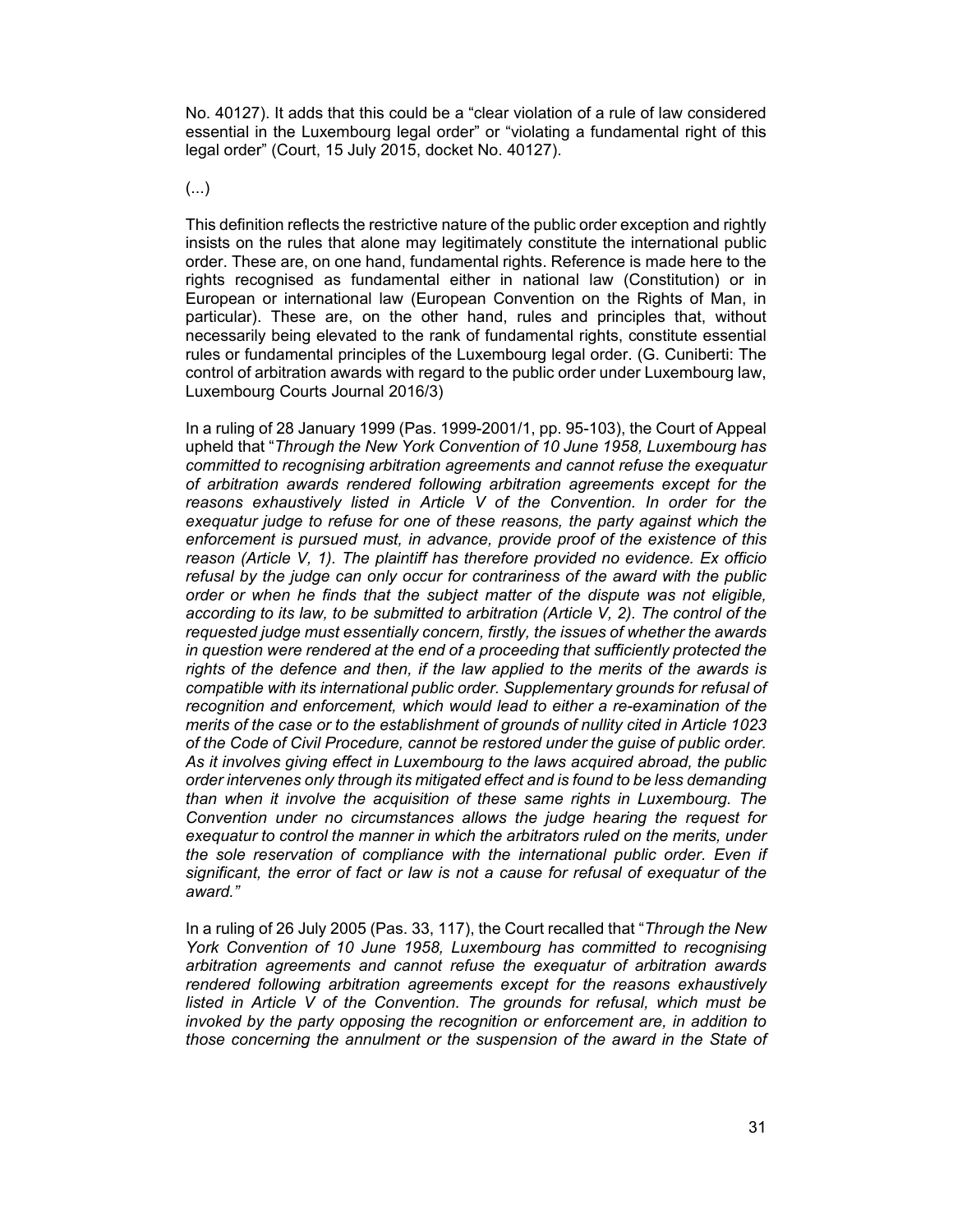*origin (par. 1e), the invalidity of the arbitration agreement (par.1a), violation of adversarial proceedings (par.1b), exceeding the terms of the arbitration agreement (par.1c) as well as the irregularity affecting the composition of the arbitral tribunal or the arbitral proceedings as agreed (par.1d), to which must also be added those that may even be raised ex officio and that are of the impossibility of settlement by arbitration of the dispute (par.2a) and the contrariness of the award to international public order (par.2,b).* 

*Regarding the contrariness of the foreign arbitration award with the international public order, the control of the requested judge must essentially concern, firstly, the issue of whether the award in question was rendered at the end of a proceeding that sufficiently protected the rights of the defence and then, if the law applied to the merits of the award is compatible with its international public order, especially based on the global convergence of the laws of two contracting Governments, there is little risk that Belgian law applied by the arbitrator clashes with the principles of public order of the requested judge. The idea of restoring, under the guise of public order, supplementary grounds for refusal of recognition and enforcement, which would lead to either a re-examination of the merits of the case or to the establishment of grounds of nullity cited in Article 1244 of the Code of Civil Procedure, must in any case be rejected. As it is to give effect to the rights acquired abroad, public order is therefore by its effect mitigated, and is less stringent if it was acquiring such same rights in Luxembourg. The New York Convention under no circumstances allows the judge hearing the request for exequatur to control the manner in which the arbitrators rule on the merits, under the sole reservation of public order. Even if significant, the error of fact or law, to suppose it were committee by the arbitral tribunal, is not a cause for refusal of exequatur."* 

The exclusion of enforcement through the use of public order is only justified in the case of a violation of a fundamental principle of the legal order of the requested State, through the violation of an essential rule of law or a fundamental right in the legal order of this State. (Court 17 October 2013, number 37973 of the docket)

The clause relating to public order listed in Article V-2 b of the New York Convention does not allow a review of the arbitration award on the merits and can only apply where the award or its enforcement unacceptably clash with the legal order of the requested State in which a fundamental principle is violated. The enforcement of a judgment or an arbitration award that, according to the argumentation of the party opposing it, was obtained fraudulently, without this fraud resulting from a decision of the court or board of competent arbitrators, does not constitute a clear violation of a rule of law considered essential in the legal order of Luxembourg and does not violate a fundamental right of this legal order. (Court 15 July 2015, number 40127 of the docket)

#### *Assessment*

Considering the above developments, the Court considers that, for there to be contrariness to the public order, the Award must have been obtained through a clear and determinant fraud.

The burden of proof lies with the party that opposes the exequatur by invoking the fraud.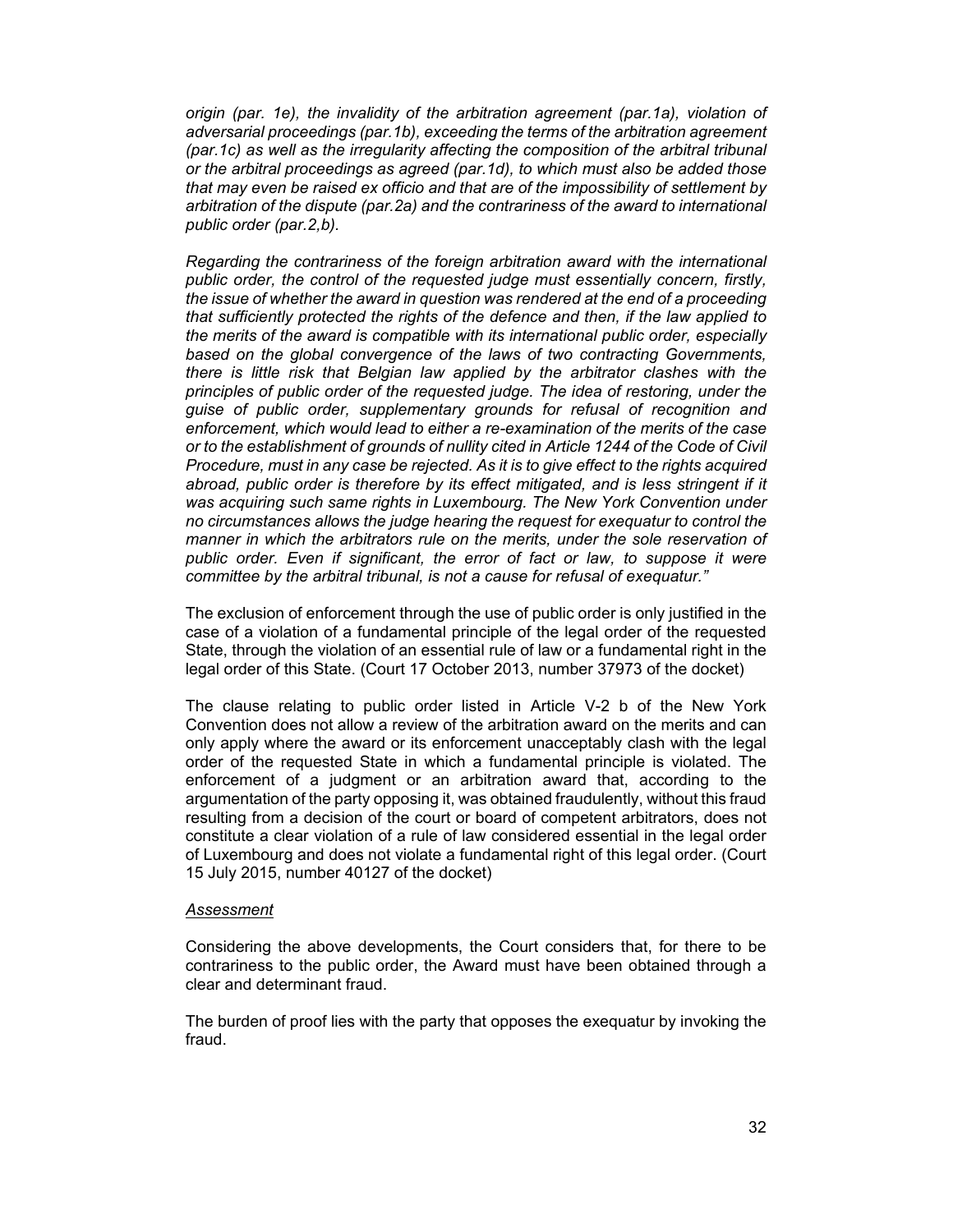The allegations advanced by the appellant, even supposing them to be proven, and the fact that KPMG withdrew its reports concerning the financial statements of TNG, KPM and Tristan for the years 2007 to 2009, are not such that they would constitute a fraud tainting the same basis for the respondents' investment in Kazakhstan, as this investment began well before the manoeuvres criticised by the appellant. They are therefore not such that they would have an impact on the competence of the Arbitral Tribunal.

Under the terms of the Award (Section 1095), the Arbitral Tribunal concluded that Kazakhstan's measures, taken against one another in context and compared to the treatment of the Statis investments before the order of the President of the Republic of 14/16 October 2008, would constitute a series of harassment measures coordinated by numerous Kazakh institutions. These measures must be considered as a violation of the obligation to treat investors fairly and equitably, in accordance with Art. 10(1) of the ECT.

The Tribunal set the amount of damages and interest at a total of US\$ 508,130.00 [sic], of which US\$ 277,800,000.00 [sic] was for the Borankol and Tolkyn fields, US\$ 31,330,000.00 was for the properties of Contract 302 and US\$ 199,000,000.00 was for the LPG Plant, and it deducted three debts from these.

The Laren debt was not deducted from the damages and interest granted by the Court, which considered that it was caused by Kazakhstan's conduct – which the Tribunal considered to be in violation of the ECT – and that it was repaid.

The Award itself, in which it declares a sentence of a sum of money, is not contrary to the public order.

In light of the detailed information on the grounds that led the Tribunal to consider Kazakhstan liable, the appellant does not justify that the alleged fraud had an impact on the decision concerning its liability.

As it concerns the Laren Transaction, the Award (Sections 1415 and 1416) states that "*the Parties agree, as does the Tribunal, that the Petitioners were only able to*  face the storm of the 2009 Tété thanks to obtaining financing through the Laren *loan. The Parties agree, as does the Tribunal, that the terms of the Laren loan were disastrous for the Petitioners. In addition, the Parties agree, as does the Tribunal, that if the Petitioners had obtained financing with Credit Suisse in December 2008, they would not have needed to rely on other lenders in June 2009. The Parties contest the fact that the Defendant's actions pushed the Petitioners to take out the Laren loan. The Tribunal considers that the Laren loan, with its onerous terms, was taken out in June 2009, as KPM and TNG had to secure these funds and that the Defendant's actions prevented them from doing so sooner. In June 2009, ordinary lenders would not have granted a loan to these companies under commercial terms. Although the Petitioners negotiated as much as they could, the cumulative effect of the avalanche of inspections and the public revelation, made in December 2008, of allegations of fraud and falsification committed in connection with the transfer of Terra Raf, as mentioned above, resulted in significant downgrades by the ratings agencies Moody's and Fitch. While the global economic crisis affected these companies at the end of 2008 and*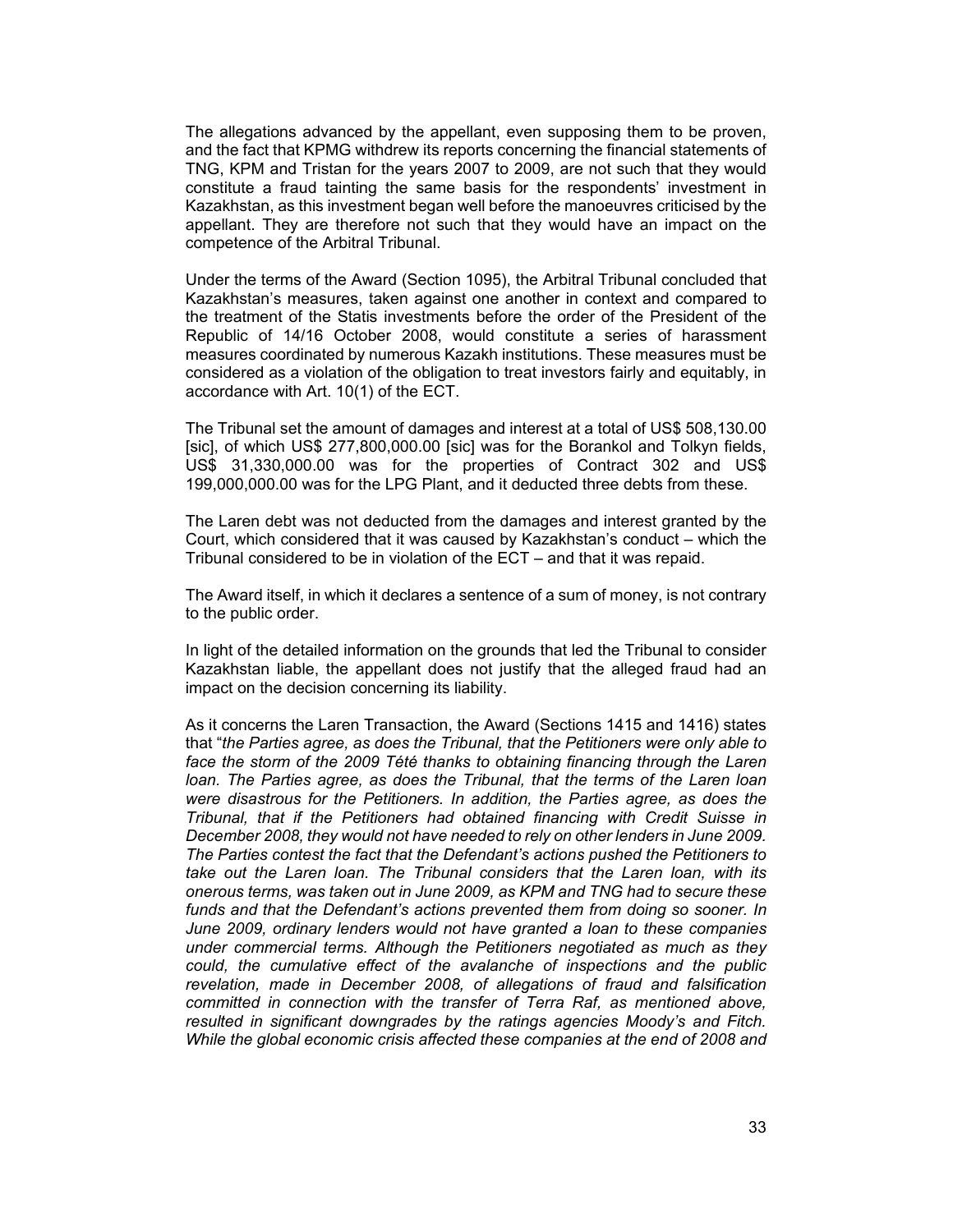*the beginning of 2009, the concerted and aggressive actions of the State, including the inspections, criminal charges and seizure of assets, even before the M. Cornegruta trial in August and in December 2009, forced the Petitioners to accept the "appalling" Laren loan".* 

It follows that, contrary to the appellant's allegations, the arbitrators had taken into consideration that TNG and KPM were aware of financial difficulties at the end of 2008, prior to the actions for which Kazakhstan is reproached.

The principle of Kazakhstan's liability and the principle of indemnification of the Statis are not, therefore, called into question by the fraud alleged by the appellant, which concerns, at most, a portion of the amount of damages and interest.

To set the amount of damages relating to the LPG Plant, the Arbitral Tribunal considered that it did not have to evaluate the reports of the respective experts as well as the very different results they reached, but that the contemporary offers made for the LPG Plant by third parties after the Statis efforts to sell the LPG Plant, in turn before and after 14 October 2008, represented the best valuation source for the valuation date accepted by the Tribunal.

It stated that "*The potential buyers made an offer for the plant, not as a value of recovery, but rather for a potential operation. This fact is reflected in the uncontested indicative offers submitted by the interested buyers in 2008, which estimated the LPG Plant at US\$ 150 million on average.* 

*The tribunal considers as particularly relevant the fact that an offer of US\$ 199 million was made at that time by KMG, a company held by the State, for the LPG Plant. The tribunal considers this value to be the best relative source of information, among the various sources of information provided by the parties, for a valuation of the LPG Plant during the relevant period of the valuation date accepted by the tribunal. Consequently, this is the amount of damages that the court accepts in this context." (Section 1746 and 1747)* 

In its request for annulment of the Award before the SVEA Court, Kazakhstan had presented arguments of fraud that, for the most part, aligned with those currently invoked.

Thus, the SVEA Court summarised Kazakhstan's arguments in these terms:

*"Firstly, the construction of an LPG Plant was enveloped in a vast, fraudulent and sophisticated arrangement, which constitutes an act of corruption on the part of the Investors. The purpose of the structure was, through fake contracts and false transactions, to create a significant fictitious value for the LPG Plant. Second, the Investors committed procedural fraud by presenting false evidence in the form of witness statements, testimony and expert opinions concerning the fraudulent arrangement and therefore the value of the LPG Plant, which misled Kazakhstan, the SCC and the arbitral tribunal. The Investors also deliberately hid information concerning the investment and valuation of the LPG Plant in order to conceal the fraudulent arrangement from Kazakhstan, the SCC and the arbitral tribunal. Thirdly, the Investors' misleading approach impacted the result of the deal as it served as a basis for the indicative offer of KazMunaiGas National Company*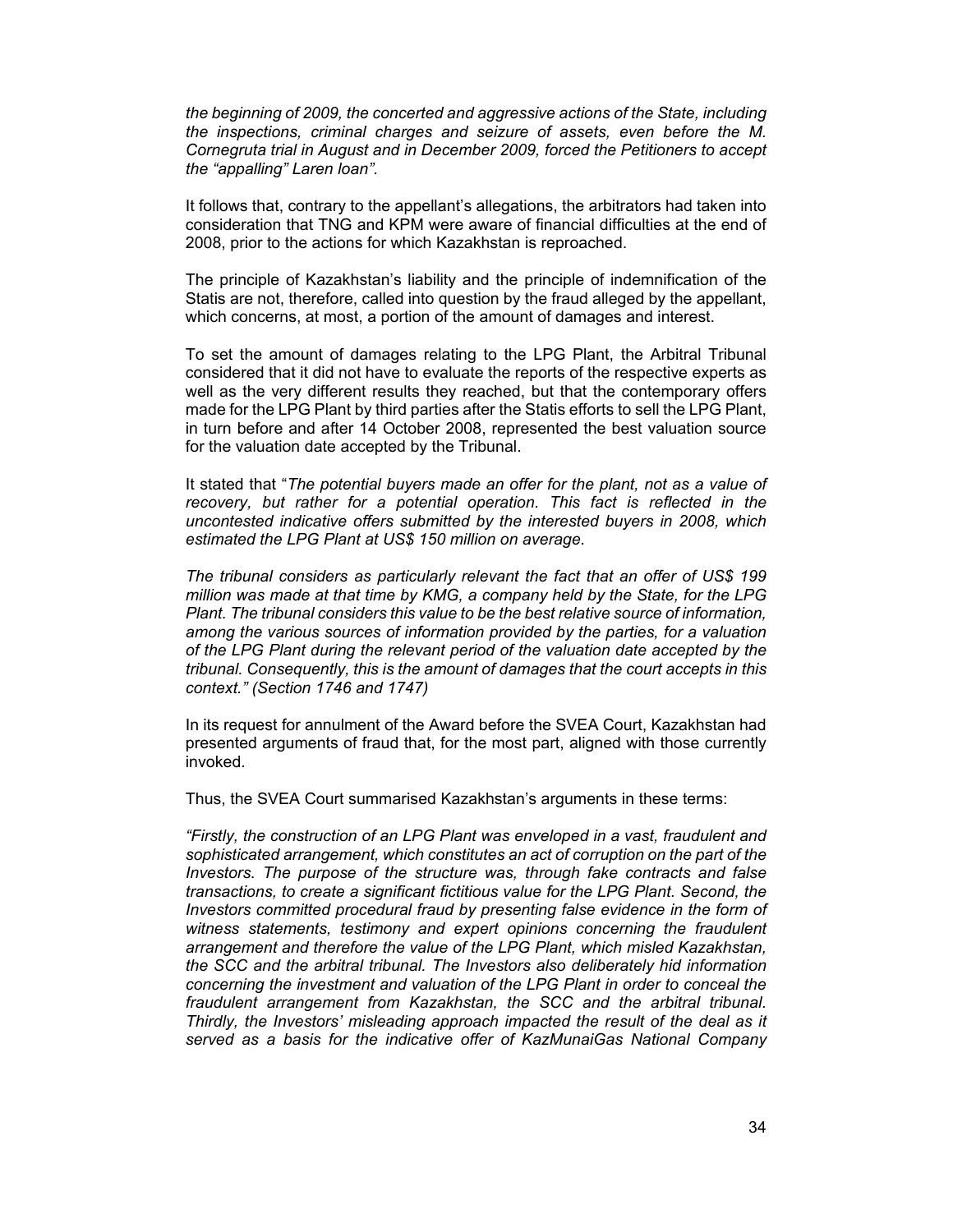*(KMG) and therefore the calculation of damages-interest by the arbitral tribunal. In*  addition, the false evidence affected the general evaluation of the testimony of *witnesses, the witness statements, expert reports and actions of the Investors in general, which in turn affected the issue of liability and the valuation of the amount of damages and interest.* 

(...)

*The evaluation by the arbitral tribunal of the value of the LPG Plant and, therefore, the damages and interest granted to the Investors, was based on the indicative offer, such that the fraudulent and misleading arrangement of the Investors directly impacted the outcome of the case."* 

The SVEA Court rejected these arguments by holding that:

*"As the Court described above, the scope of the public order provision is very narrow and the legislature has also clearly been led to not introduce the provision in the Arbitration Law corresponding to the case review mechanism. In the opinion of the Court, it should therefore not be a question of annulling an award only because of false evidence or false statements presented when it is not clear that they were directly determinant of the result (…)* 

*(... ) There should be no question, in the opinion of the Court, to allow an indirect influence on the arbitral tribunal such that the award can be considered invalid, otherwise when it is clear that this indirect influence had a decisive impact on the outcome of the case.* 

*Given that the tribunal based its decision on the indicative offer, the evidence invoked by the Investors in the form of oral testimony, witness statements and expert reports concerning the amount of the investment cost – evidence that Kazakhstan declared to be false – had no direct impact on the result. This fact only means that this evidence on its own, even if proven to be false, cannot constitute sufficient grounds, according to the Court, to consider the award invalid. Nor is it clear, according to the Court, that this evidence, through an indirect influence on the court, had decisive importance for the outcome of the case.* 

*Regarding whether the indicative offer on its own constituted false evidence, it is not disputed that KMG, before the arbitration was initiated, had submitted an offer of US\$ 199 million for the LPG Plant. The indicative offer on its own should therefore not be considered false evidence, even if the potentially incorrect details of the amount invested in the LPG Plant through the annual reports of Tristan Oil, KPM and TNG were among the factors that KMG took into account when calculating the offer amount. The allegedly false information in the annual reports are therefore not directly tied to the decision of the tribunal concerning the value of the LPG Plant. With this in mind, the reference made by the Investors to the indicative offer did not constitute an invocation of false evidence.* 

*Finally, as it concerns Kazakhstan's claim according to which, in the arbitration, the Investors concealed from the tribunal and from Kazakhstan certain information that could have impacted the outcome of the case, the Court observes that a party in a case subject to extrajudicial regulations such as arbitration cannot be obligated*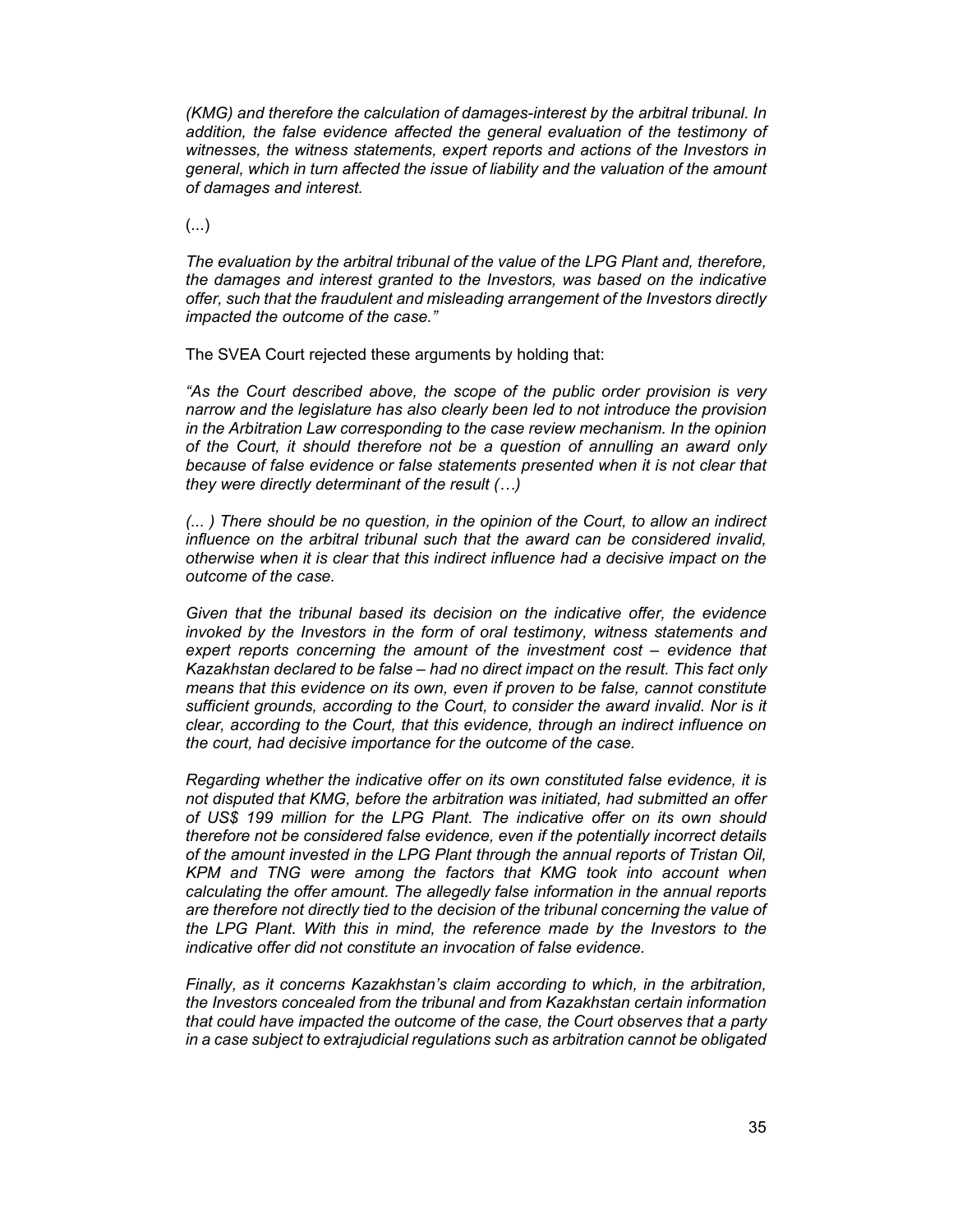*to provide the counterparty with information harmful to its own case. It is not possible to consider that the award has no validity for this reason, particularly in light of the very narrow scope of the public order rule."* 

The SVEA Court inferred that Kazakhstan's claims concerning the fraudulent arrangement, the false evidence and the misleading information presented during arbitration do not constitute grounds for annulment of the Award, in accordance with the provisions of Swedish arbitration law.

The Supreme Court of Sweden rejected Kazakhstan's appeal against this decision.

Contrary to the respondents' arguments, the decisions of the Swedish courts, hearing the appeal for annulment of the Award and reviewing the validity of the Award in relation to the Swedish public order, do not prevent the Court of Appeal, hearing a request for exequatur, to assess, with regard to the arguments of fraud invoked, a potential contrariness of the Award with the international public order.

The control exercised by the exequatur judge, exclusive of any power of review of the arbitration decision on the merits, is limited, however, and has the sole purpose of verifying if the recognition or enforcement of the Award effectively and concretely violates the international public order.

The Court cannot proceed, under the guise of the grounds drawn from the contrariness to the public order based on frauds in the arbitration award, with a reexamination of the merits of the case in light of the elements invoked by the appellant.

The fraud in the arbitration award assumes that fake documents were produced, that deceptive testimonies were collected or that exhibits involving the resolution of the dispute were fraudulently concealed from the arbitrators, such that their decision was surprised.

The party opposing the exequatur by invoking a contrariness of the arbitration award to the public order must not only prove the alleged fraud through clear and convincing evidence and demonstrate that the fraud in question could not be discovered during arbitration, but also that the "fraudulent manoeuvres" had an impact on the arbitrators' decision.

In this case, the alleged fraud does not result from the decision of the Arbitral Tribunal, nor from the decision of the SVEA Court or the Supreme Court of Sweden, nor from a decision by a criminal court or of a court of another State.

Insofar as the fraud should be clear, it is not the responsibility of the Court, hearing the request for exequatur, to proceed with investigative measures to verify the existence of the alleged fraud.

It is therefore necessary to reject both the offer of evidence by witnesses as well as through decisory oath formulated by the appellant.

Even assuming it to be proven, the alleged fraud could not have impacted the arbitrators' decision regarding Kazakhstan's liability, but only concerned a portion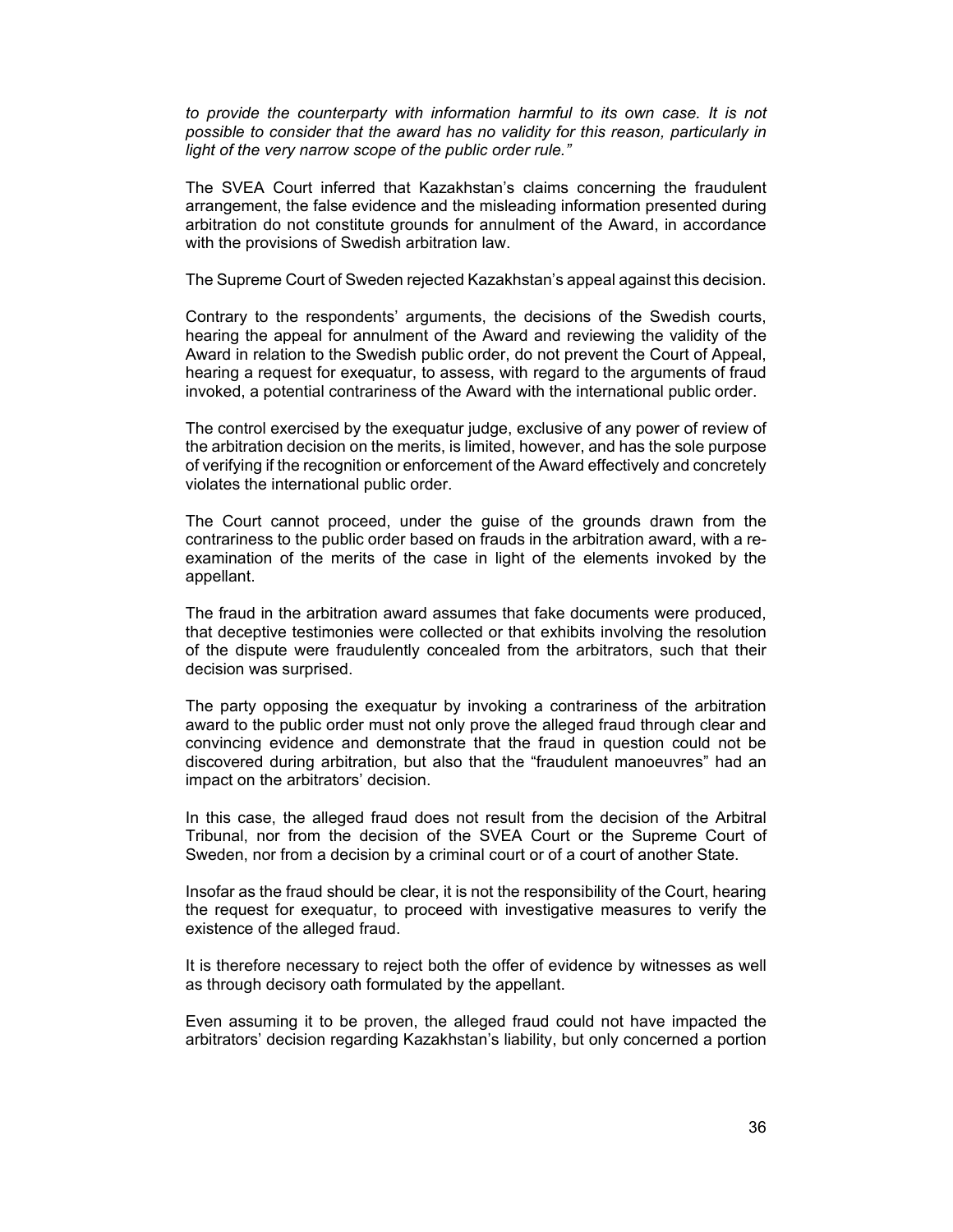of the damages and interest in question, in this case the damages and interest relating to the LPG Plant.

The Arbitral Tribunal, which was in possession of numerous exhibits, expert reports and testimonies, decided to base its decision, to calculate the damages and interest relating to the LPG Plant, on the indicative offer of KMG, which was not specifically invoked by the Statis in support of their request. However, the arbitrators were free to choose the elements they deemed relevant for the valuation of the LPG Plant and they were able to verify the accuracy and assess the relevance of the exhibits and information submitted to them.

Likewise, the parties had the opportunity to inspect/have others inspect and discuss all exhibits appearing in the file during the arbitration proceeding and to contribute their own documents, expert reports and testimonies, such that the proceeding sufficiently protected the rights of the defence.

The indicative offer of KMG on which the arbitrators essentially based their valuation of the damages relating to the LPG Plant is not a fake exhibit as such, but it was actually made by KMG – a third party in relation to the Statis – well before the start of the arbitration proceeding.

Both the arguments of fraud already previously alleged before the SVEA Court as well as the new evidence invoked before this Court, in addition to the new element currently invoked relating to the KPMG letter, are intended to establish that the indicative offer of KMG is based on false elements and cannot therefore be used by the arbitrators to value the damages and interest for the LPG Plant.

However, on the one hand, the costs of the Plant - which, according to the appellant, were artificially inflated by the respondents - were but one instrument among others taken into consideration by KMG for the submission of the offer.

On the other hand, the arbitrators could not be unaware that, as this was only an indicative offer, it could in no way reflect the exact value of the Plant. They thus considered that "*the potential buyers made an offer for the plant, not as a value of recovery, but rather for a potential operation".* 

Therefore, even to admit that KMG, by calculating the amount of the indicative offer, could have taken into account potentially incorrect details of the amount invested in the LPG Plant through the annual reports of Tristan Oil, KPM and TNG or *the Information Memorandum,* the allegedly false information contained in said documents, in testimonies or in the Statis statements were not determinant for the decision of the Arbitral Tribunal concerning the value of the LPG Plant.

As it concerns the Laren Transaction, the appellant does not establish, in light of the respondents' objections, either the fraud on the grounds of manifest, clear and convincing evidence, or that it could not have discovered the alleged fraud at the time of the arbitration or, in any case, prior to the decision of the SVEA Court.

The appellant has not provided evidence that the Award was made on the basis of false statements and exhibits, or a clearly fraudulent scheme of the Statis to obtain this decision.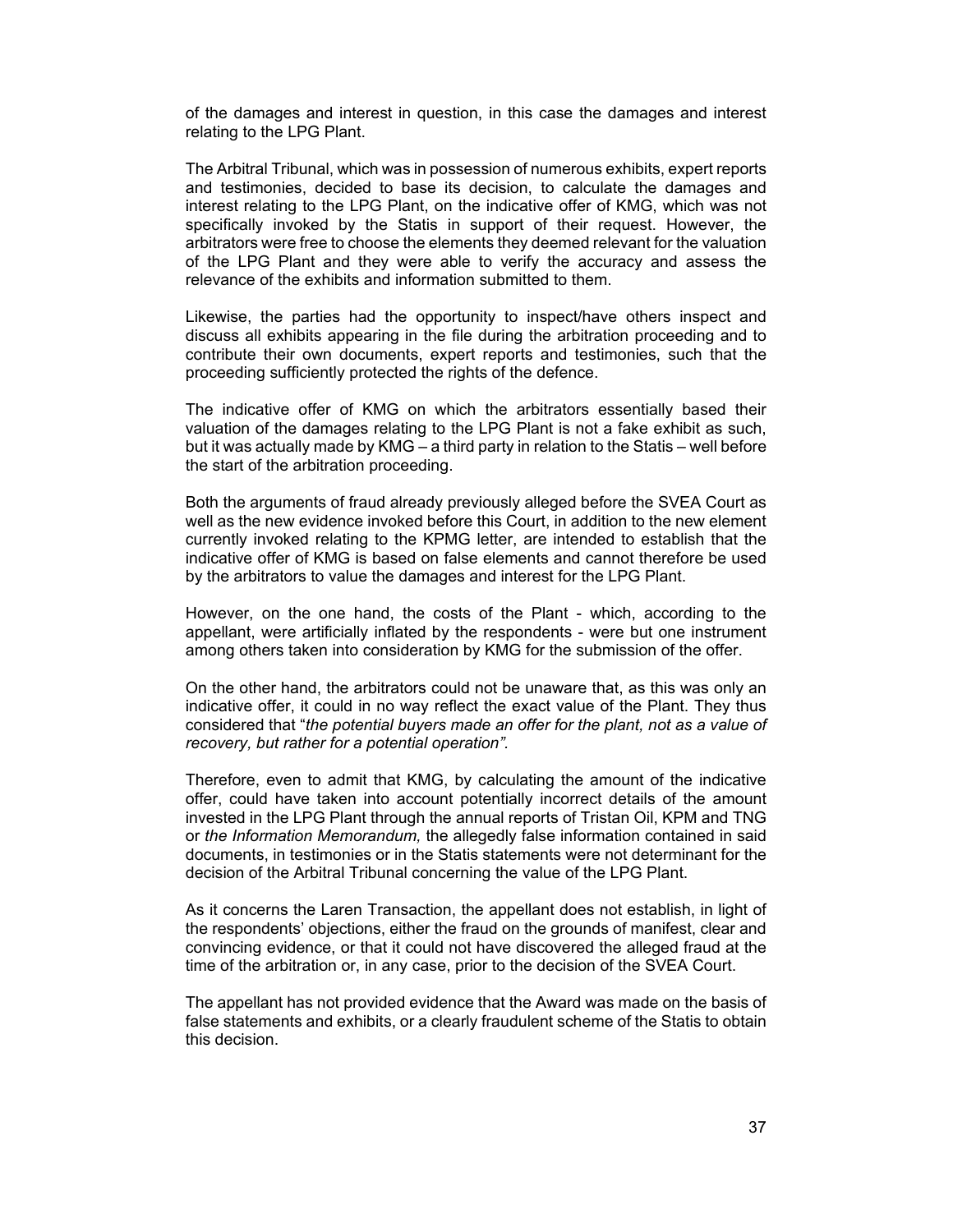The allegations of fraud with regard to the Statis, even if they were proven, are thus irrelevant for the Award.

The fact that the majority of the arguments relating to the fraud currently advanced were rejected by the Swedish courts and that Sweden as well as Luxembourg are members of the European Union further reinforces the Court's opinion that the enforcement of the Award does not unacceptably clash with the Luxembourg public order.

In light of the developments above, it is not established that the Arbitration Award and the corrective award or their enforcement constitute a clear violation of a rule of law considered essential in the Luxembourg legal order and violate a fundamental right of this legal order.

The argument drawn from the contrariness of the public order pursuant to Article V-2 b) of the New York Convention must therefore be rejected.

As a result, there is no reason to revoke the closure order, given that the fact that KPMG withdrew all audit reports it prepared on behalf of the companies KPM and TNG is irrelevant and does not constitute a serious cause pursuant to Article 225 of the New Code of Civil Procedure.

## **• On the stay of proceedings**

## *The appellant's arguments*

Kazakhstan seeks, on the basis of Article 3 of the Code of Criminal Procedure, the staying of a ruling based on the civil complaint it filed on 27 May 2019 with the investigative judge against the Statis for

- forgery and use of forged documents, respectively attempted forger and use of forged documents;
- obtaining a judgment under false pretences, respectively attempted obtainment of a judgment under false pretences;
- money laundering, respectively attempted money laundering.

The attempted enforcement of the title established though fraud by the Luxembourg courts would constitute an extension of the offence in the territory of the Grand Duchy of Luxembourg, such that the criminal jurisdiction would exist in Luxembourg.

There would be identical parties, subject matter and cause between the two actions, criminal and civil, and the public action would clearly have an impact on the civil action in several regards.

In the context of the proceedings in Luxembourg, the Statis produced a range of documents, in particular the fake KPMG "*due diligence*" report during the Zenith project relating to the sale of TNG and the LPG Plant, the fake annual statements of TNG (and since 2007, the fake combined financial statements of Tristan, KPM and TNG) for the years 2006-2009 and the fake *Information Memorandum* utilised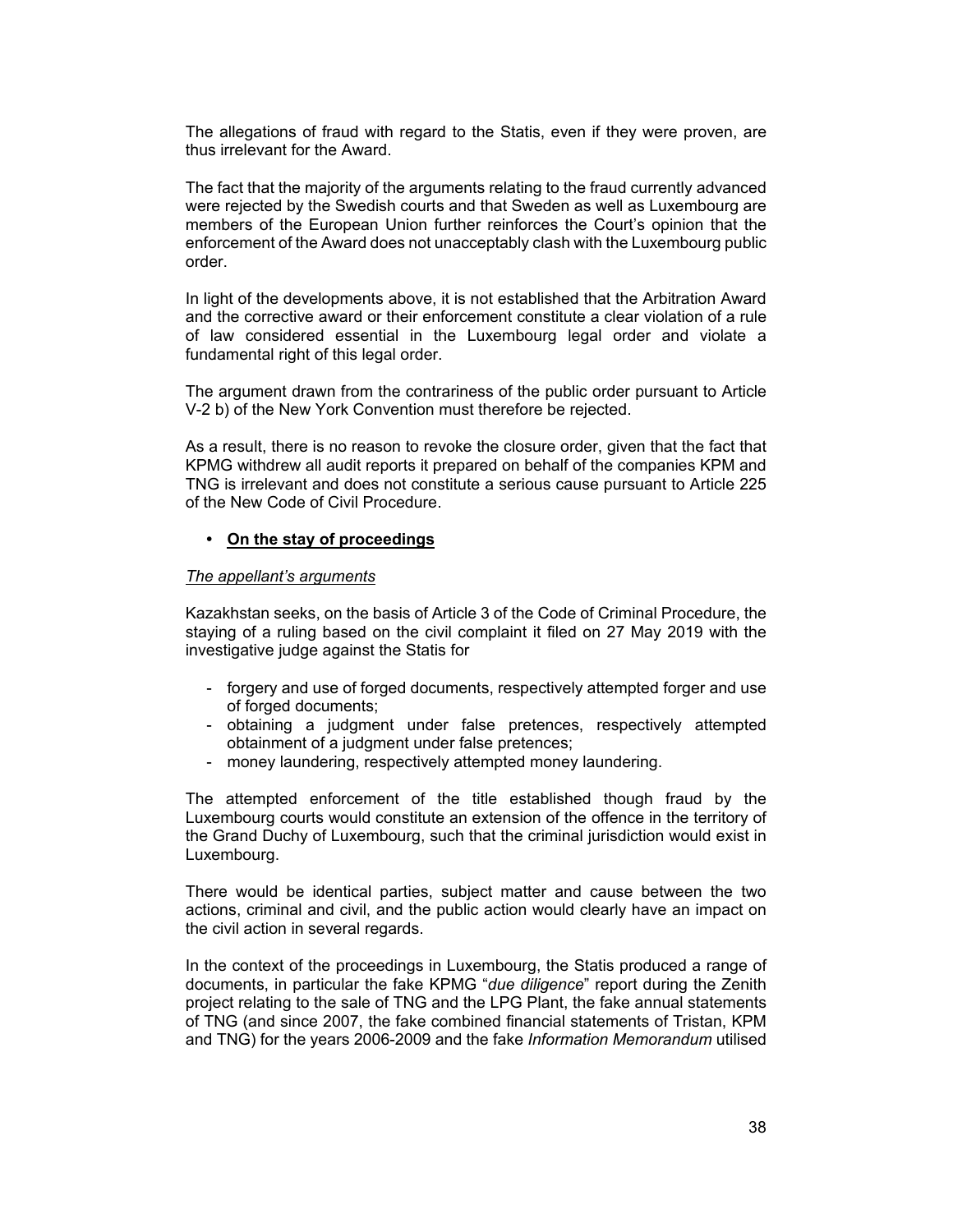during the Zenith Project relating to the attempted sale of TNG in 2008.

If the criminal courts decided that the exhibits filed by the Statis in the arbitration proceeding as well as in the exequatur proceeding are fake, this would clearly prevent the recognition and enforcement of the Arbitration Award in Luxembourg.

#### *The respondents' arguments*

The respondents deem that the interest of a good administration of justice would require not considering this dilatory manoeuvre to continue the exequatur proceeding until its conclusion.

The exequatur judge is not the judge of the civil action pursuant to Article 3 of the Code of Criminal Procedure.

The appeal filed before the Court by Kazakhstan is not for the purpose of compensating a potential loss that was caused by a criminal offence.

The complaint filed on 27 May 2019 by Kazakhstan could not have had any impact on the exequatur proceeding of the Arbitration Award and would have had no risk of contrariness of decisions.

The complaint had the nature of a dilatory manoeuvre.

#### *Assessment*

In the context of its criminal complaint, Kazakhstan argues in particular that several documents produced by the Statis in arbitration are fake, and in particular the financial statements of Tristan, KPM and TNG, *the Information Memorandum* and the KPMG *Due Diligence Report.* The Statis presented false evidence to the Arbitral Tribunal for the purpose of thus deliberately misleading the arbitrators to obtain a title against Kazakhstan. The documents and information concealed by the Statis would have had a decisive impact on the Award. The Arbitral Tribunal would never had upheld the Statis requests if it had been aware of their criminal actions at the time. The Statis actions fell under criminal law. The Statis knowingly and fraudulently misled the Arbitral Tribunal concerning the construction costs of the LPG Plant for the purpose of having Kazakhstan be sentenced to pay the damages and interest for losses that were never actually incurred. These damages were calculated based on fictitious costs and investments, or alternatively intentionally inflated for a fraudulent purpose. They were also documented through fictitious contracts and fake exhibits, as well as through expert reports further constituting intellectual fakes, to the extent that the latter were prepared based on these same fake exhibits and fictitious contracts. The Award is therefore the product of offences of swindling, forgery and use of forged documents and their use by the Statis in the context of the exequatur proceeding, constituting fraudulent manoeuvres pursuant to Article 496 of the Criminal Code. The use of the Award by the Statis in the context of the order of attachment proceedings constitutes the offence of money laundering.

The application of the rule consecrated by Article 3, paragraph 2 of the Code of Criminal Procedure and which is intended to prevent the civil judge from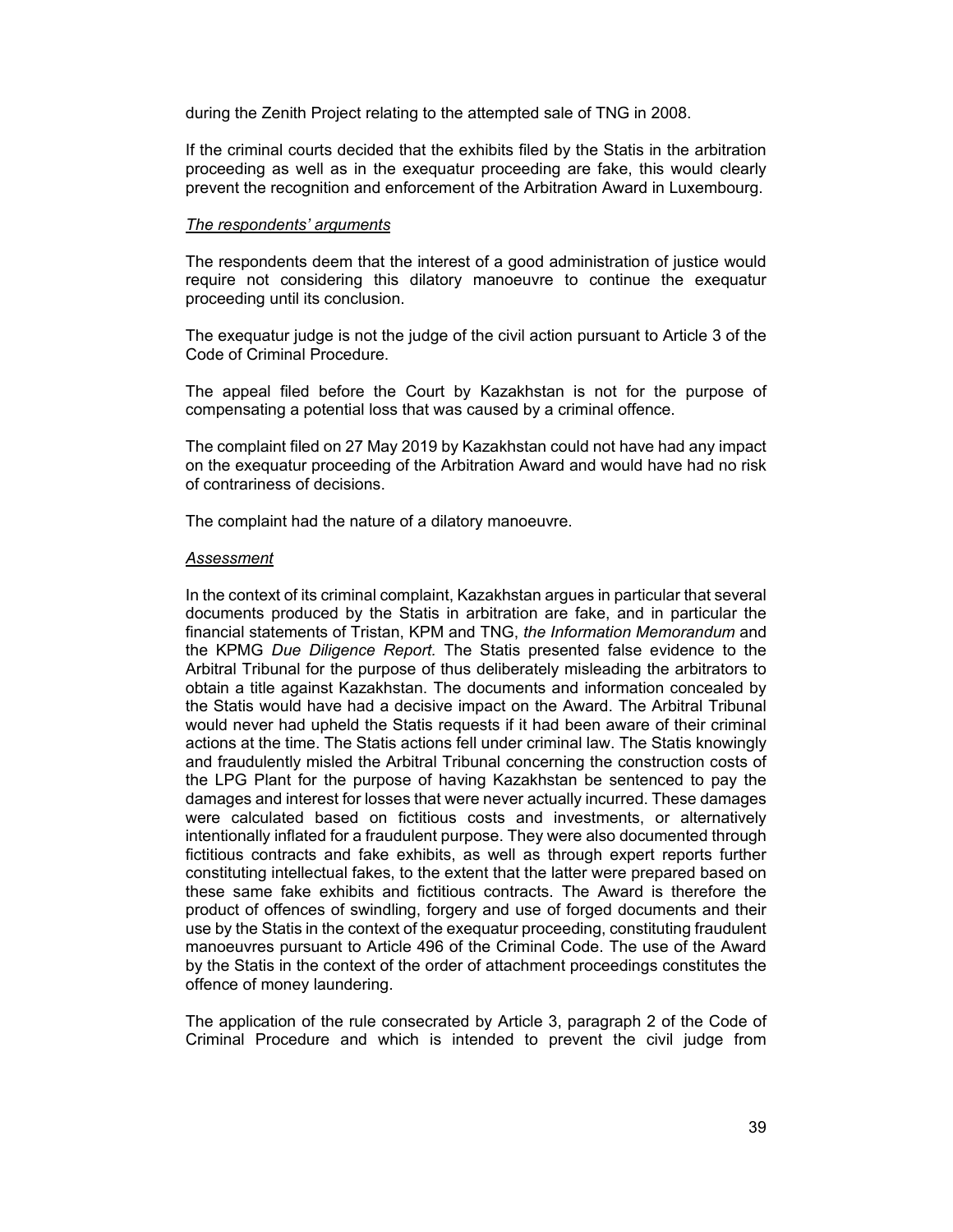contracting the decision to be made on the public action of whose authority he may avail himself, is subject to two conditions: 1. That the action arises from the same fact that serves *as a* basis for the public action; and 2. That the public action was truly initiated before or during the pursuit of the civil action, the latter condition being satisfied in the case at hand.

As it concerns the condition of the identical nature of the fact giving rise to the two actions, it is not necessary for both to present the same cause and the same subject matter; however, there must be a common issue that the civil court cannot settle without at the same time finding the offence committed and therefore in contradiction with the criminal court. (Court 24 November 1993, no. 14983 of the docket)

In this case, Kazakhstan denounces at the basis of the criminal complaint the same facts as those alleged as fraudulent manoeuvres of the Statis to object to the request for exequatur.

If it is accepted that the exequatur judge is a civil judge pursuant to Article 3 of the Code of Criminal Procedure, the request to stay the ruling can only be accepted if the facts denounced as constituting the offence had a direct impact on the grounds for refusal of the exequatur and if the criminal decision to be taken is likely to impact the civil decision.

However, it was found above that the alleged fraud and, therefore, the facts denounced as constituting the offence, had no impact on the exequatur.

Consequently, there is no reason to stay the ruling.

## **On the procedural indemnities**

With regard to the fate reserved for its appeal, Kazakhstan's request to obtain a procedural indemnity must be dismissed.

In the absence by the respondents to justify the iniquity required by Article 240 of the New Code of Civil Procedure, there is no basis to grant them a procedural indemnity.

## **FOR THESE REASONS**

the Court of Appeal, eighth chamber, sitting on a civil and exequatur matter, jointly ruling, on the report of the magistrate of the Court of First Instance,

rejects the request for revocation of the closure order,

declares the appeal admissible,

removes from the proceedings paragraphs 2, 7 section 1 and 125 section 5 of the respondents' summary submissions, as well as their exhibit no. 64,

dismissing all other requests, submissions, arguments and offers of evidence,